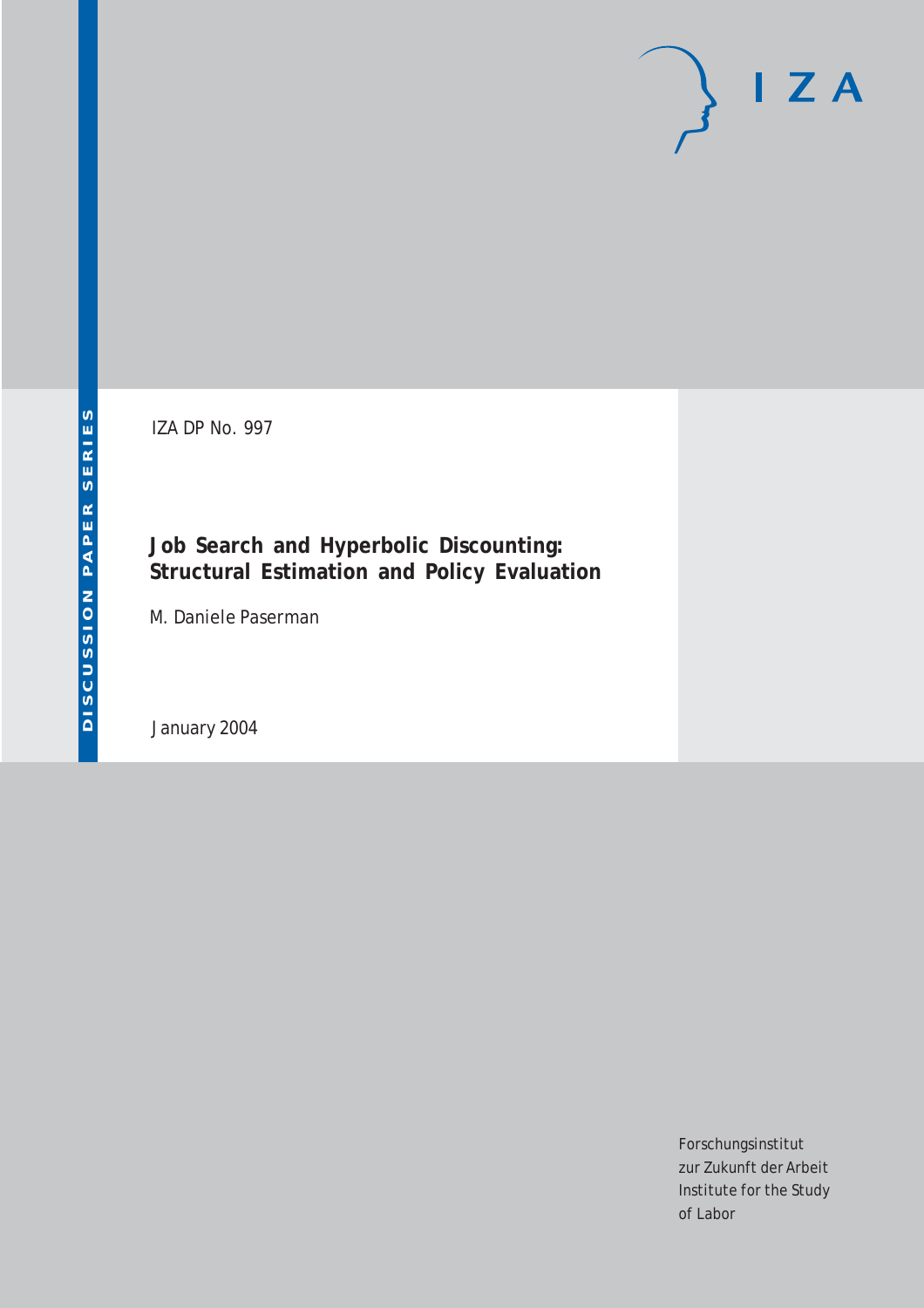# **Job Search and Hyperbolic Discounting: Structural Estimation and Policy Evaluation**

**M. Daniele Paserman** 

*Hebrew University and IZA Bonn* 

Discussion Paper No. 997 January 2004

IZA

P.O. Box 7240 D-53072 Bonn Germany

 $Tel + 49-228-3894-0$ Fax: +49-228-3894-210 Email: [iza@iza.org](mailto:iza@iza.org)

This Discussion Paper is issued within the framework of IZA's research area *Evaluation of Labor Market Policies and Projects.* Any opinions expressed here are those of the author(s) and not those of the institute. Research disseminated by IZA may include views on policy, but the institute itself takes no institutional policy positions.

The Institute for the Study of Labor (IZA) in Bonn is a local and virtual international research center and a place of communication between science, politics and business. IZA is an independent, nonprofit limited liability company (Gesellschaft mit beschränkter Haftung) supported by Deutsche Post World Net. The center is associated with the University of Bonn and offers a stimulating research environment through its research networks, research support, and visitors and doctoral programs. IZA engages in (i) original and internationally competitive research in all fields of labor economics, (ii) development of policy concepts, and (iii) dissemination of research results and concepts to the interested public. The current research program deals with (1) mobility and flexibility of labor, (2) internationalization of labor markets, (3) welfare state and labor market, (4) labor markets in transition countries, (5) the future of labor, (6) evaluation of labor market policies and projects and (7) general labor economics.

IZA Discussion Papers often represent preliminary work and are circulated to encourage discussion. Citation of such a paper should account for its provisional character. A revised version may be available on the IZA website ([www.iza.org](http://www.iza.org/)) or directly from the author.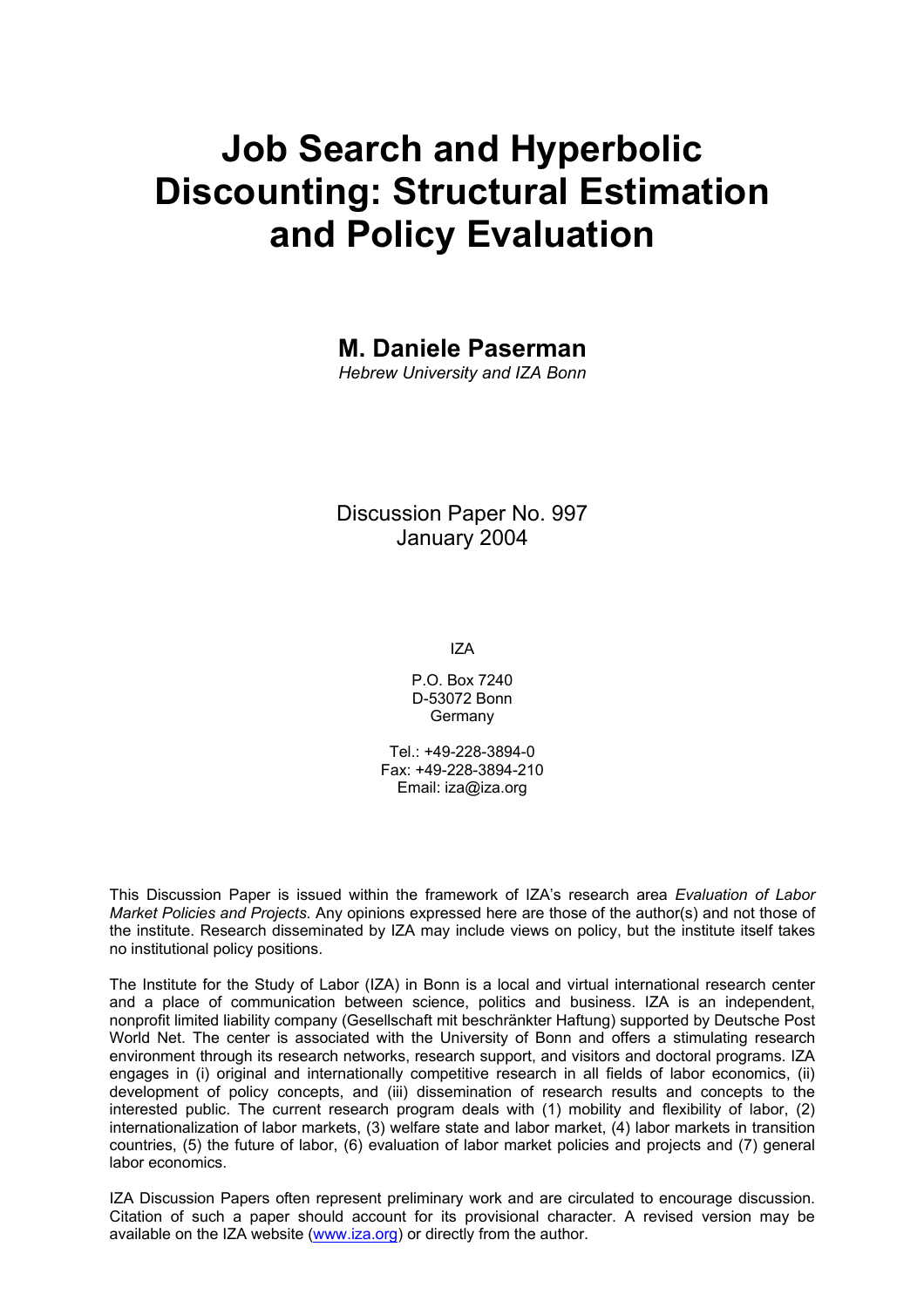IZA Discussion Paper No. 997 January 2004

## **ABSTRACT**

## **Job Search and Hyperbolic Discounting: Structural Estimation and Policy Evaluation**[∗](#page-2-0)

This paper estimates the structural parameters of a job search model with hyperbolic discounting and endogenous search effort. It estimates quantitatively the degree of hyperbolic discounting, and assesses its implications for the impact of various policy interventions aimed at reducing unemployment. The model is estimated using data on unemployment spells and accepted wages from the National Longitudinal Survey of Youth (NLSY). The likelihood function explicitly incorporates all the restrictions implied by the optimal dynamic programming solution to the model. Both observed and unobserved heterogeneity are accounted for. The results point to a substantial degree of hyperbolic discounting, especially for low and medium wage workers. The structural estimates are also used to evaluate alternative policy interventions for the unemployed. Estimates based on a model with exponential discounting may lead to biased inference on the economic impact of policies.

JEL Classification: C11, C41

Keywords: job search, hyperbolic discounting, structural estimation, policy evaluation

M. Daniele Paserman Department of Economics Hebrew University Jerusalem, 91905 Israel Email: [dpaserma@shum.huji.ac.il](mailto:dpaserma@shum.huji.ac.il) 

 $\overline{a}$ 

<span id="page-2-0"></span><sup>∗</sup> I thank Gary Chamberlain, Stefano DellaVigna, Eric Gould, David Laibson, Lawrence Katz, Robert Sauer and participants in seminars at the Bank of Israel, Bar Ilan University, Ben Gurion University, Ente Luigi Einaudi, Harvard University, the Hebrew University, Univeristy of Toulouse, the Econometrics in Tel Aviv 2001 conference, and the 2002 Econometric Society Winter Meetings for many helpful comments. Michael Hvoshniansky provided helpful research assistance. Financial support from the Maurice Falk Institute for Economic Research in Israel and from the Israeli Science Foundation is gratefully acknowledged. All errors are my own.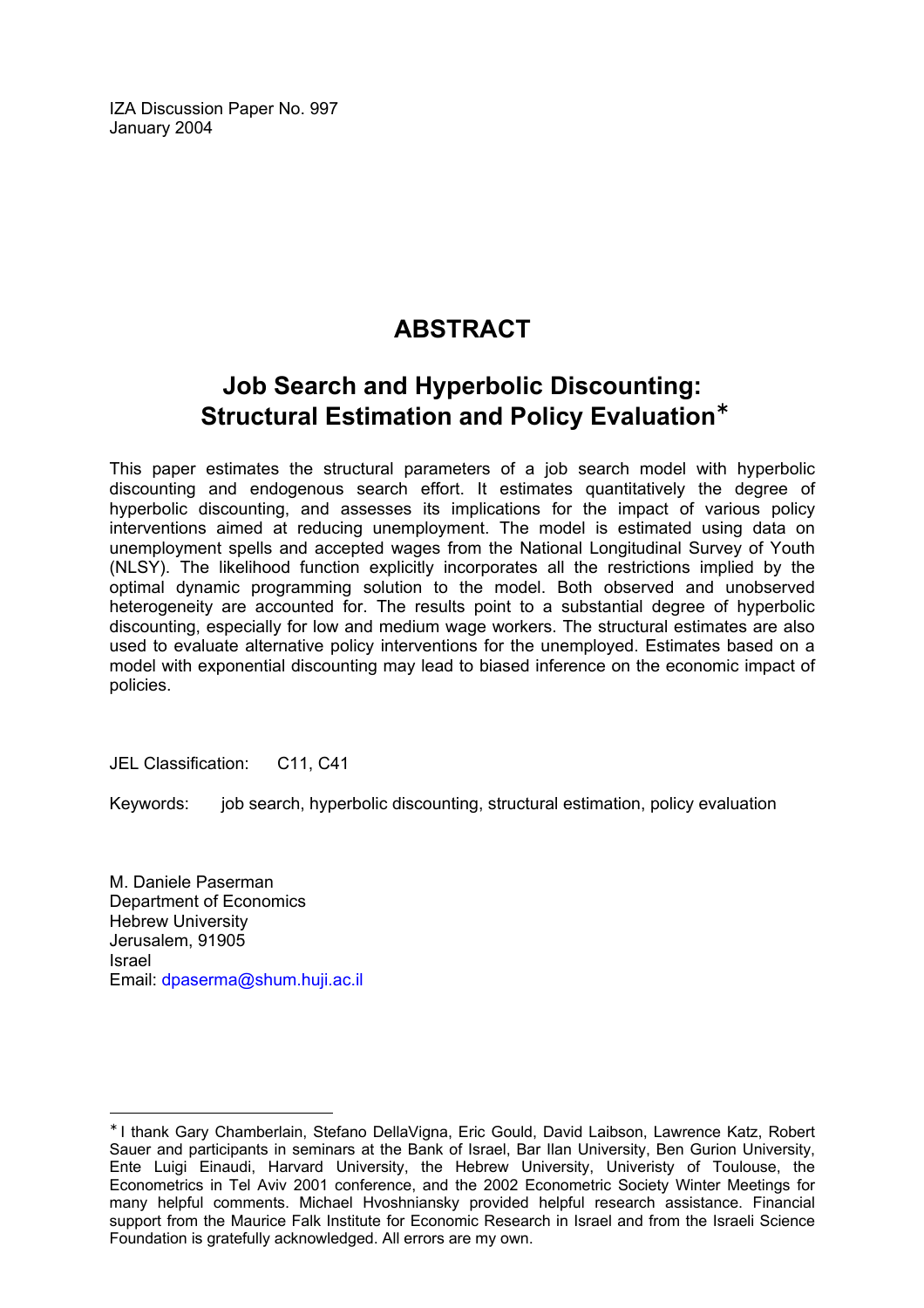#### 1. Introduction

Job search is an unpleasant activity with immediate costs and delayed benefits. The tension between long-run goals and short-run impulses may lead unemployed workers to postpone repeatedly tasks necessary to find a job. In standard economic models, agents are assumed to be time-consistent, so that a contrast between short-run and long-run preferences never arises. However, a growing literature has challenged the conventional view, and allows agents to be time inconsistent by modeling their discount function as hyperbolic (as opposed to the standard assumption of *exponential* discounting).<sup>1</sup> Agents with hyperbolic discount functions exhibit a high degree of discounting in the short run, but a relatively low degree of discounting in the long run. Therefore, hyperbolic agents are likely to delay tasks with immediate costs and delayed benefits, whereas they would choose to perform the same task if both costs and benefits were to occur in the future.

Hyperbolic preferences may affect the way we think of job search problems, and of policies addressing unemployment. First, we must recognize that agents with hyperbolic and exponential preferences will give different weights to the various components of costs and benefits involved in the search process: hyperbolic agents will be particularly sensitive to the immediate and direct costs of search (writing the résumé, contacting employers, making unpleasant phone calls to distant relatives), while impatient exponential agents are more likely to be affected by long-run costs and benefits, such as those associated with waiting longer to obtain a better job. Hence, policies that are targeted at one particular dimension of the job search process may be more effective for one type of worker than for the other. Secondly, the welfare implications of unemployment policies may differ substantially depending on the type of preferences. In a model with conventional preferences, an agent may experience a long unemployment spell because of bad luck. With hyperbolic preferences, a long unemployment spell could be due to "bad" choices, with the agent agreeing that his own choices are undesirable from a longrun perspective. Therefore, an intervention that brings the agent to choose actions more in line with his long-run preferences may actually be welfare improving, despite its imposition of restrictions, potentially even highly unpleasant ones, on the unemployed.

In order to assess the effects of policies, we need to estimate the degree of hyperbolic discounting. Despite the recent uspurge of interest in time-inconsistent preferences, direct estimates of the parameters of the discount function are relatively rare.<sup>2</sup> Knowledge of these parameters has important implications not only for the specific environment studied in this paper (job search

<sup>&</sup>lt;sup>1</sup>See Laibson (1997); O'Donoghue and Rabin (1999); Harris and Laibson (2001).

<sup>&</sup>lt;sup>2</sup>Exceptions include Angeletos et al.  $(2001)$ , and Fang and Silverman  $(2002)$ .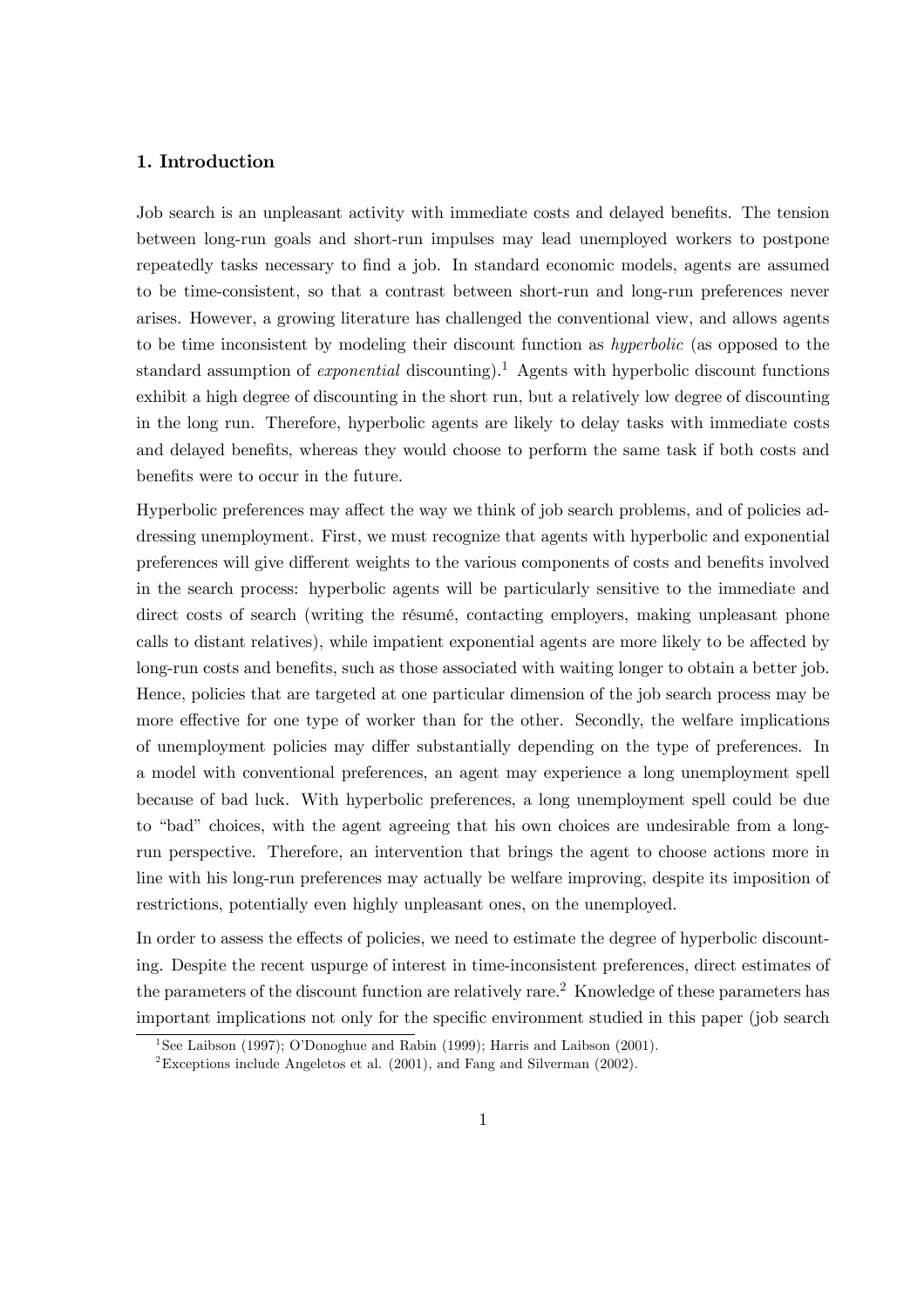and unemployment spells), but also for the multitude of other applications in which hyperbolic preferences have been used, from retirement savings (Laibson, Repetto and Tobacman, 1998 and 2003; Diamond and K˝oszegi, 2003) to the consumption of addictive goods (Gruber and Kőszegi, 2001).

In this paper, I provide one of the first structural estimates of the degree of hyperbolic discounting. I set up a model of job search with endogenous search effort and hyperbolic discounting, similar to the one used in DellaVigna and Paserman (2000 henceforth DV-P). I set up a likelihood function that explicitly incorporates all the restrictions implied by the optimal dynamic programming solution to the model. The model is estimated using data on unemployment spells and accepted wages from the National Longitudinal Survey of Youth (NLSY). I control for observed heterogeneity in the worker's wages before the unemployment spell, in cognitive test scores, in marital status, and in race. Unobserved heterogeneity enters the model as a finite mixture distribution, whose parameters need to be estimated.

A key question that arises in empirical studies on hyperbolic preferences is that of identification. In many settings, the behavior of agents with hyperbolic preferences is observationally equivalent to that of agents with conventional preferences but a high degree of impatience. The distinguishing feature of the model presented here is that different forms of impatience have contrasting effects on the outcomes of the job search process. In DV-P we showed that impatience lowers the probability of receiving a job offer, but raises the probability of accepting the offer. For hyperbolic workers, the first effect dominates, so that, ceteris paribus, workers with a higher degree of short-run impatience experience longer spells of unemployment. On the other hand, if individuals only differ in their exponential discount rate, the second effect in general dominates: more impatient exponential workers have shorter unemployment spells.

The intuition behind the main result in DV-P helps to illustrate how the short-run and the longrun discounting parameters are separately identified with data on the length of unemployment spells and accepted wages. The search process is made up of two separate decisions: the search effort decision involves a trade-off between immediate costs and benefits that will be realized in the near future, once an offer is accepted. In the United States, this time span is typically no longer than 30 weeks. Over this limited time horizon, short-run impatience matters the most. The reservation wage decision, on the other hand, essentially involves only a comparison between payoffs in the more distant future. To a first approximation, the degree of short-run discounting has no effect on the reservation wage.<sup>3</sup> Then, assuming that all the other model

<sup>&</sup>lt;sup>3</sup>The statement is exactly true if agents are naive and there is a one period delay between the time a job offer is accepted and the time of the first wage payment. See DV-P, Proposition  $1(c)$ .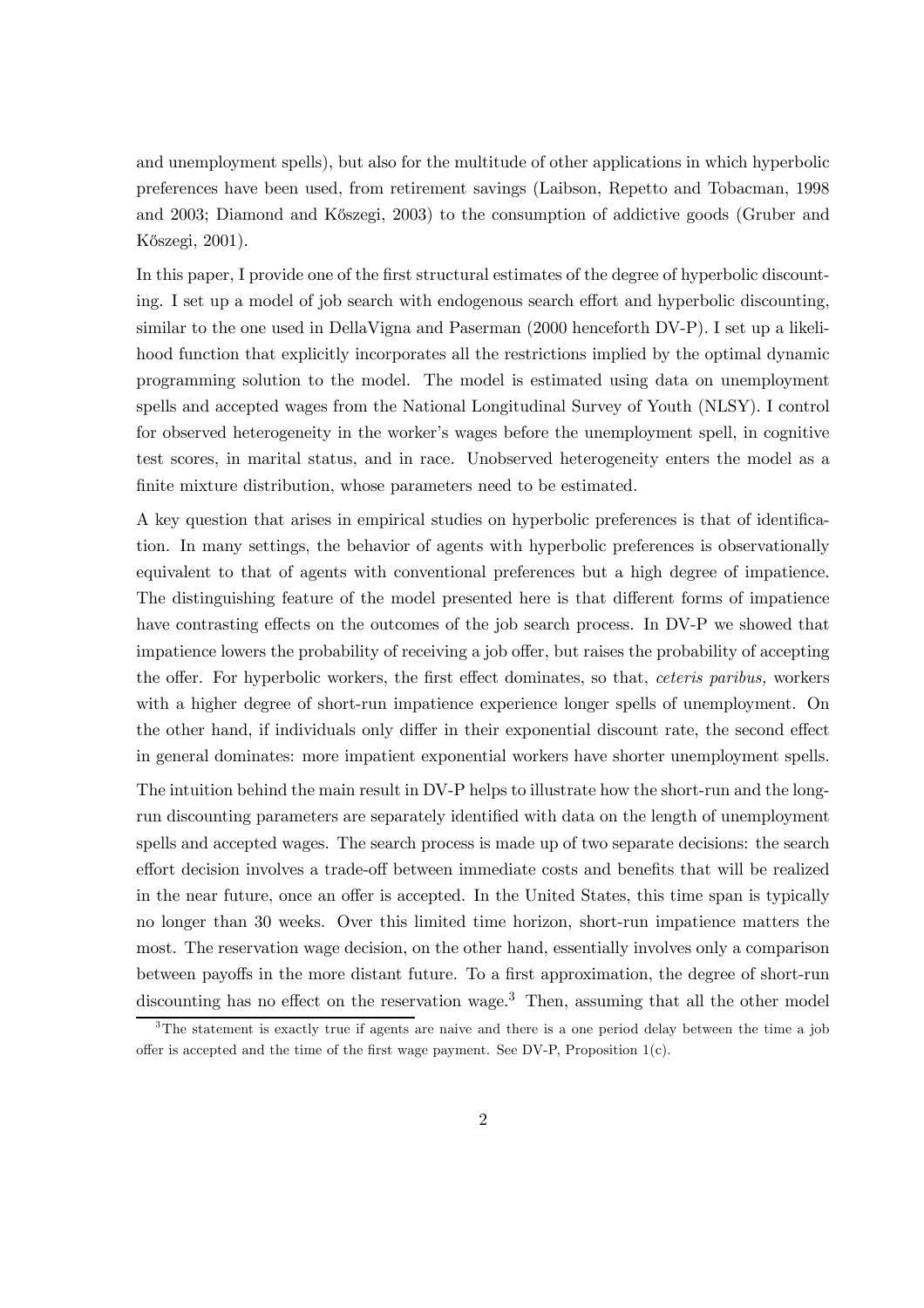parameters are known, one can back out the long-term discount factor from the estimated reservation wage. The short term discount factor is then identified from data on exit rates from unemployment.

The results of the structural estimation point to a substantial degree of present bias for low and medium wage workers, and only a moderate degree of short run impatience for high wage workers. I use the maximum likelihood estimates to evaluate alternative policy interventions for the unemployed. The policies analyzed are a cut in unemployment benefits, a job search assistance program, monitoring search effort, monitoring the job acceptance strategy, and a re-employment bonus. I find that ignoring hyperbolic preferences may lead one to incorrect inferences on the effects of these interventions.

The rest of the paper is organized as follows. In Section 2, after a brief summary of hyperbolic discounting, I describe the model and the main features of its solution. In Section 3 I describe how to estimate the structural parameters of the model. I set up the likelihood function, specify functional forms, and discuss identification issues. In Section 4 I present and discuss the results of the maximum likelihood estimation. I also analyze the robustness of the results to different specifications of the heterogeneity distribution, and investigate the predictions generated by the different specifications with respect to several outcomes of interest, both in terms of the outcomes' expected values ex-ante, and in terms of their dynamic evolution over the course of the unemployment spell. In Section 5, I present the results of my simulated policy evaluations. Section 6 concludes.

#### 2. The Model

#### 2.1. Hyperbolic discounting

Over the years, psychologists have collected a substantial body of evidence on individual time preferences (for a review, see Ainslie, 1992). Experiments show that agents are extremely impatient if the rewards are to be obtained in the near future, but relatively patient when choosing between rewards to be accrued in the distant future. This form of discounting implies that agents prefer a larger, later reward over a smaller, earlier one as long as the rewards are sufficiently distant in time; however, as both rewards get closer in time, the agent may choose the smaller, earlier reward. In an experiment with monetary rewards an overwhelming majority of subjects exhibit such reversal of preferences (Kirby and Herrnstein, 1995).

Hyperbolic discount functions, introduced by Phelps and Pollak (1968) and first studied in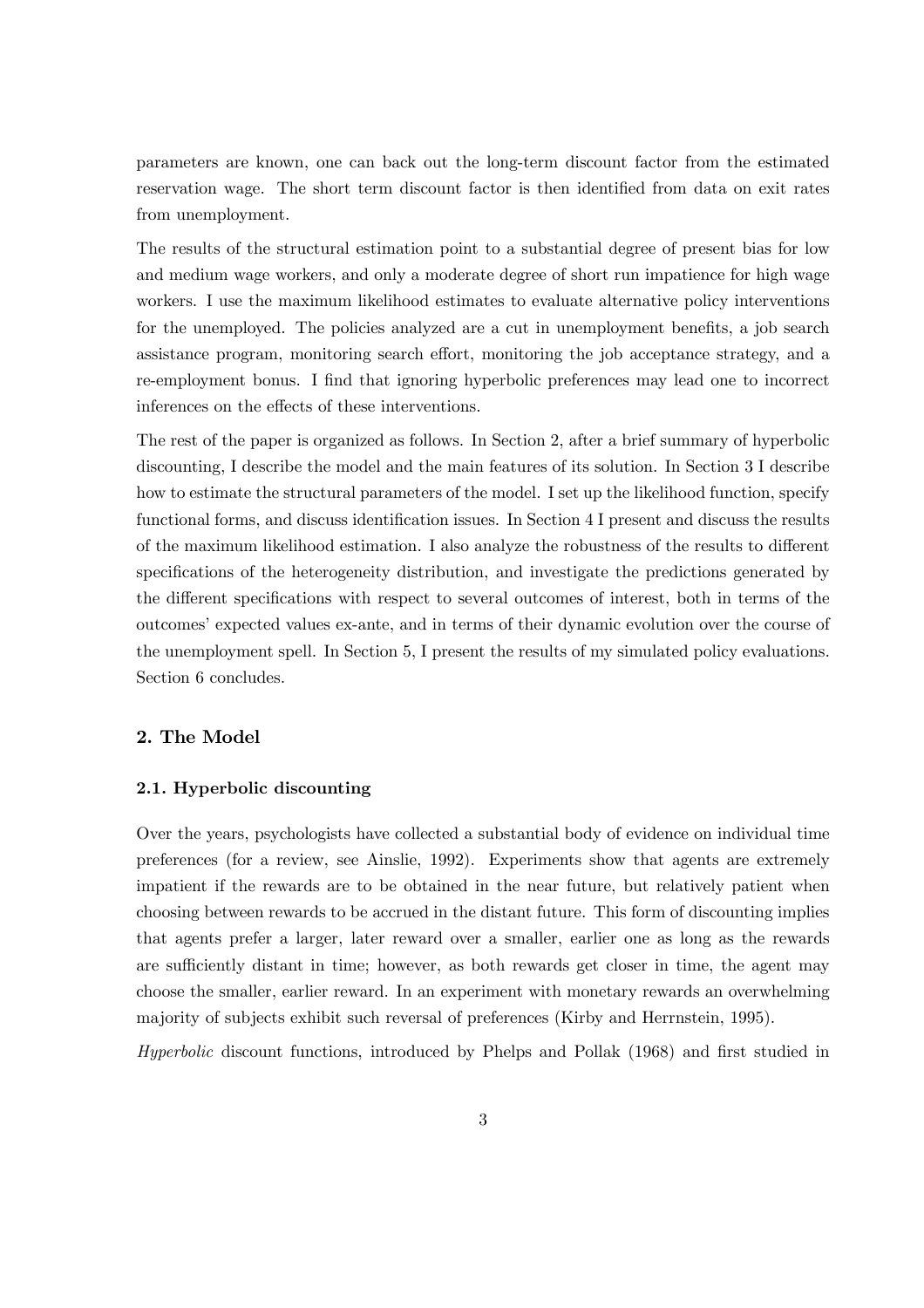the context of intertemporal one-person decisions by Laibson (1997), provide a convenient representation of the above findings: for a decision maker at any time s, the discount function is equal to 1 for  $t = s$  and to  $\beta \delta^{t-s}$  for  $t = s+1, s+2, \dots$ , with  $\beta < 1$ . The implied discount factor from period s to the next period is  $\beta\delta$ , while the discount factor between any two periods in the future is simply  $\delta$ . However, when period  $s+1$  comes along, the agent faces the same type of preferences: the discount factor between that period and the next is  $\beta\delta$ . This matches the main feature of the experimental evidence – high discounting at short delays, low discounting at long delays.

These preferences are dynamically inconsistent. To illustrate this, consider a plan of actions  $q_t$ that yield instantaneous utility  $u(q_t)$ , for  $t = 0, 1, 2, ..., T$ . From today's perspective, the plan from period s onwards yields utility

$$
V^{s}(q_{s},...,q_{T}) = \beta \sum_{t=s}^{T} \delta^{t} u(q_{t}).
$$
\n(2.1)

However, from the perspective of the decision maker at time s, the same plan yields utility

$$
\tilde{V}^{s}(q_{s},...,q_{T}) = u(q_{s}) + \beta \sum_{t=s+1}^{T} \delta^{t-s} u(q_{t}).
$$
\n(2.2)

There is therefore a conflict between the preferences of a given individual at different points in time. Note that this conflict disappears in the special case of  $\beta = 1$ . In this case, we are back to the time-consistent *exponential* model with discount function  $\delta^t$ .

We can interpret  $\beta$  as the parameter of short-run patience and  $\delta$  as the parameter of long-run patience. The degree of short-run patience  $\beta$  is crucial for this theory; any  $\beta$  smaller than one is sufficient to generate some degree of procrastination in activities with salient costs and delayed benefits, such as searching for a job (O'Donoghue and Rabin, 1999). The implications of this form of time inconsistency in the context of job search are easy to see. A worker with a very high degree of short run impatience may wish to postpone her job search activities to a later period, when, from today's perspective, the discount rate is relatively low; however, when the later period comes along, the worker once more faces a high degree of short-run impatience, and will choose to postpone her activity again.

For the purposes of this paper, we will restrict attention to the case of a *sophisticated* hyperbolic worker. A sophisticated agent is aware of her time inconsistency problem: she knows that at time s in the future, she will choose an action  $q_s^*$  that maximizes the utility function in (2.2). The optimal choice at s depends on the set of actions chosen from today until  $s - 1$ . Therefore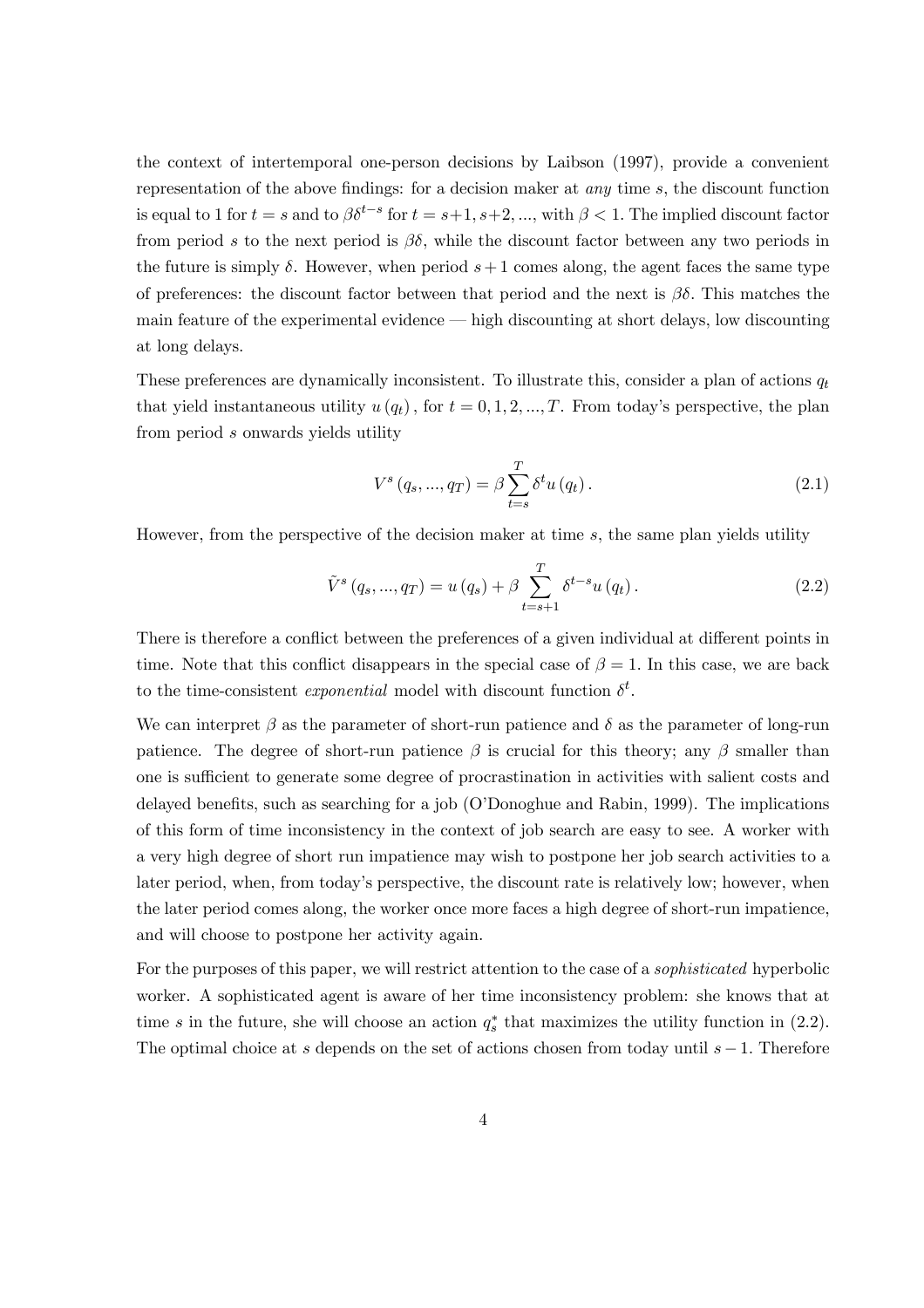in the present she chooses  $q_0$  that solves:

$$
\max_{q_0} u(q_0) + \beta \sum_{t=1}^T \delta^t u [q_t^*(q_0)].
$$

The sophisticated agent knows that if she postpones a task until tomorrow, she may wish to postpone it again. She will therefore try to find ways to overcome her procrastination problems. In the context of job search, the sophisticated worker will, assuming that no commitment devices are available, exert higher effort in the present, knowing that in the future she will search less than what is optimal from today's perspective.4

#### 2.2. Setting

The model is a variant of the prototypical job search model (Lippman and McCall, 1976), augmented to include endogenous search effort and hyperbolic discounting. The model is set in discrete time; it is convenient to think of a week as the time unit. Consider an infinitely lived worker who is unemployed at time t. In each period of unemployment, the worker takes two decisions: first, he chooses the amount of search effort; second, conditional on receiving a job offer, he decides whether to accept it or not.

In every period, the worker receives instantaneous utility  $b_t$ . I model  $b_t$  as the sum of two components: the first component,  $b_t^{UI}$  is the monetary value of Unemployment Insurance (UI) benefits. This may vary during the course of the unemployment spell. The second component,  $b_0$ , represents the psychic value of being unemployed: it can be either positive (utility of leisure) or negative (stigma, low self-esteem, etc.). I assume that  $b_0$  is invariant over time.

Search effort  $s_t$  is parameterized as the probability of obtaining a job offer;<sup>5</sup> therefore,  $s_t \in [0, 1]$ . In every period the agent incurs a cost of search  $c(s_t)$ , an increasing and strictly convex function of  $s_t$ . The assumption of increasing marginal cost comes naturally. The marginal cost of effort is low when the agent is searching little: a meeting with a friend or a glance at the newspaper raises the probability of finding a job at minimal additional expense. On the other hand, increasing the probability of receiving an offer up to almost certainty is likely to have

 $4A$  naive worker believes incorrectly that her future preferences will be exponential, and that his procrastination problems are only temporary. In DV-P, we found that the qualitative and quantitative behavior of sophisticated and naive workers in a job search model is similar.

<sup>&</sup>lt;sup>5</sup>Suppose that the worker chooses search effort z, and that a job offer is generated with probability  $s = p(z)$ . Under the assumption that  $p(\cdot)$  is a strictly increasing function of search, there is a one-to-one correspondence between s and z. Without loss of generality, we can then specify the worker's problem more conveniently in terms of the probability of receiving an offer s.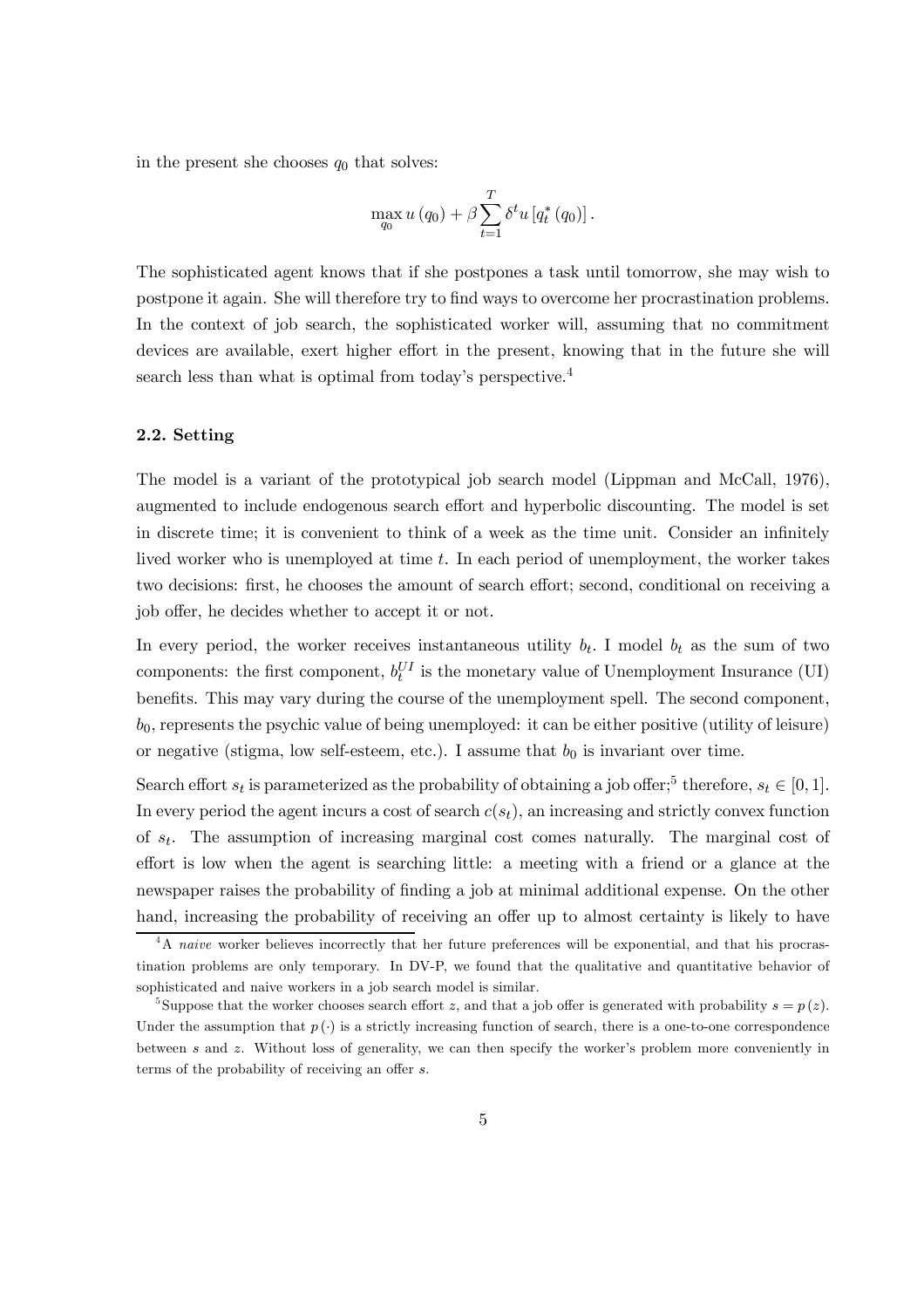prohibitive costs. In order to simplify the characterization of the solution, I also assume no fixed costs of search: a worker may be informed about an outstanding job offer at no cost.

Upon receiving a job offer, the worker must decide whether to accept it or not. The job offer is characterized by a wage  $w$ , which is a realization of a random variable  $W$  with cumulative distribution function  $F$ . If the worker accepts the offer, he becomes employed and receives wage  $w$  starting from next period. We assume  $F$  to be known to the worker, constant over time and independent of search effort. In other words, search effort determines how often the individual samples out of  $F$ , not the distribution being sampled.

Finally, we allow for the possibility of layoff. At the end of each period of employment, the worker is laid off with known probability  $q \in [0,1],$ <sup>6</sup> in which case he becomes unemployed starting from next period. With probability  $1 - q$ , the worker continues to be employed at wage w.

Summing up, the timing of a period  $t$  of unemployment is as follows:

- 1. The worker receives  $b_t = b_t^{UI} + b_0$ , the utility associated with unemployment, equal to the sum of the monetary value of unemployment benefits and a term representing the psychic value of time when unemployed.
- 2. The worker decides the amount of search effort  $s_t$  and pays cost of search  $c(s_t)$ .
- 3. With probability  $s_t$  he then receives a job offer w (drawn from  $F$ ).
- 4. Finally, contingent on receiving an offer, he accepts it or declines it. If he accepts, he is employed with wage  $w$  starting from period  $t+1$ , and faces an exogenous layoff probability q in every period. If no offer is received or the offer is declined, the worker searches again in period  $t + 1$ .

Note that, while the cost function and the wage distribution function are assumed to be invariant over time, we allow the utility associated with unemployment to be a function of the length of the unemployment spell. This is meant to reflect the common feature of the Unemployment Insurance system, where benefits are paid only for a limited amount of time. The model is therefore non-stationary: the optimal amount of search effort and the acceptance/rejection strategy will depend on the current length of the unemployment spell. Finally, we should note

<sup>&</sup>lt;sup>6</sup>The assumption of a fixed separation probability  $q$  is somewhat unrealistic, given the well documented declining shape of the hazard function for employment spells. However, an attempt to estimate a model with the separation probability being a declining step function did not yield significantly different results.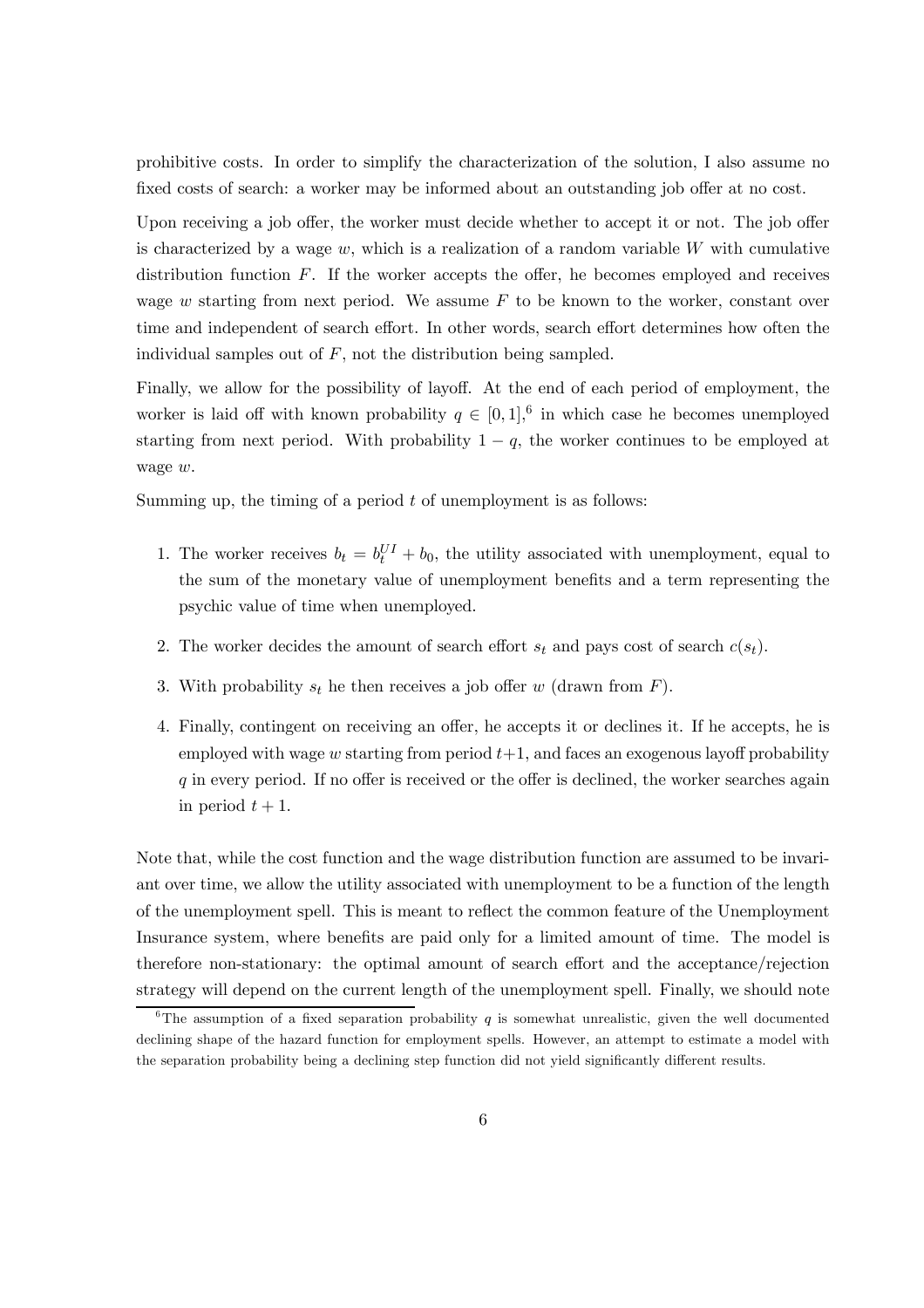that the model is set in partial equilibrium and abstracts from any potential response of firms to the presence of job seekers with hyperbolic preferences.

#### 2.3. Solution

For any period t, we can write down the maximization problem of the unemployed worker for given continuation payoff  $V_{t+1}^U$  when unemployed and  $V_{t+1}^E(w)$  when employed at wage w. The worker chooses search effort  $s_t$  and the wage acceptance policy to solve

$$
\max_{s_t \in [0,1]} b_t - c(s_t) + \beta \delta \left[ s_t E_F \left\{ \max \left( V_{t+1}^E(w), V_{t+1}^U \right) \right\} + (1 - s_t) V_{t+1}^U \right],\tag{2.3}
$$

where the expectation is taken with respect to the distribution of wage offers  $F$ . Expression  $(2.3)$  is easily interpretable: the worker in period t receives benefits  $b_t$  and pays the cost of search  $c(s_t)$ . The continuation payoffs are discounted by the factor  $\beta\delta$ , where  $\beta$  is the additional term due to hyperbolic discounting (for the exponential worker,  $\beta = 1$ ). With probability st the worker receives a wage offer  $w$  that he can then accept  $-$  thus obtaining, starting from next period, the continuation payoff from employment  $V_{t+1}^{E}(w)$  — or reject, in which case he gains next period the continuation payoff from unemployment,  $V_{t+1}^U$ . With probability  $1 - s_t$ , the worker does not find a job and therefore receives  $V_{t+1}^U$ . The continuation payoff from employment at wage  $w$ , from the perspective of the decision maker in period  $t$ , is

$$
V^{E}(w) = w + \delta \left[ qV_{new}^{U} + (1 - q) V^{E}(w) \right].^{7}
$$

The worker obtains wage w in period  $t + 1$ ; then, with probability  $1 - q$  he maintains his job and continues to receive wage  $w$ ; with probability  $q$  he is laid off, in which case he enters a new spell of unemployment whose value is  $V_{new}^U$ . The exact specification of  $V_{new}^U$  is deferred until later. Note that, from the perspective of self t, payoffs from period  $t + 1$  onwards are discounted exponentially.

To make the model operational, we now assume that, beginning in period  $T+1$ , the environment is stationary. The only environmental variable that we allow to vary over time is  $b_t^{UI}$ . Once UI benefits are exhausted, the environment becomes stationary: in every period the worker chooses the same intensity of search effort and the same acceptance strategy. In DV-P we give a detailed account of the stationary solution: this includes a proof of existence and uniqueness of the stationary Markov perfect equilibrium in the intrapersonal game played by the hyperbolic individual's different selves.

<sup>&</sup>lt;sup>7</sup>Note that the continuation payoff from employment does not depend on the time one becomes employed. Hence we can omit the time subscript.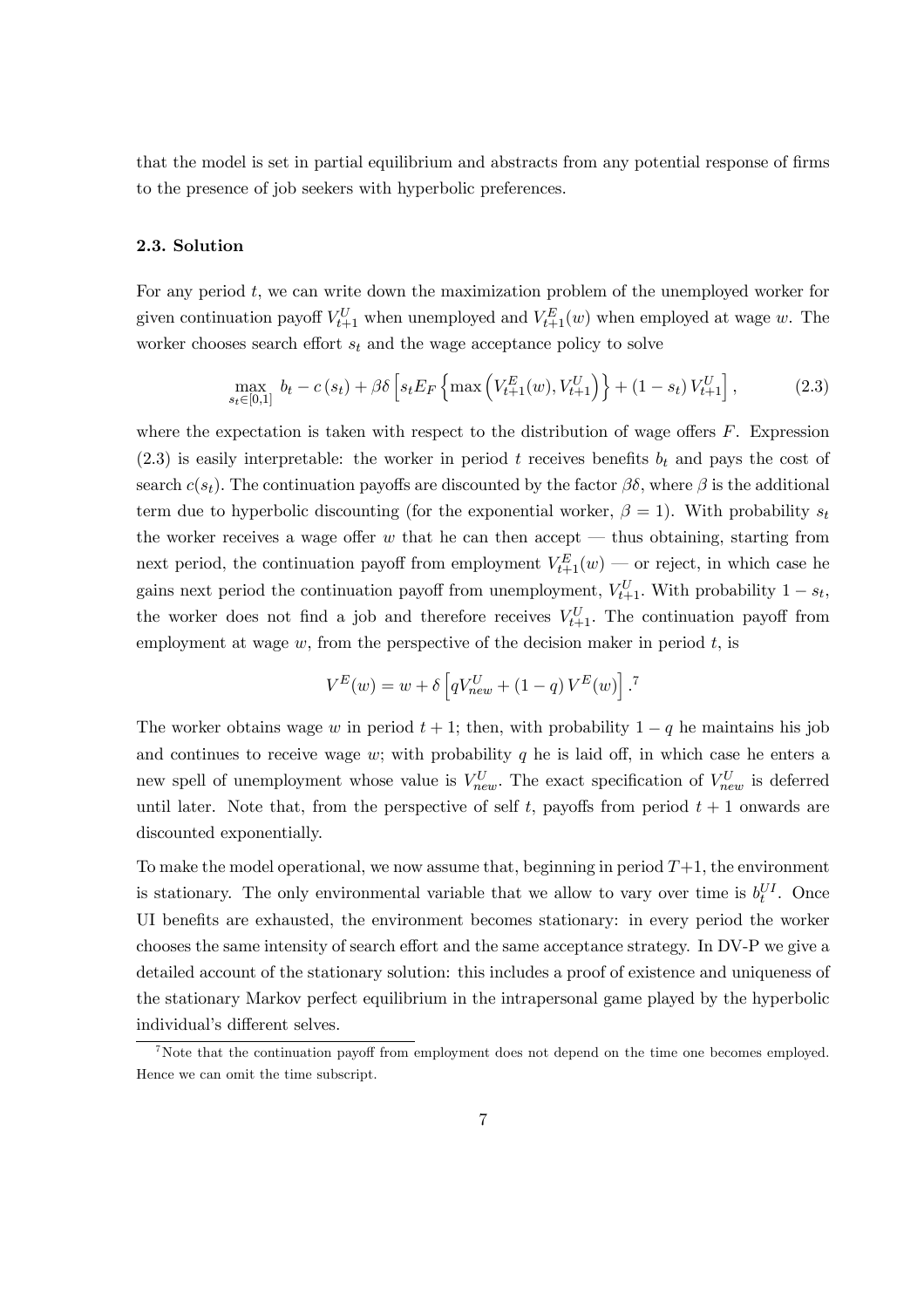The equilibrium solution in the stationary model is characterized by a reservation wage policy. Let  $w_{T+1}^*$  and  $s_{T+1}$  represent, respectively, the reservation wage and the optimal level of search effort in the stationary equilibrium. The reservation wage is:

$$
w_{T+1}^* = [1 - \delta (1 - q)] V_{T+1}^U - \delta q V_{new}^U.
$$
\n(2.4)

The stationary value of being unemployed,  $V_{T+1}^U$ , and the optimal level of search effort,  $s_{T+1}$ , can then be found by solving the following system of nonlinear equations:

$$
(1 - \delta) V_{T+1}^{U} = b_{T+1} - c(s_{T+1}) + \frac{\delta s_{T+1}}{1 - \delta (1 - q)} Q(w_{T+1}^{*});
$$
\n(2.5)

$$
c'(s_{T+1}) = \frac{\beta \delta}{1 - \delta (1 - q)} Q(w_{T+1}^*), \qquad (2.6)
$$

where  $Q(x) \equiv \int_x^{\infty} (u - x) dF(u)$ . Having obtained the solution for the stationary problem, it is straightforward to solve the entire model by backwards induction. The dynamic equations characterizing the solution in periods  $t = 1, ..., T$  are :

$$
w_t^* = [1 - \delta (1 - q)] V_{t+1}^U - \delta q V_{new}^U; \qquad (2.7)
$$

$$
V_t^U - \delta V_{t+1}^U = b_t - c(s_t) + \frac{\delta s_t}{1 - \delta(1 - q)} Q(w_t^*); \qquad (2.8)
$$

$$
c'(s_t) = \frac{\beta \delta}{1 - \delta (1 - q)} Q(w_t^*).
$$
\n(2.9)

To obtain a solution to this model, we need to specify  $V_{new}^U$ , the value of becoming unemployed after having been laid off. Given the features of the Unemployment Insurance system,  $V_{new}^{U}$ should depend on the accepted wage and on the duration of the employment spell. However, this would introduce considerable difficulties in calculating the solution. Instead, I make the simplifying assumption that  $V_{new}^U = V_{T+1}^U$ . This implies that a worker is no longer eligible to take UI benefits after his first spell of unemployment. While this assumption is unrealistic for most workers, it is plausible to assume that any bias introduced will not be large.<sup>8</sup>

$$
V_1^U = h\left(V_1^U\right)
$$

<sup>&</sup>lt;sup>8</sup>I also experimented with the assumption that  $V_{new}^U = V_1^U$ : in other words, once the worker is laid off he starts a new unemployment spell with all parameters taking on the same values as in the current spell. In this case a state variable is added to the dynamic programming model  $(V_1^U)$ , and the solution involves finding a fixed point to the system

where the function h is defined recursively by equations (2.5)-(2.9) with  $V_{new}^U = V_1^U$ . A fixed point did not always exist for all parameter values; where it was possible to obtain a solution, it did not differ substantially from the one obtained assuming  $V_{new}^U = V_{T+1}^U$ .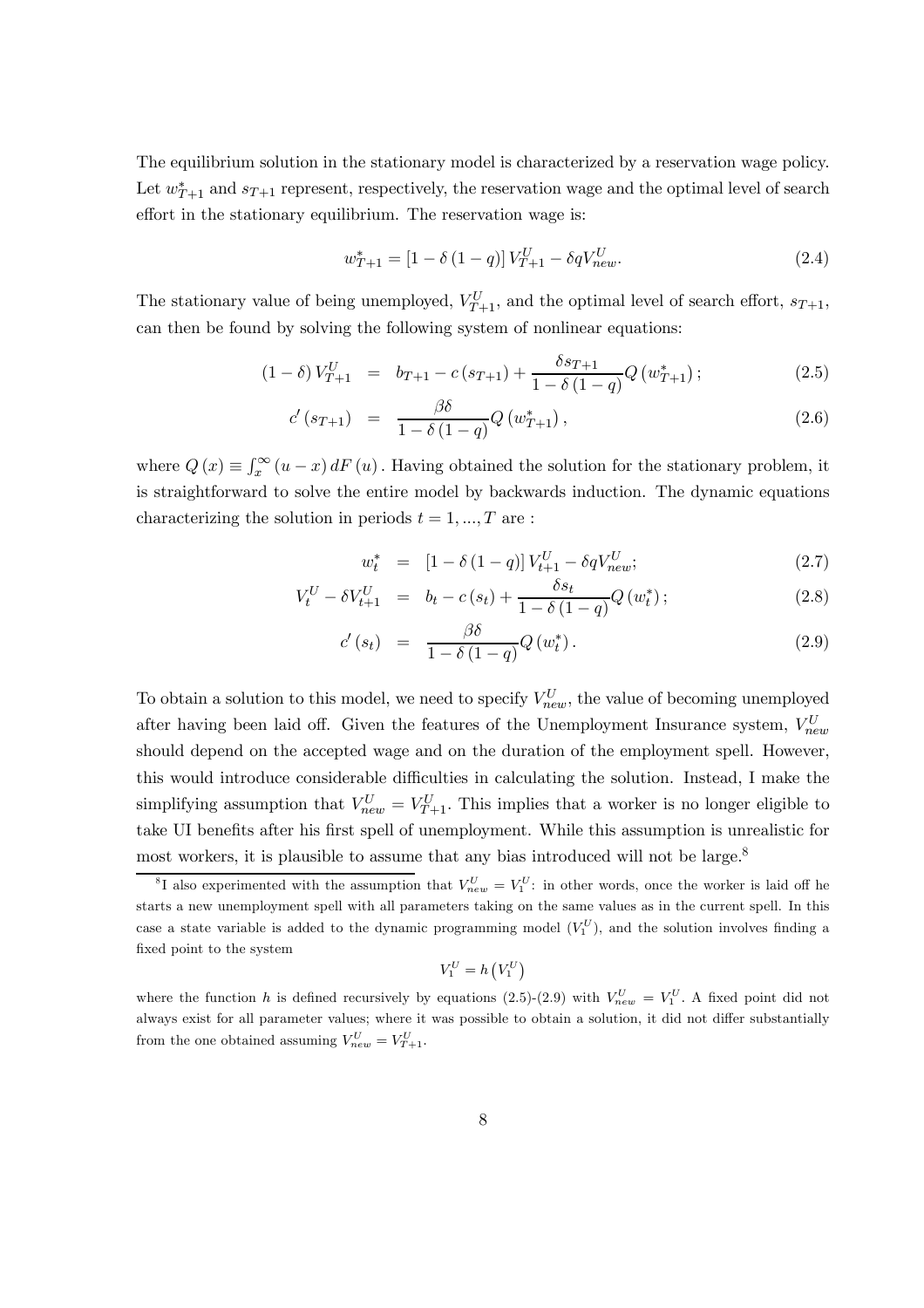Table 1 summarizes the comparative statics for the stationary level of search effort, of reservation wages, and of the implied exit rate from unemployment as functions of the model parameters. Most of the comparative statics results are familiar from the vast literature on job search models (see for example Burdett and Ondrich, 1985). A rise in the utility of unemployment b is associated with lower search effort and higher reservation wages. A location shift in the wage distribution increases the benefits of search, and therefore leads to higher search effort, higher reservation wages, and a higher probability of acceptance. A mean preserving spread in the wage distribution, by raising the probability of drawing a very high wage (whereas a very low wage can always be rejected), raises search effort and reservation wages, while its effect on the probability of acceptance is ambiguous. An increase in the probability of layoff lowers the value of a current job offer, and therefore also lowers the reservation wage and the intensity of search. Its effect on the exit rate from unemployment is ambiguous. Finally a multiplicative increase in the cost function lowers search effort. Since search has become more costly the worker becomes less selective in his job acceptance policy. The global effect of an increase in costs on the exit rate is ambiguous.

In DV-P, we highlighted the relationship between the outcomes of the job search process and the impatience parameters  $\beta$  and  $\delta$ . Impatience has two contrasting effects on the job search process. Impatient individuals dislike all sorts of investment activities, and therefore exert little search effort. On the other hand, once they have a job offer in hand, they prefer to accept it right away rather than wait an additional period for an even better offer. In other words, impatience lowers the probability of receiving, but raises the probability of accepting a job offer. Both impatience parameters in fact operate in the same direction on the intensity of search effort and on the reservation wage. However, the magnitude of the effects differs sharply: the short run discounting parameter  $\beta$  operates mainly on the intensity of search effort, while the long-run discounting parameter  $\delta$  influences primarily the reservation wage. As a result, higher short-run impatience is associated with longer unemployment spells (the search effect dominates). In DV-P we show that this result requires only a very mild assumption on the wage distribution, which is implied by all log-concave distributions and is comfortably satisfied by other distributions commonly used in the search literature.<sup>9</sup> By contrast, higher long-run impatience is in general associated with shorter unemployment spells (the reservation wage effect dominates). This result is always true for values of  $\delta$  close enough to one. Extensive simulations in DV-P show that for plausible parameterizations of the wage distribution and of the layoff probability the exit rate is decreasing in  $\delta$  for all values of the yearly discount factor

<sup>&</sup>lt;sup>9</sup>See DV-P, Proposition 2.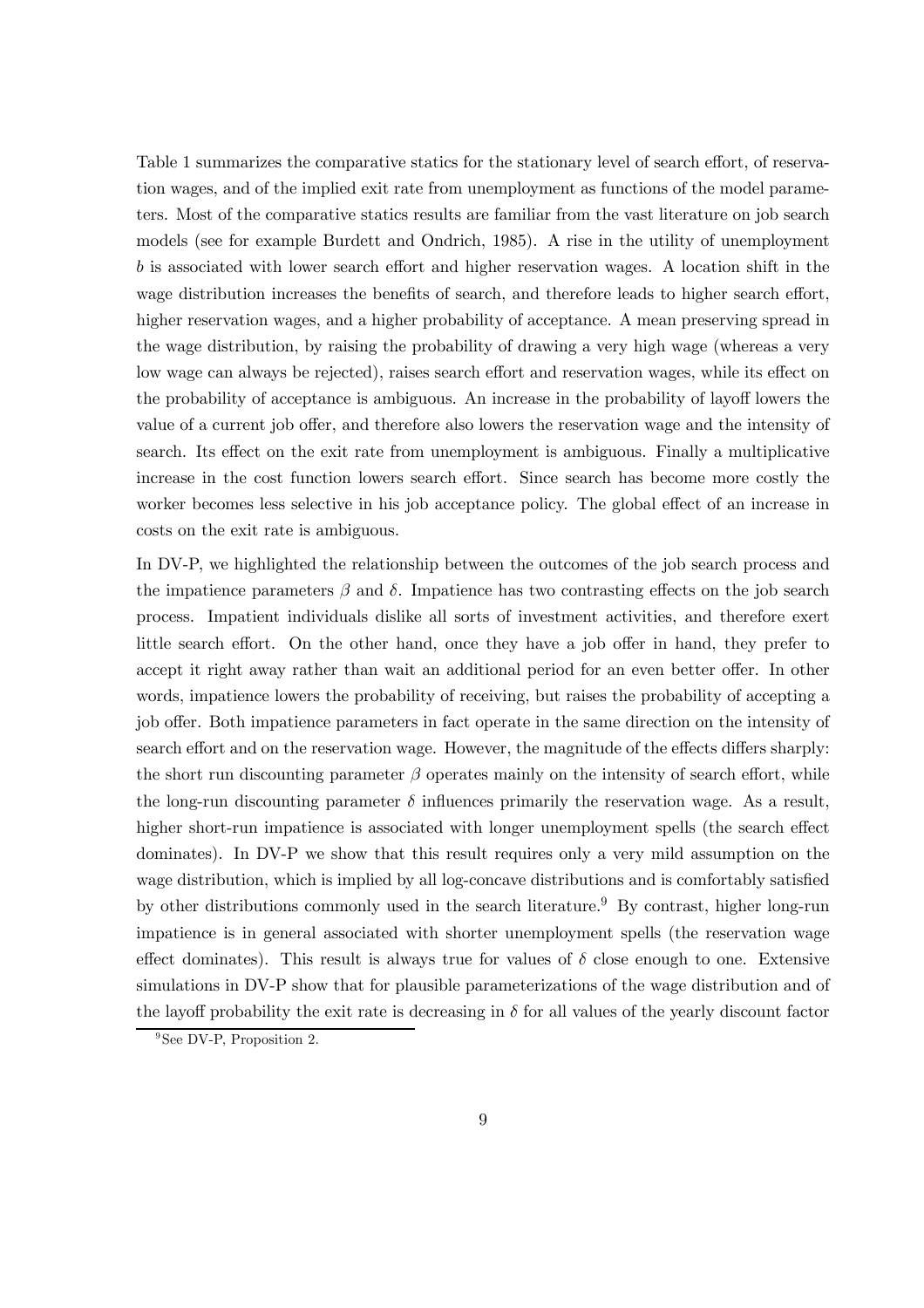greater than  $0.8^{10}$  In other words, over the range of values that are considered plausible in the consumption and finance literature, the exit rate is decreasing in  $\delta$ .

For intuition on this result, consider the two separate decisions making up the search process. The decision on intensity of search effort involves a trade-off between the present costs of searching and benefits that will start to materialize in the near future, once an offer is accepted. This time span is relatively short: in the United States most spells end in less than 30 weeks. Over this limited time horizon, short-run impatience matters the most. On the other hand, the reservation wage decision involves a comparison of long-term consequences, once an offer is received: the worker chooses whether to accept the wage or wait for an even better offer. Since most employment spells last for more than a year, the worker is making a choice for the long run. Therefore, the reservation wage is mainly affected by the degree of long-run discounting.

The distinct role played by  $\beta$  and  $\delta$  in the job search process is important for identification issues. Despite the fact that both  $\beta$  and  $\delta$  represent the degree of preferences for the present versus the future, it is possible to identify them separately. The above discussion suggests that, to a first approximation, data on reservation wages alone may be sufficient to identify  $\delta$ , and data on search intensity may be sufficient to identify  $\beta$ .

#### 3. Estimation

I now turn to the structural estimation of the job search model, using data on the duration of unemployment spells and on re-employment wages, as in the classic works of Wolpin (1987), and van den Berg (1990). My work is new in that it allows for hyperbolic preferences, and centers its attention on the discounting parameters. I also attempt to estimate the parameters of the cost of search function, a feature absent from models with an exogenous offer arrival rate. As in van den Berg, I introduce non-stationarity by allowing for UI benefits to run out after a limited amount of time. I estimate the model separately for three groups of workers, classified by their wage prior to the unemployment spell. In this way, I am able to control for observed heterogeneity along one very important dimension. In addition, in the basic specification I will allow variation in parameters by AFQT scores and marital status within each wage group.<sup>11</sup> Finally, I incorporate unobserved heterogeneity in the form of a finite mixture distribution for the model parameters. This will help to capture the negative duration dependence in unemployment spells typically observed in this type of data. In section 4.4 I

 $10$ See DV-P, Table 1.

<sup>&</sup>lt;sup>11</sup> AFQT and marital status were chosen as the explanatory variables since it appeared that the most significant variation in exit rates and re-employment wages occurred along these lines.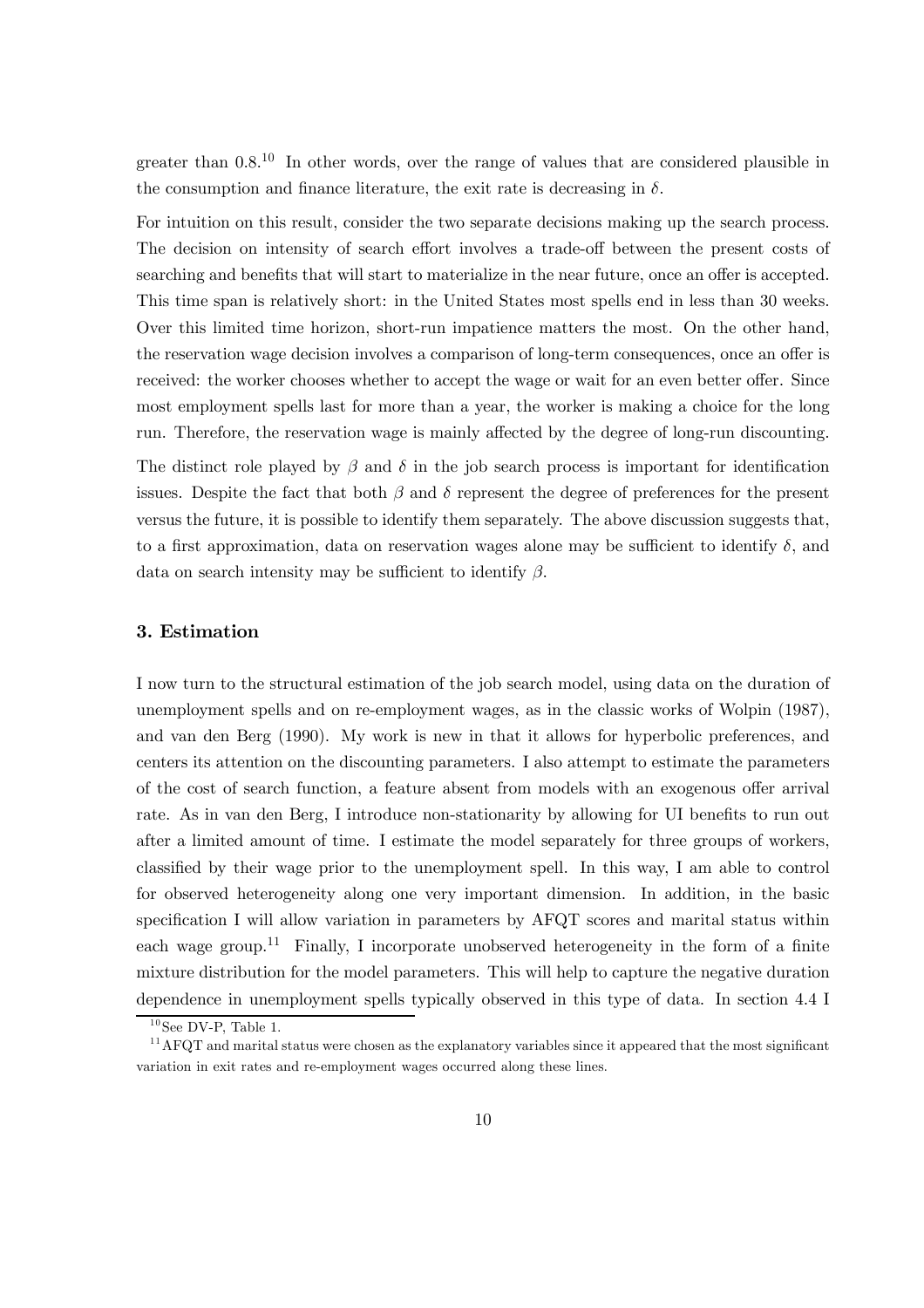consider alternative forms in which observed heterogeneity may affect the parameters of the model.

#### 3.1. The likelihood function

The data consists of observations on the length of unemployment spells in weeks,  $T_i$ , on reemployment wages  $w_i$ , and on a set of individual characteristics  $X_i$  for a sample of individuals  $i = 1, 2, ..., N$ . Assume for the moment that there are no censored spells and that the reemployment wage is observed for every individual in the sample. I take the week as the time unit, and I denote by  $h_t(\theta, X_i) \equiv s_t(\theta, X_i) [1 - F_{\theta}(w_t^*(\theta, X_i))]$  the exit rate from unemployment in week t as a function of the model parameters  $\theta$  and of individual characteristics  $X_i$ . The exit rate in week  $t$  is simply the product of the probability of receiving an offer in week  $t$ ,  $s_t(\theta, X_i)$ , and the probability that this offer exceeds the reservation wage in week t,  $w_t^*(\theta, X_i)$ . The values of  $s_t(\theta, X_i)$  and  $w_t^*(\theta, X_i)$  are obtained from the solution of the dynamic programming problem  $(2.3)$ . The likelihood contribution of individual i can be written (omitting the dependency on  $X_i$  for notational convenience) as

$$
\mathcal{L}_{i}(\theta) = \left(\prod_{\tau=1}^{T_{i}-1} [1-h_{\tau}(\theta)]\right) \times [h_{T_{i}}(\theta)] \times \left(\frac{f_{\theta}(w_{i})}{1-F_{\theta}\left[w_{T_{i}}^{*}(\theta)\right]}1\left(w_{i} \ge w_{T_{i}}^{*}\right)\right)
$$
\n
$$
= \left(\prod_{\tau=1}^{T_{i}-1} \{1-s_{\tau}(\theta) [1-F_{\theta}(w_{\tau}^{*}(\theta))]\}\right) \times
$$
\n
$$
\times \left\{s_{T_{i}}(\theta) [1-F\left(w_{T_{i}}^{*}(\theta)\right)]\right\} \times
$$
\n
$$
\times \left(\frac{f_{\theta}(w_{i})}{1-F_{\theta}\left[w_{T_{i}}^{*}(\theta)\right]}1\left(w_{i} \ge w_{T_{i}}^{*}\right)\right).
$$
\n(3.1)

The first term represents the probability that individual i does not exit unemployment in any of the periods from  $t = 1$  to  $T_i - 1$ ; the second term represents the probability that the individual finds an acceptable offer in period  $T_i$ ; the last term is the probability density of observing a re-employment wage  $w_i$ , conditional on that wage being greater than the reservation wage  $w_{T_i}^*$ . Note that the likelihood is well-defined only if the actual wage is greater than the reservation wage for the week in which the worker actually finds work. This can result in extreme sensitivity of the estimates to a few outliers. To prevent this possibility, I make the plausible assumption, as in Wolpin (1987), that wages are in fact measured with error: let  $\tilde{w}_i$  be the true wage, and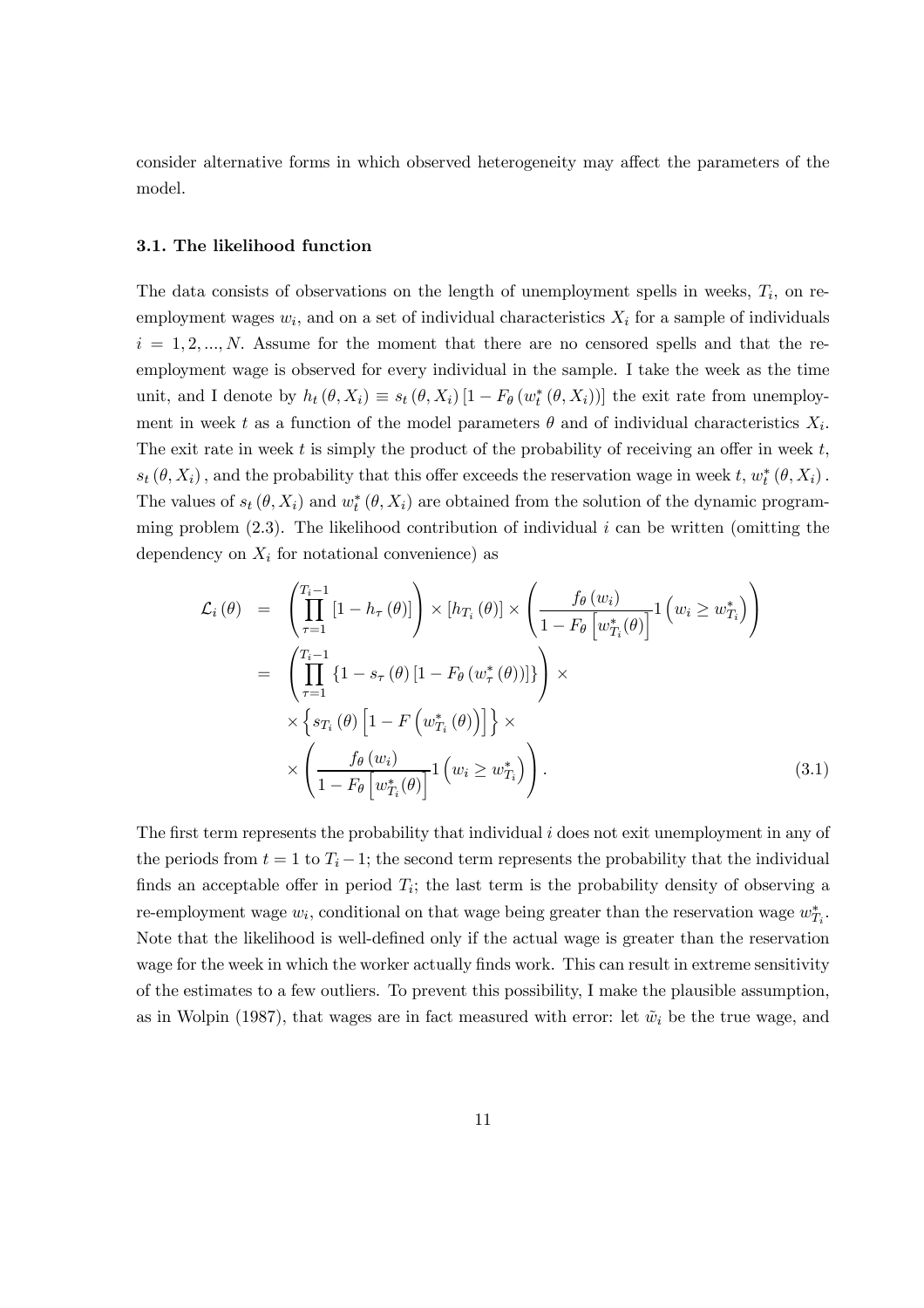$w_i^{obs}$  be the observed wage. Then the third element becomes

$$
f\left(w_i^{obs} \mid \tilde{w}_i > w_{T_i}^*\left(\theta\right)\right) = \frac{P\left(\tilde{w}_i \geq w_{T_i}^*\left(\theta\right) \mid w_i^{obs}\right) f\left(w_i^{obs}\right)}{P\left(\tilde{w}_i \geq w_{T_i}^*\left(\theta\right)\right)}.
$$

With a convenient specification of the joint distribution of  $w_i^{obs}$  and  $\tilde{w}_i$ , this term can be easily calculated.

Censored observations and missing wage data are easily incorporated in this setting. Let  $C_i$ be a dummy variable indicating whether the observed unemployment spell is complete, and let  $E_i$  be a dummy indicating whether the re-employment wage is observed.<sup>12</sup> The likelihood then becomes:

$$
\mathcal{L}_{i}(\theta) = \left\{ \left( \prod_{\tau=1}^{T_{i}-1} \left[ 1 - h_{\tau}(\theta) \right] \right) \left[ h_{T_{i}}(\theta) \right] \left( \frac{P\left( \tilde{w}_{i} \geq w_{T_{i}}^{*}(\theta) \mid w_{i}^{obs} \right) f\left( w_{i}^{obs} \right)}{P\left( \tilde{w}_{i} \geq w_{T_{i}}^{*}(\theta) \right)} \right) \right\}^{C_{i}E_{i}} \times \left\{ \left( \prod_{\tau=1}^{T_{i}-1} \left[ 1 - h_{\tau}(\theta) \right] \right) \left[ h_{T_{i}}(\theta) \right] \right\}^{C_{i}(1-E_{i})} \times \left\{ \prod_{\tau=1}^{T_{i}} \left[ 1 - h_{\tau}(\theta) \right] \right\}^{1-C_{i}}.
$$

Summing over individuals, and taking logs, yields the following log-likelihood function:

$$
L(\theta) = \sum_{i=1}^{N} \sum_{\tau=1}^{T_i - 1} \log [1 - h_{\tau}(\theta)] +
$$
  

$$
\sum_{i:C_i=1} \log [h_{T_i}(\theta)] +
$$
  

$$
\sum_{i:C_i=0} \log [1 - h_{T_i}(\theta)] +
$$
  

$$
\sum_{i:C_i=1, E_i=1} \log \frac{P(\tilde{w}_i \ge w_{T_i}^*(\theta) | w_i^{obs}) f(w_i^{obs})}{P(\tilde{w}_i \ge w_{T_i}^*(\theta))}.
$$

The dependency on observed individual characteristics is made explicit by letting  $h_t(\theta, X_i) =$  $\tilde{h}_t(\theta_1;\theta_2'X_i)$ : in practice, to keep the dimension of the problem manageable, the control variables will be a set of indicators, so that the hazard rate can be effectively be written as  $h_t(\theta_1, \theta_{2i})$ . Finally, one can add unobserved heterogeneity to the model by specifying a mix-

 $1<sup>12</sup>$  In my sample there are observations with missing re-employment wage data, even if the unemployment spell is complete.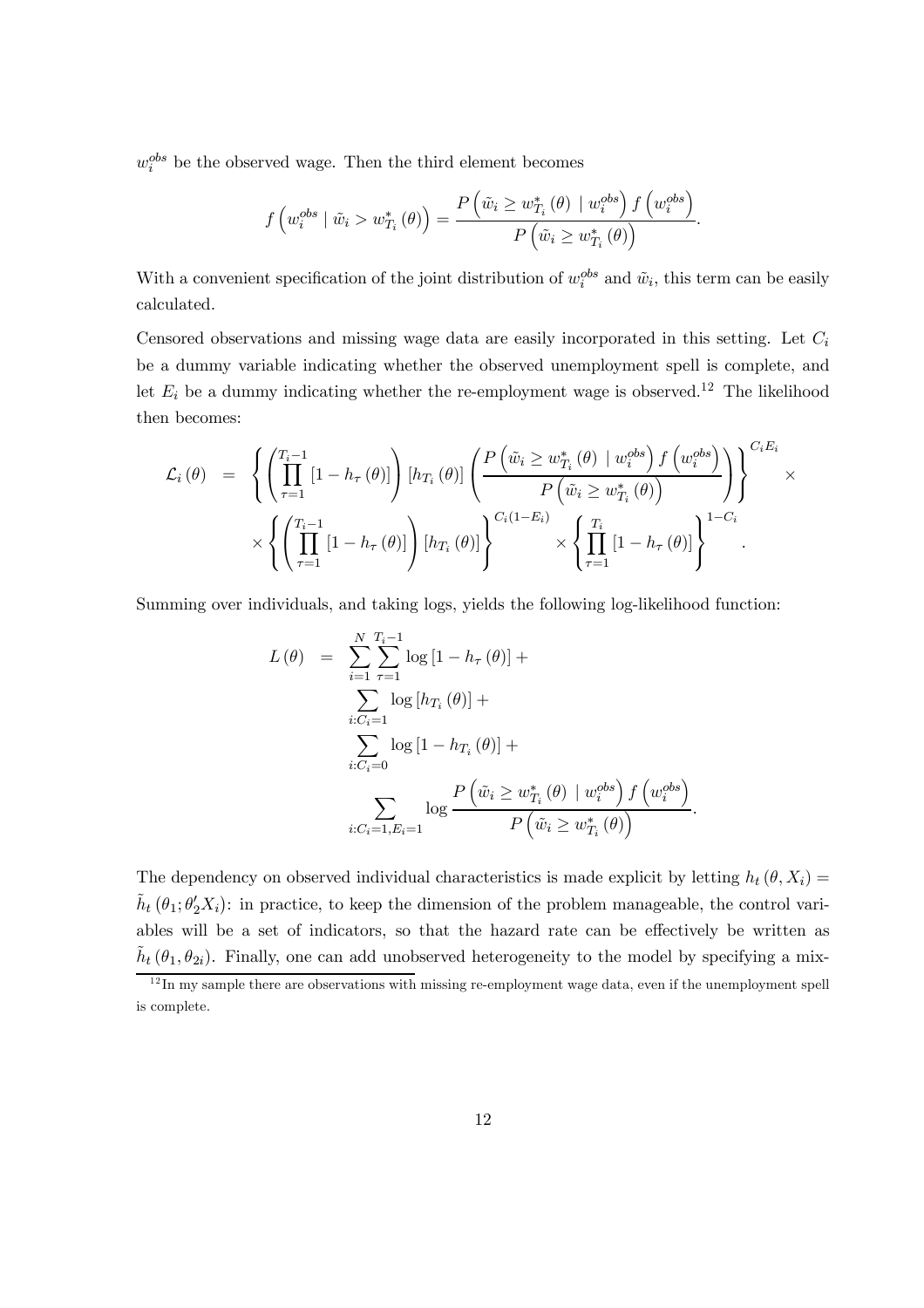ture distribution with discrete finite support for the parameter vector  $\theta$ :

$$
\theta = \begin{cases}\n\xi_1 & p_1 \\
\xi_2 & p_2 \\
\vdots & \xi_{K} \\
\xi_K & p_K\n\end{cases}, \quad \sum_{k=1}^{K} p_k = 1
$$

The log-likelihood function for the model with unobserved heterogeneity becomes

$$
L_p(\theta) = \log \int \exp [L(\theta)] dp(\theta)
$$
  
=  $\log \sum_{k=1}^{K} p_k \exp [L(\xi_k)].$  (3.2)

#### 3.2. Functional form specification

In order to solve the model and to identify its parameters, one needs to specify functional forms for the cost function and the wage distribution function, and set values for those parameters that are not directly estimated. The choice of functional forms is dictated by empirical plausibility and by computational convenience.

The value of time when unemployed. I model the value of time when unemployed as the sum of the monetary value of UI benefits and a time invariant component  $b_0$ .

$$
b_t = b_t^{UI} + b_0
$$
  
\n
$$
b_t^{UI} = \begin{cases} b^{UI} & \text{if } t \le T \\ 0 & \text{if } t > T \end{cases}
$$

The second component can be thought of as either positive (utility of leisure) or negative (stigma associated with unemployment). It enters as an unknown parameter in the likelihood function. Consistent with the UI system in most states, I assume that benefits are received for  $T = 26$  weeks. The monetary value of unemployment benefits  $b^{UI}$  is fixed at the average value of actual benefits observed in the population of interest.

**The wage distribution.** I assume that actual wages  $\tilde{w}_i$  are drawn from a log-normal distribution with parameters  $\mu_i$  and  $\sigma_i$ . The moments of the log wage distribution are assumed to depend on observed characteristics  $X_i$ . The vector  $X_i$  consists of six indicator variables indicating the possible combinations of marital status and three AFQT dummies (high, medium,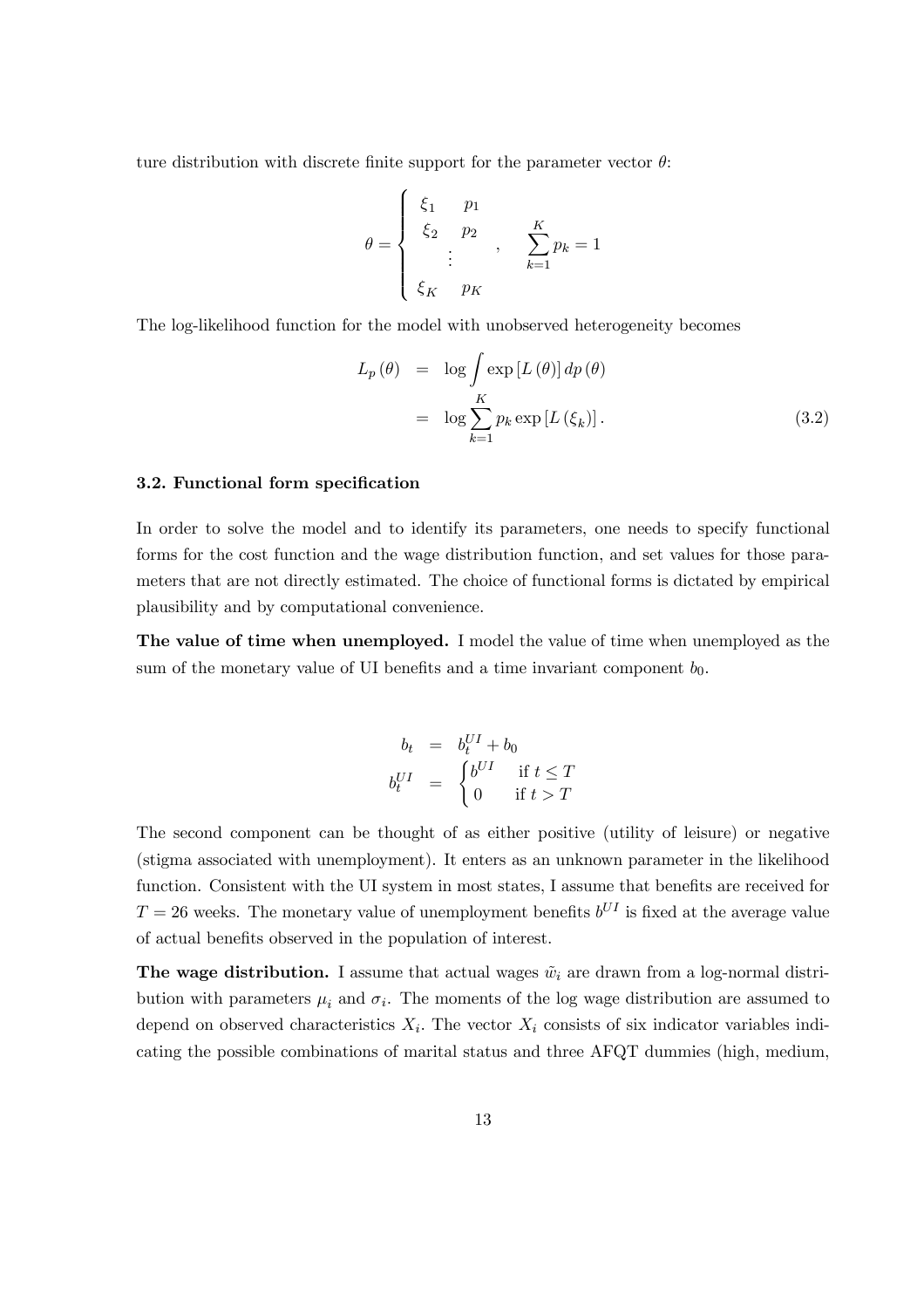and low). Observed wages  $w_i^{obs}$  are equal to actual wages times a multiplicative error term with a log-normal distribution, so that

$$
\log w_i^{obs} = \log \tilde{w}_i + u_i,
$$

and

$$
\left(\begin{array}{c}\log \tilde{w}_i \\ u_i\end{array}\right) \sim N\left[\left(\begin{array}{c}\mu_i \\ 0\end{array}\right), \left(\begin{array}{cc}\sigma_i^2 & 0 \\ 0 & \sigma_u^2\end{array}\right)\right].
$$

This specification implies that log wages are measured with a white noise measurement error: this assumption is plausible if one considers that many of the other characteristics of a job, pecuniary and not, are not observed in our data. The joint normality of actual log wages and the error term implies joint normality between actual log wages and observed log wages. Then, using the properties of the multivariate normal distribution, we can derive

$$
f\left(w_i^{obs} \mid \tilde{w}_i > w_{T_i}^*\left(\theta\right)\right) = \frac{P\left(\tilde{w}_i \ge w_{T_i}^*\left(\theta\right) \mid w_i^{obs}\right) f\left(w_i^{obs}\right)}{P\left(\tilde{w}_i \ge w_{T_i}^*\left(\theta\right)\right)}
$$
  

$$
= \frac{\left[1 - \Phi\left(\frac{\log w_{T_i}^*-a_{1i}-a_{2i}\log w_i^{obs}}{v_i}\right)\right] \left(\frac{1}{w_i^{obs}\sqrt{\sigma_i^2+\sigma_u^2}}\phi\left(\frac{\log(w_i^{obs})-\mu_i}{\sqrt{\sigma_i^2+\sigma_u^2}}\right)\right)}{1 - \Phi\left(\frac{\log w_{T_i}^*-\mu_i}{\sigma_i}\right)},
$$

with  $a_{2i} = \frac{\sigma_i^2}{\sigma_i^2 + \sigma_u^2}$ ,  $a_{1i} = \mu_i (1 - a_{2i})$ , and  $v_i^2 = \sigma_i^2 - a_{2i}^2 (\sigma_i^2 + \sigma_u^2)$ , and  $\Phi(\cdot)$  and  $\phi(\cdot)$  represent the standard normal cumulative distribution function and probability density function respectively. The parameters  $\mu_i$ ,  $\sigma_i$ , and  $\sigma_u$  all need to be estimated from the data.

The cost function. A convenient functional form that captures the main features of the cost function is

$$
c_i(s) = k_i s^{1+\eta}, \qquad \eta > 0.
$$

The parameter  $\eta$  represents the degree of convexity of the cost function. It is also equal to the (constant) elasticity of marginal cost of search with respect to effort: the higher the value of  $\eta$ , the higher the proportional increase in the marginal cost of search for a given percentage increase in search effort. The parameter  $k_i$  represents the scale of the cost function: it tells us how costly it would be to obtain a job with probability one. I allow this parameter to depend on observed characteristics  $X_i$ .

The parameter  $\eta$  is estimated using data from the 1981 wave of the NLSY that provides detailed information on the search activities of employed and unemployed youth.<sup>13</sup> I consider

 $13$ This is the same data used in Holzer (1988).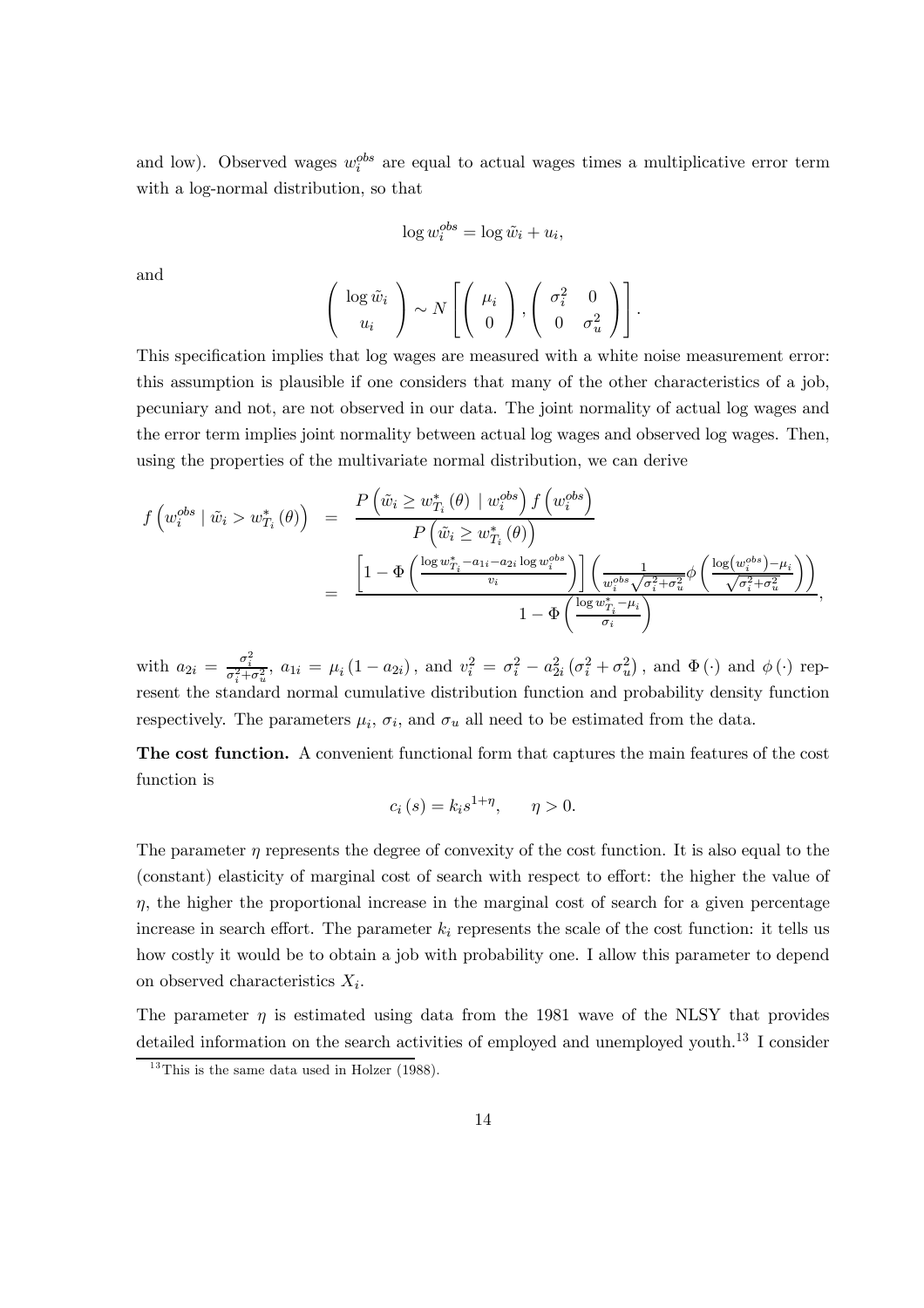an extension of the model described in the text in which workers have already chosen the optimal probability of receiving an offer s, and must now decide how to optimally allocate their time between alternative search methods. Assume that there are K different methods that can be used to generate offers. Once the worker has chosen s, he must decide how intensively to use each method of search. Assume also that the effort exerted in this period has no bearing on the probability of receiving an offer in any of the latter periods, and that each search method generates offers from the same wage distribution. These assumptions make the model effectively static, and allow us to abstract from the issues of time discounting.

The worker's problem becomes one of optimally choosing intensity of search for each method so as to minimize search costs, subject to the constraint that the probability of receiving an offer be at least s. Formally, the problem is

$$
\min_{X_1, ..., X_K;} \sum_{j=1}^{K} c_j X_j
$$
  
s.t. :  $P(X_1, ..., X_K) \ge s$   
 $X_j \ge 0, \quad j = 1, ..., K,$ 

where  $X_j$  is the amount of hours devoted to search using method j, and  $c_j$  is the cost of one hour of search using method j. In the Appendix, I show that an appropriate choice of functional form for  $P(X_1, X_2, ..., X_K)$  yields a closed form solution for the optimal hours of search for each method, and these in turn generate a cost of search function of the form

$$
\tilde{c}(s) = A(1-s)^{-\varepsilon} - B,\tag{3.3}
$$

where  $A, B$ , and  $\varepsilon$  are functions of productivity and the cost of each search method. The productivity of search parameters are estimated by maximum likelihood, using data on whether each search method resulted in a job offer. Then one can use the first order conditions to back out the cost of search parameters  $c_j$ , up to a constant of proportionality (details in Appendix 1). Given  $\alpha$  and c, one can evaluate the cost function  $\tilde{c}(s)$  at various levels of search intensity s. These estimated values are then used to estimate the parameters of the constant marginal cost elasticity cost function,  $c(s) = ks^{1+\eta}$ , used in the dynamic programming model. The estimation is performed by running a weighted least squares regression of  $\log \tilde{c}(s)$  on log s, where the weights are proportional to a normal density centered at the estimated mean probability of receiving a job offer.<sup>14</sup> The results of this regression are

<sup>&</sup>lt;sup>14</sup>The regression is weighted because the actual cost function  $\tilde{c}(s)$  and the approximate cost function  $c(s)$ can differ substantially at extreme values of s. Therefore we give more weight to those values of s that have higher density empirically.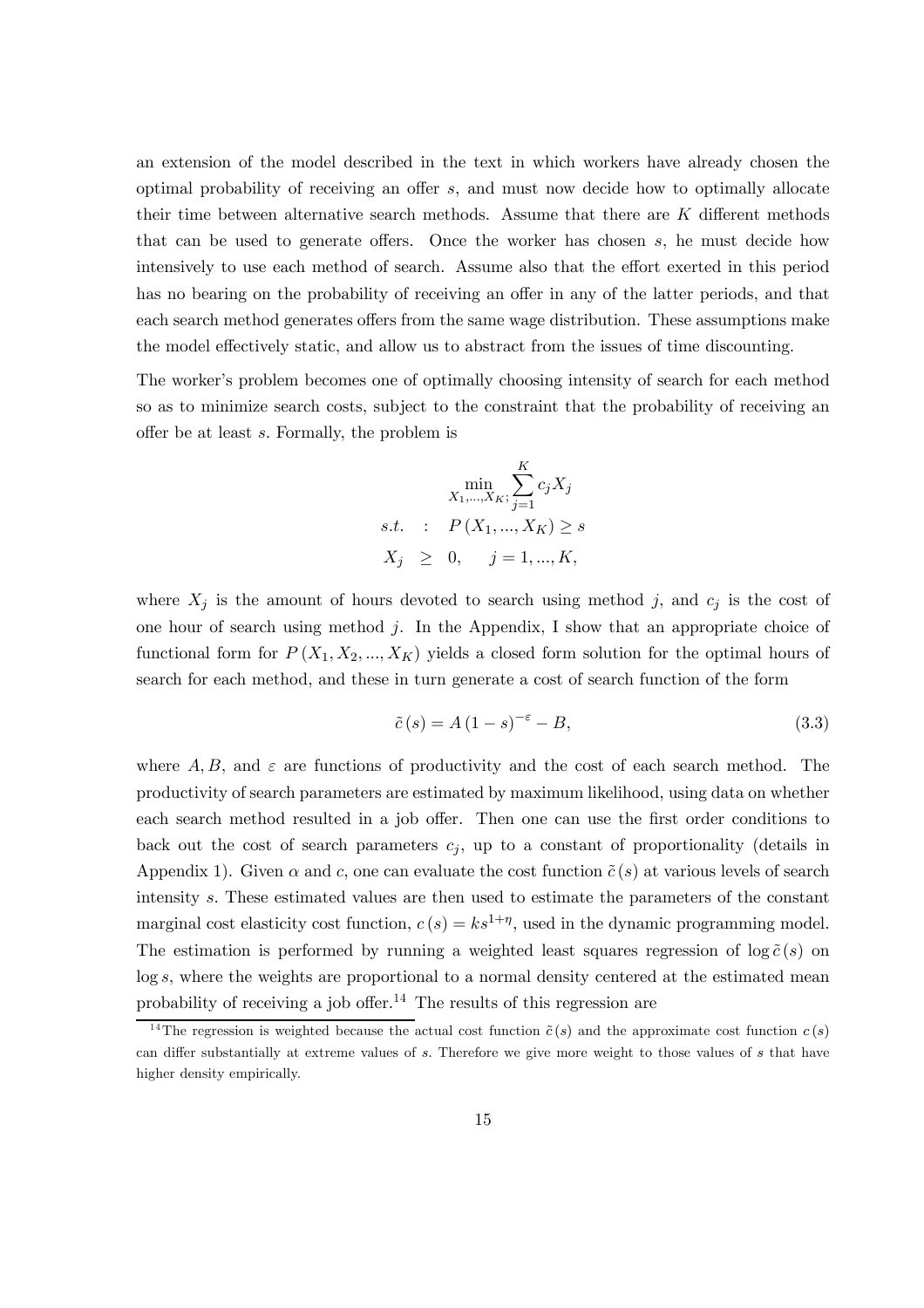$$
\log \tilde{c}(s) = 4.412 + 1.408 \log s
$$
  
(0.003) (0.0011)

The estimated constant marginal cost elasticity  $\eta$  is then equal to the coefficient on log s minus one. This gives rise to the benchmark value of  $\eta = 0.4$ .

One can then use this value and information on weekly offer arrival probabilities to gauge the magnitude of k. For example, if one believes that the weekly cost of search is roughly of the same order of magnitude as the weekly wage, say  $$250<sup>15</sup>$  then a weekly offer probability of 0.1 and the estimated value of  $\eta$  imply a value for k of  $250/(0.1)^{1.4} \approx 6,300$ . If the weekly offer probability is instead 0.05, the implied value for  $k$  is approximately 16,600.

Unobserved Heterogeneity. I introduce unobserved heterogeneity by assuming that the population is composed of two unobserved types, in proportions p and  $1 - p$ . Type 1 workers (in proportion p) have cost of search parameter  $k_i + \Delta k$  and face a wage offer distribution with mean  $\mu_i + \Delta \mu$ . Type 2 workers have cost of search parameter  $k_i$  and face a wage offer distribution with mean  $\mu_i$ . The parameter  $\Delta k$  is restricted to be positive, indicating that type 1 workers can be viewed as low cost of search workers, while type 2 workers are high cost workers. No restrictions are placed on  $\Delta \mu$ <sup>16</sup>

To illustrate behavior of the key variables in the solution, I depict in Figure 1 the dynamic evolution of the probability of exiting unemployment  $h(t)$  and of the expected re-employment wage  $E(w|w>w_t^*)$ . The figure shows the dynamics of these variables for low cost workers, high cost workers, and for the aggregate of the two types. For both types the exit rate is monotonically increasing, and the expected re-employment wage is monotonically decreasing. When we look at the aggregate variables, we see that the introduction of heterogeneity generates a non-monotonic shape for the hazard function, with a moderate spike at the time of exhaustion of UI benefits.

 $\overline{^{15}}$ In 1983 dollars.

 $16$ It is not necessary to interpret the mixture distribution as actual heterogeneity. One may also view the sample as composed of homogeneous workers, who own a fixed stock of two types of "search capital" at the beginning of their unemployment spell: one type of capital generates job offers at low cost but depreciates rapidly (think of this as search through friends and relatives); the second type of capital generates job offers at high cost but depreciates more slowly (search through formal channels).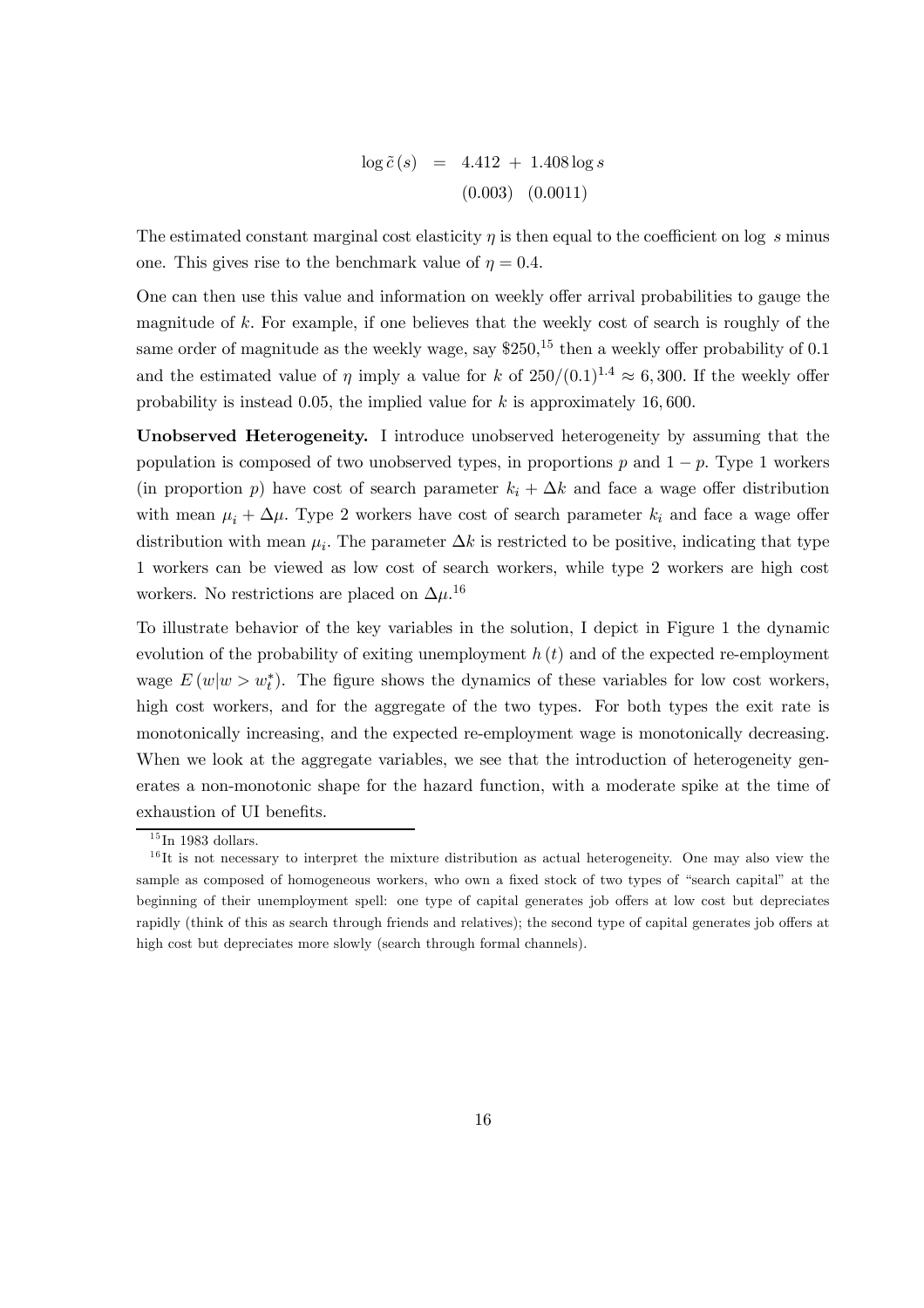#### 3.3. Identification

Using the functional form specification described above, there are 27 unknown parameters that need to be estimated; the two discounting parameters,  $\beta$  and  $\delta$ ;<sup>17</sup>, the value of time when unemployed,  $b_0$ ; the parameter vectors of the wage distribution  $\mu$  and  $\sigma$  (six elements each); the standard deviation of the measurement error in log wages,  $\sigma_u$ ; the cost of search parameter vector **k** (six elements); and the parameters of the heterogeneity distribution,  $\Delta k$ ,  $\Delta \mu$  and p. In addition, one must specify a value for the marginal cost elasticity  $\eta$  and for the probability of layoff q. The marginal cost elasticity  $\eta$  is set at 0.4, following the calculations described in Section 3.2. I estimate q separately for the three wage groups using employment spells from the NLSY from 1985 to 1996. This results in  $q = 0.0111$ ,  $q = 0.0105$ , and  $q = 0.0087$  for the low, medium, and high wage groups respectively.

I give here a heuristic description of the identification strategy. Consider first an unrestricted model in which workers choose search effort and reservation wages, possibly not based on any optimality principle. The parameters of this model, the reservation wage and the probability of receiving an offer in any period, are identified using data on reservation wages and duration data alone. In any period t, the reservation wage  $w_t^*$  can be estimated by the minimum observed wage for those who exit unemployment in that period. Given the assumption of stationarity from period T onwards, one can estimate the stationary reservation wage as the minimum of all observed wages among those with unemployment spells longer than T weeks. The distribution of observed wages for those unemployed longer than  $T$  periods, together with the reservation wage, identifies the parameters of the wage distribution. Having identified the parameters of the wage distribution and the reservation wages, it is easy to calculate the conditional probability of acceptance in each period.<sup>18</sup> This, together with the data on the duration of unemployment spells, helps to identify the level of search effort in every period,  $s_t$ : in the model,  $s_t$  is simply the probability of receiving a job offer, equal to the ratio between the exit rate from unemployment and the probability of acceptance. Having identified  $s_t$  and  $w_t^*$ , identification of the other model parameters follows in principle by imposing the restrictions implied by the dynamic optimization problem.

In practice, however, it may be difficult to separately identify all the model parameters. I should reiterate, though, that the discounting parameters  $\beta$  and  $\delta$  can be separately identified

 $17$ The time unit for the model is a week, but, for convenience of interpretation, I choose to present all the results in terms of the *yearly* discount factor, which, with slight abuse of notation, is denoted by  $\delta$ .

 $18$ The conditional probability of acceptance is the probability of accepting a wage offer, conditional on having received one.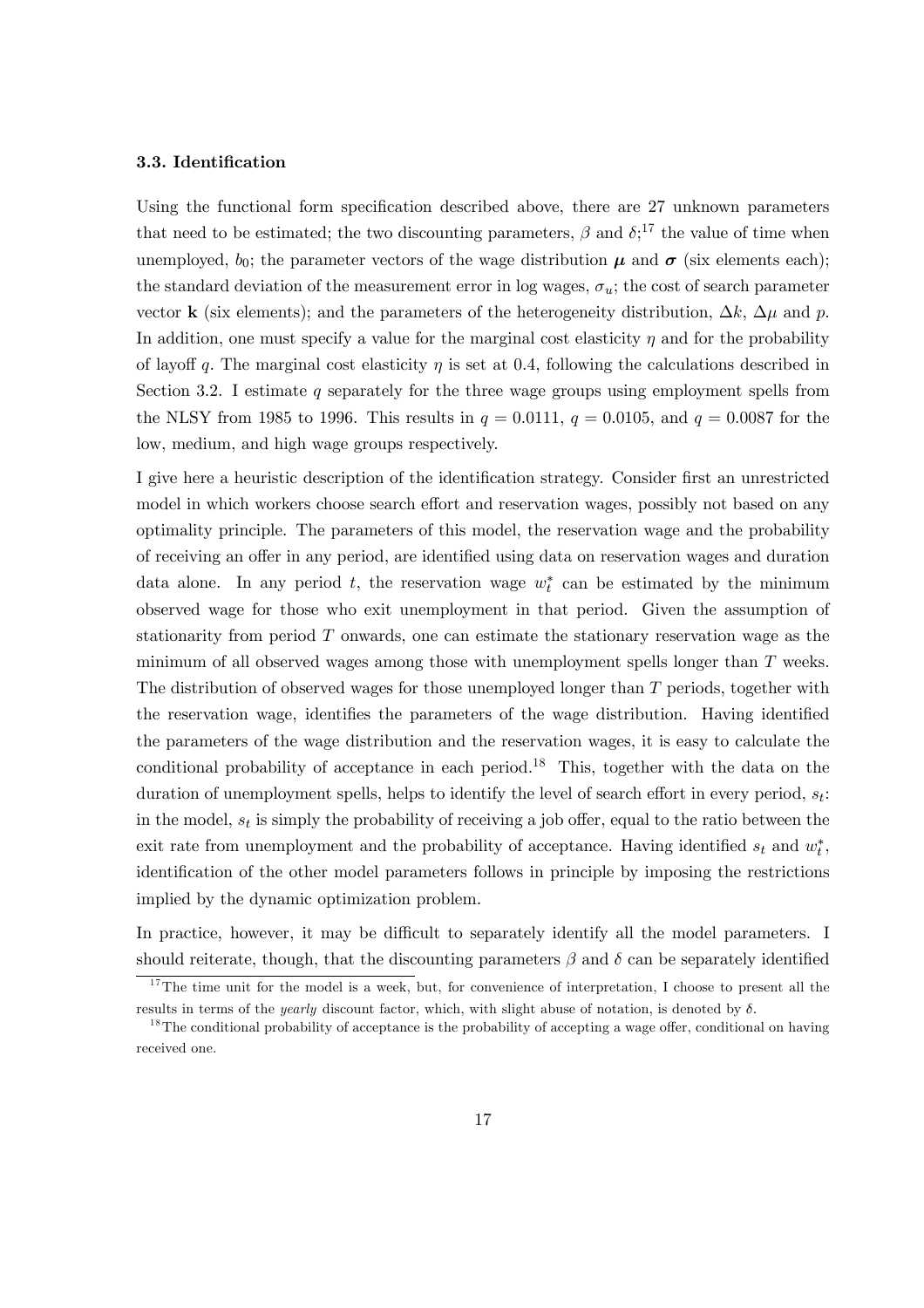when the other model parameters are known. As discussed in Section 2.3, the two parameters play fundamentally distinct roles in the job search process: the short-run discount factor  $\beta$ affects mainly the search effort decision, a decision involving a trade-off between immediate costs and benefits that materialize in the near future; on the other hand, the reservation wage decision involves primarily a trade-off between payoffs to be received at two different points in the more distant future, and therefore is nearly unaffected by  $\beta$  (it is affected by  $\beta$ , but only indirectly through the effect of  $\beta$  on the continuation payoff). This suggests that, to a first approximation, one can use data on reservation wages to identify  $\delta$ . Then, for a known value of  $\delta$ , it is straightforward to identify  $\beta$  using duration data.

To better illustrate this point, I generate some simulated unemployment histories,<sup>19</sup> and then study the behavior of the likelihood function assuming that data is available either on both duration and re-employment wages, or on duration alone. Figure 2a shows the log-likelihood and likelihood profiles as functions of  $\beta$  assuming either complete or incomplete data. <sup>20</sup> It is apparent that data on wages does not contribute significantly to the identification of  $\beta$ . On the other hand, the identification problem stands out when we analyze the likelihood profiles as functions of the long-term discount factor  $\delta$ . When data on wages is not available, the loglikelihood as a function of  $\delta$  is essentially flat, and the likelihood is substantially spread out; incorporating information on accepted wages allows us to identify  $\delta$ .

#### 4. Results

#### 4.1. Data

My data contains information on the duration of unemployment spells and re-employment wages for males in the NLSY. I use the Work History files to construct a week by week account of every male worker's labor force status from 1978 to 1996. A worker is defined to be unemployed if he is out of a job but willing to work. I classify as unemployment spells all periods of nonemployment in which at least some active search took place. This measure differs from the conventional definition in that a worker who does not actively search during the entire spell can still be classified as unemployed. The re-employment wage is taken to be the average weekly wage (in 1983 dollars) in the first job after the end of the unemployment

 $191$  generated 5000 simulated unemployment histories according to the model described in Section 2. The true values of  $\beta$  and  $\delta$  were 0.4833 and 0.95 respectively. All the other parameter values were set at their maximum likelihood estimates for the medium wage sample (Table 3).

 $20$ The likelihood and log-likelihood are normalized to facilitate comparison between the complete and incomplete data functions.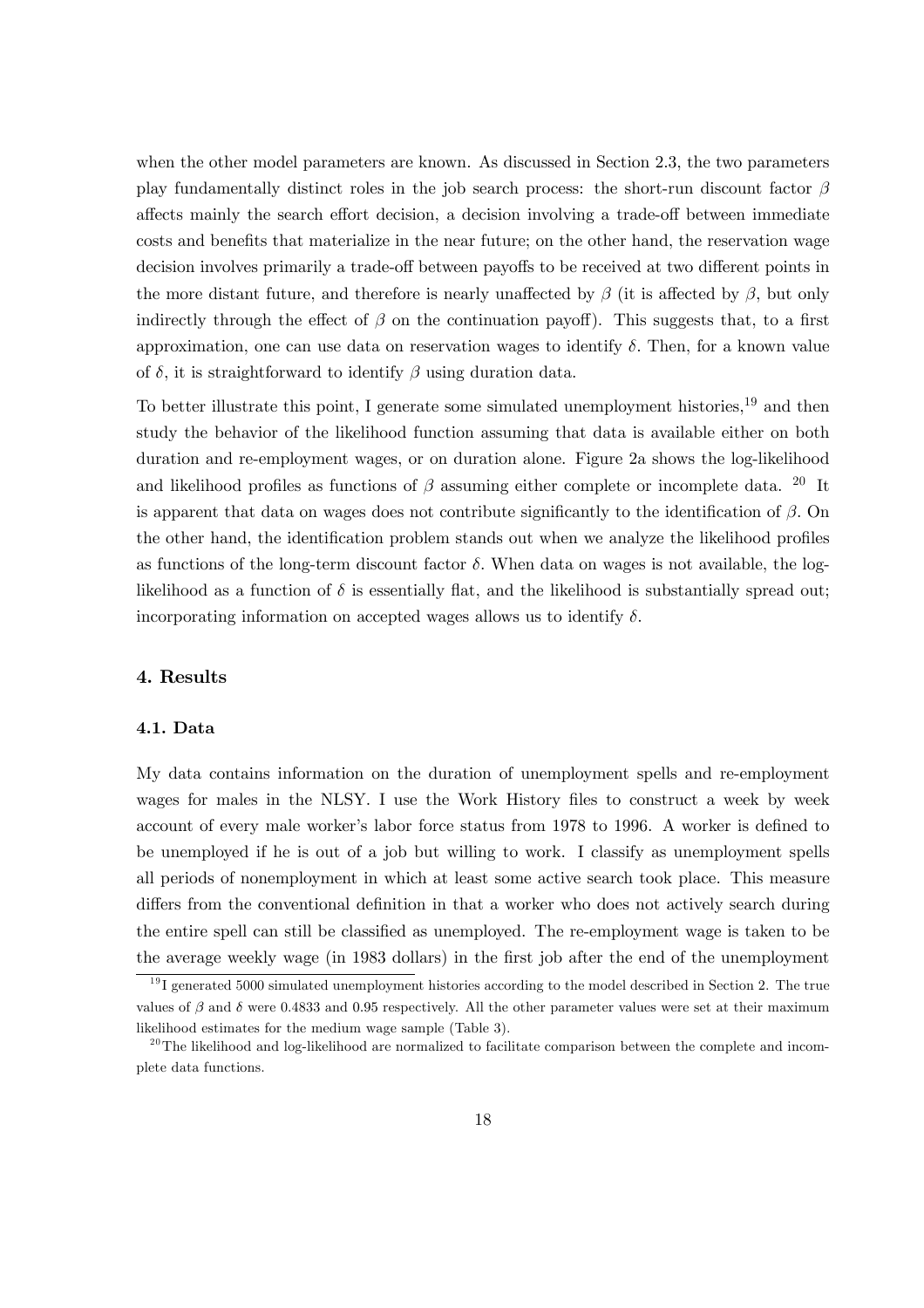spell.

I retain only those spells that were reported in 1985 or later by male respondents with no health problems, who were not part of the military subsample, and were not enrolled in school. This ensures that my sample of spells includes mainly workers with strong attachment to the labor force. In addition, since I am interested in estimating a model with time-varying unemployment benefits, I retain only spells in which Unemployment Insurance was received for at least one week. In addition, I discard observations where the logarithm of the re-employment wage is more than three and a half standard deviations below or above the mean, or with missing data on the wage prior to the unemployment spell. This leaves me with 1797 observations, representing 1008 different individuals. For the purposes of this paper, I assume that different spells by the same individual can be treated as independent spells.

The empirical analysis is performed separately for three groups classified by their previous earnings. The low earnings group includes workers in the bottom quartile of the sample distribution of previous weekly wages; the medium earnings group includes individuals in the middle two quartiles; the top earnings group includes individuals in the top quartile. Summary statistics on the duration of unemployment spells, on re-employment wages, and on a set of demographic characteristics are presented in Table 2.

There are marked differences between the three groups in all the variables. Workers with higher previous earnings have shorter unemployment spells and are employed at higher wages at the end of their spell. Moreover, as we move across the earnings distribution, we find workers who are older, more educated, more likely to be married, and with higher levels of cognitive ability as measured by the AFQT score. By contrast, the replacement rate falls from about 70% of the previous wage for low wage workers to about 30% for high wage workers. Overall there is substantial heterogeneity in the sample.

#### 4.2. Implementation

The theoretical model imposes restrictions on the range of possible parameter values. For example the long term discount factor  $\delta$  must be between 0 than 1. Hyperbolic discounting posits that the short-run discount factor  $\beta$  be smaller than unity, but the model does allow values of  $\beta$  greater than one, provided that  $\beta$  is smaller than  $1 + \eta$ <sup>21</sup>. To ensure that

$$
\frac{Q(w^*)}{(w^*-b)^{1/(1+\eta)}} = \left(\frac{k}{\beta}\right)^{1/(1+\eta)} \frac{(1+\eta)(1-\delta(1-q))}{\delta(1+\eta-\beta)^{1/(1+\eta)}}
$$

<sup>&</sup>lt;sup>21</sup> Solution of the stationary system in (2.5) and (2.6) yields the following two equations in two unknowns,  $w^*$ and  $s^*$ :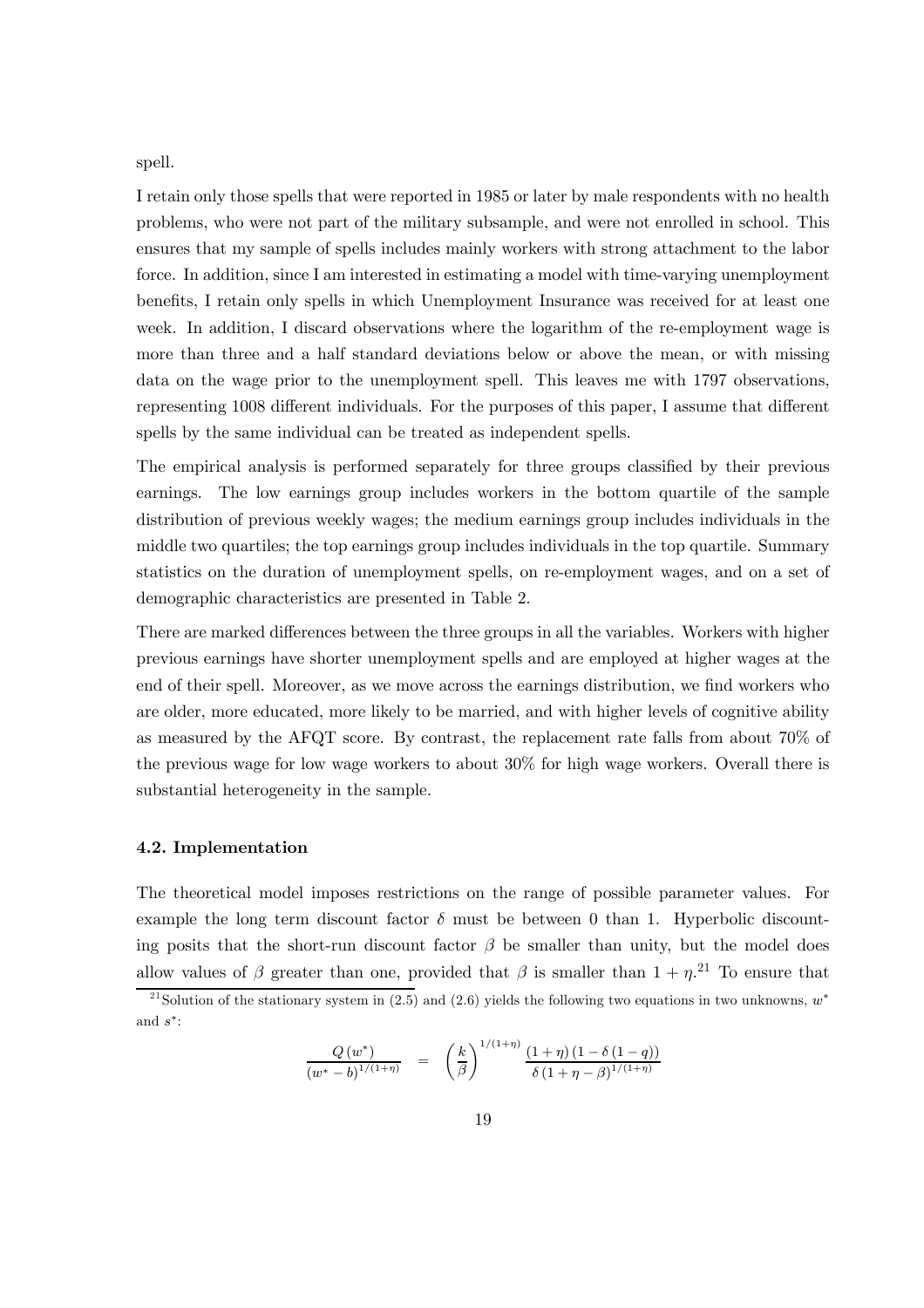the optimization algorithm does not wander off testing nonsensical values, I apply a logistic transformation to all the model parameters: for any structural parameter  $\theta_j$  restricted to the interval  $(c_1, c_2)$ , I define  $\gamma_j = \log[(\theta_j - c_1) / (c_2 - \theta_j)]$ . I then reparameterize the likelihood in terms of the  $\gamma$ 's, which are allowed to take on any values on the real line. The maximum likelihood estimate for the original structural parameter  $\theta_i$  is easily obtained as  $\hat{\theta}_j^{ML} = \left[c_1 + c_2 \exp\left(\hat{\gamma}_j^{ML}\right)\right] / \left[1 + \exp\left(\hat{\gamma}_j^{ML}\right)\right], \text{and standard errors for } \theta_j \text{ are calculated using}$ the delta method. Standard errors for  $\gamma$  are obtained using the outer product gradient method.

The model is estimated using a pre-conditioned conjugate gradient algorithm with numerical derivatives from the NAG Fortran library. Convergence to the maximum and calculation of standard errors took approximately 15 minutes on a dual processor 800 MhZ Pentium computer. To ensure that the algorithm had in fact converged to a global maximum, the optimization procedure was repeated with different starting values. The results of the structural estimation are given below.

#### 4.3. Structural parameter estimates

In Table 3 I present parameter estimates and standard errors for the structural parameters in the three subsamples.

The first observation to be made is that the estimate of the hyperbolic discounting parameter  $\beta$  increases as we move from the low to the high end of the wage distribution. For low and medium wage workers we find a high degree of present bias, whereas for high wage workers the degree of short run impatience is relatively small. The point estimates for  $\beta$  in the low and medium wage samples are somewhat lower than those found in the experimental literature, (Thaler, 1981; Benzion, Rapoport and Yagil, 1989; Kirby, 1997), but not totally implausible, especially if we take into account that the experimental subjects are likely not representative of the whole population. Fang and Silverman (2002) estimate a similar model of job search for women receiving welfare, and they estimate  $\beta$  equal to 0.61, with quite a large standard error. The ranking of  $\beta$  across the distribution of previous wages is not surprising: we expect workers who are able to delay gratification and have relatively little self-control problems to be rewarded in the labor market. Using a Wald test, the null hypothesis of exponential discounting is rejected in the low and medium wage samples, and not rejected in the high wage sample.

$$
s^* = \left[ \frac{\beta (w^* - b)}{k(1 + \eta - \beta)} \right]^{\frac{1}{1 + \eta}}.
$$

The solution is well defined for  $\beta < 1 + \eta$ .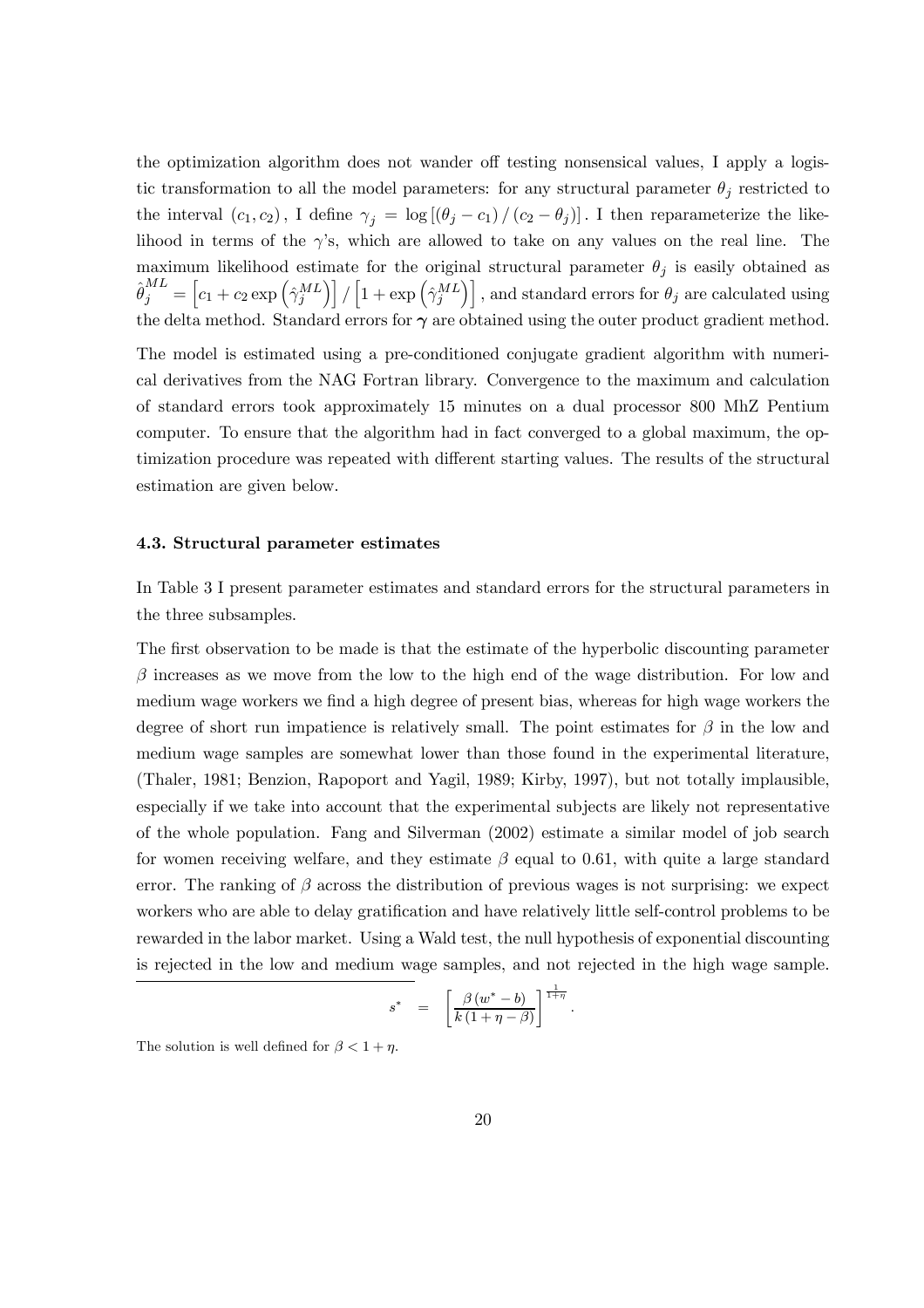It is also possible to test the restriction  $\beta = 1$  using a likelihood ratio test. The results of these tests are reported at the bottom of Table 3. In the low and medium wage samples, the exponential model is soundly rejected, whereas the evidence in the high wage sample is ambiguous with a p-value of 0.08.

The estimate of the degree of long-run discounting  $\delta$  lies extremely close to the boundary of the parameter space, and its confidence interval is essentially uninformative. Interestingly, we find that the value of time when unemployed  $b_0$  is substantially negative in all three samples. This implies that the mere fact of being unemployed bears disutility. This is consistent with the literature on subjective measures of happiness (Oswald, 1997; Winkelmann and Winkelmann, 1998): these studies find that unemployment has a universally negative effect on subjective measures of well-being, which goes well beyond that predicted by the income drop associated with joblessness. Moreover, other structural estimates of the job search model also find a similar result: van den Berg (1990) reports that workers "dislike being unemployed ... for nonpecuniary reasons,"22 and Wolpin(1987) estimates a positive weekly cost of search ranging from 104 to 223 dollars. Note also that the disutility is greater as we move up the wage distribution: the psychic cost of being unemployed is larger for workers who experience unemployment (either personally or through acquaintances) relatively rarely.

The high estimated value of  $\delta$  has implications for the other model parameters: in particular, agents, being extremely patient in the long run, will reject a large proportion of offered wages. This is reflected in the estimates of  $\mu$ : the estimated mean of the log wage distribution lies between 50 and 100 log points below the mean of observed log wages in all population subgroups, indicating that a sizeable fraction of wages are rejected. Similarly, the estimated standard deviation of the log wage distribution is larger than the observed standard deviation in all subsamples. Measurement error accounts for only a small fraction of the total variation in log wages. Altogether, there is substantial heterogeneity in the parameters of the wage distribution across population subgroups, for all three samples.

The cost of search parameter vector **k** follows a general pattern in all three subsamples, with costs of search being the highest for unmarried workers with low AFQT and the lowest for married workers with high AFQT. It is conceivable that low-skill workers do indeed face a higher cost of obtaining a job offer with a given probability. Similarly, the result on marital status can be explained by the fact that married workers have a broader network of acquaintances that may facilitate the job search process. It is worth noting that the pattern of the parameters is the same pattern that appears in the distribution of unemployment duration (which is correlated

 $22$  van den Berg (1990), page 270.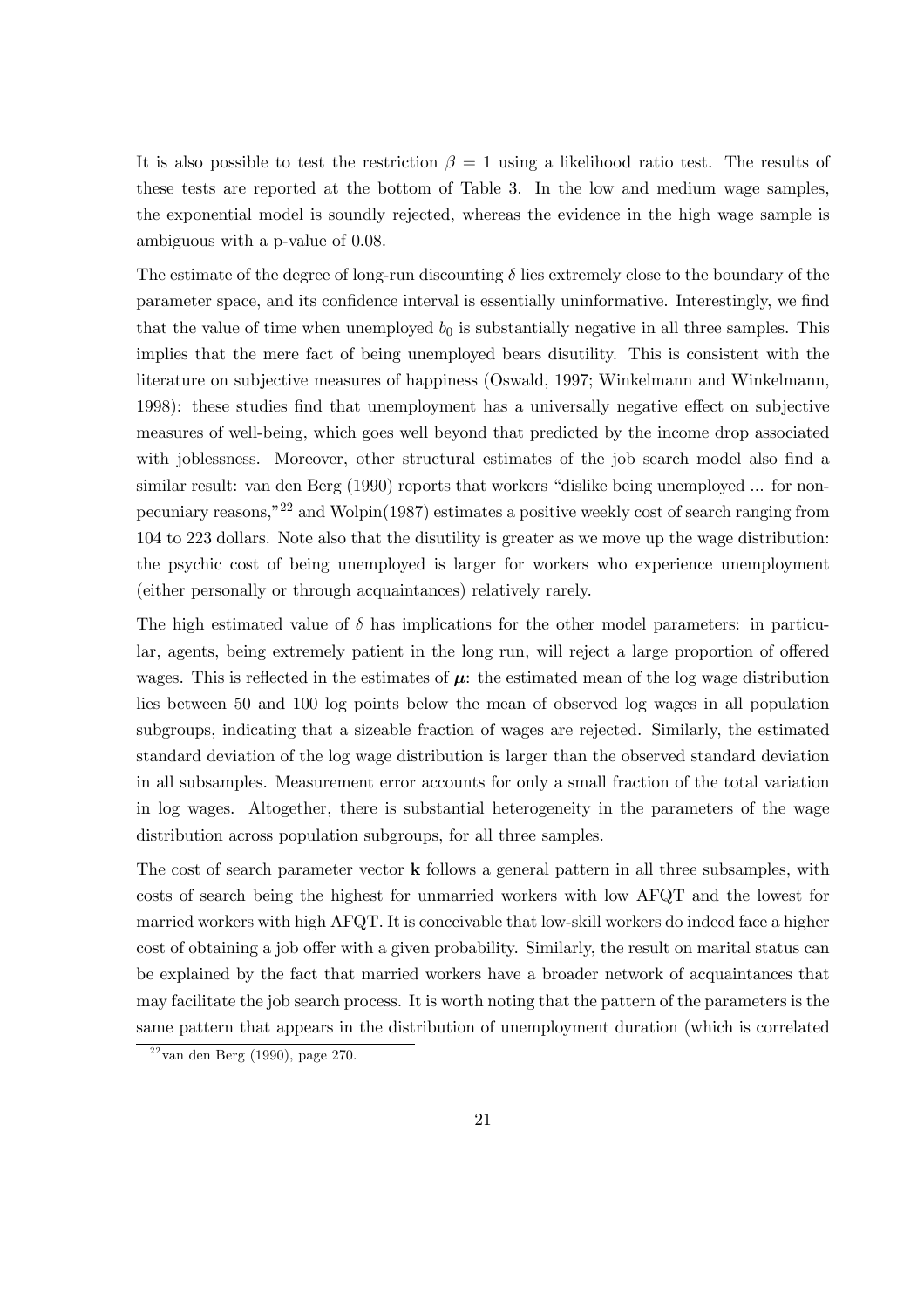negatively with cognitive ability and marriage): it appears that the cost of search parameter is governing most of the variation in exit rates across groups.

#### 4.4. Alternative forms of heterogeneity

A natural question that arises is whether the results are robust to different specifications of the structural model. In particular, the basic specification adopts a very simple structure for the way in which observed and unobserved heterogeneity affect the model parameters. I now consider three alternative forms of heterogeneity. In Alternative 1, I let the distribution of the unobserved component have three mass points rather than two. In Alternative 2, I add race as one of the explanatory variables for the parameters of the cost of search function and of the wage offer distribution, while maintaining a two-point distribution for unobserved heterogeneity. The model estimated in Table 3 is nested in these first two alternative models, so that we can perform likelihood ratio tests to assess whether the alternatives significantly improve the fit of the model.

In Alternative 3 I follow a substantially different approach. I allow observed covariates to be correlated with type probabilities: I eliminate the direct dependence of  $\mu$  and k on  $X_i$ , and instead specify that the probability that individual i is of type  $j$  is equal to

$$
P(\text{individual } i \text{ is of type } j) = \frac{e^{\alpha'_j X_i}}{\sum_k e^{\alpha'_k X_i}}.
$$

In practice, I let there be only two types, and  $X_i$  is a twelve-element vector representing all the possible combinations of AFQT scores (low, medium and high), marital status and race. These alternative models were estimated for the medium wage sample only, and the results are presented in Table 4.

Alternatives 1 and 2 significantly improve the fit of the model compared to Table 3, as can be seen from the likelihood ratio test statistics and its associated p-values. However, in terms of the point estimate of  $\beta$ , there is little difference between the two models and the basic specification. While the standard errors around  $\beta$  are lower in the richer specifications, the likelihood ratio test statistic for the null hypothesis of exponential discounting gives somewhat weaker results, and in fact we cannot always reject the null hypothesis of exponential discounting. The third alternative, which adopts a substantially different framework for incorporating observed and unobserved heterogeneity, yields a slightly larger point estimate for the short-run discounting parameter, with a relatively large standard error. To summarize, introducing richer structures for the effect of observables and unobservables on the model parameters does not substantially affect our estimate of the degree of present bias, but comes at a cost of a loss in precision.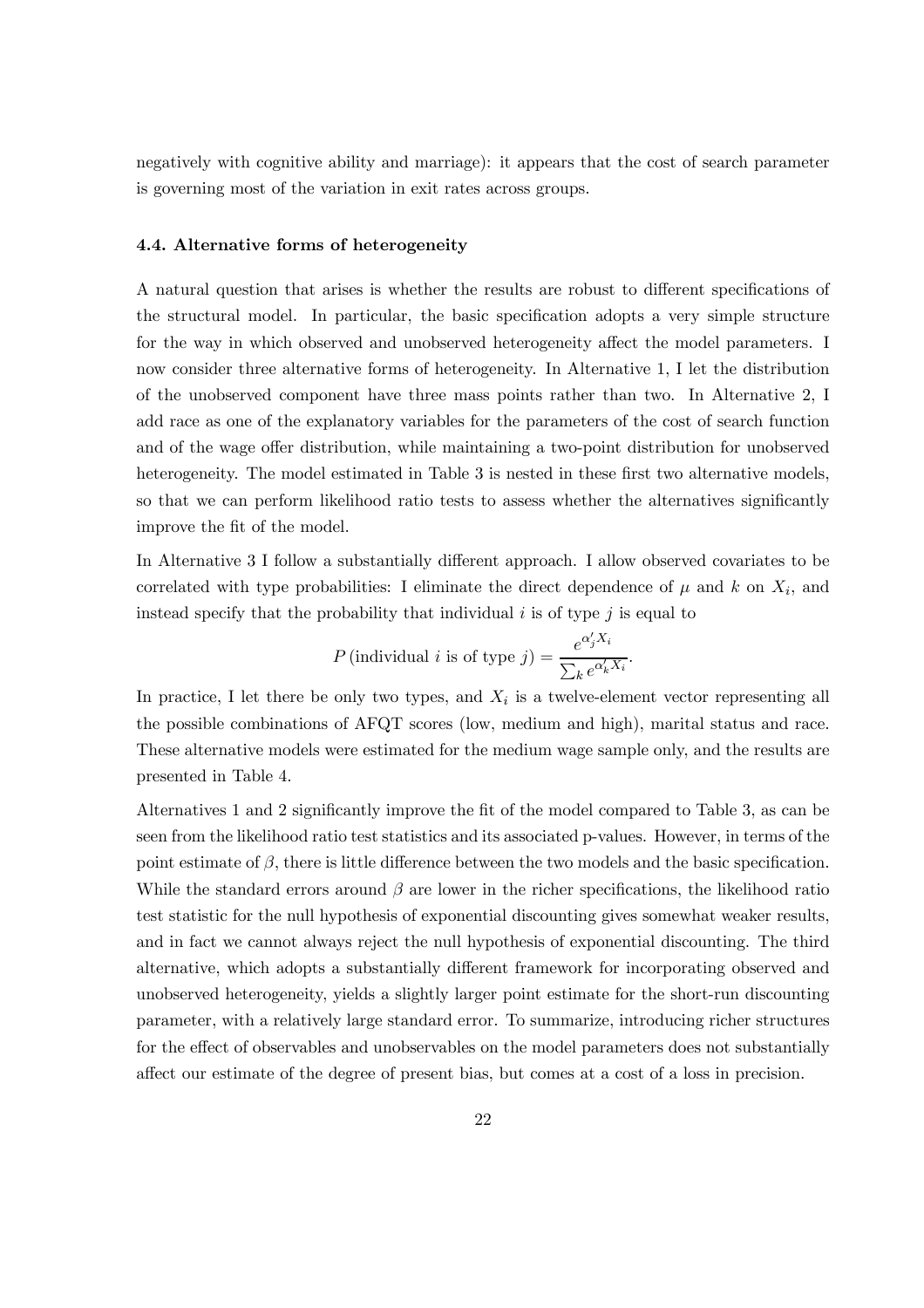#### 4.5. Predicted values

It is worthwhile to analyze how the various specifications compare in terms of predicted values for the variables of interest. I use the basic specification of the model, discussed in Table 3. The results are presented in Table 5. I compare the mean values for duration and reemployment wages in the sample to those predicted by the model in the three subsamples. <sup>23</sup> Likewise, I present predicted values for the expected weekly acceptance probability, and the expected weekly cost of search in the final week of unemployment. All the models do a fairly good job of matching the average re-employment wage. The expected unemployment duration is consistently overestimated, but this was to be expected, given that in the calculation of predicted unemployment duration we give positive weight to extremely long spells that would be censored in the actual data.

The predicted values for the unobserved quantities raise some questions. As noted earlier, the very high degree of long run patience implies that workers are quite selective in their job acceptance strategy. Previous research has estimated the acceptance probability at around 60 percent (Blau and Robins, 1990), substantially higher than my estimate of 14 to 26 percent. Moreover, the estimated cost of search in the high wage sample, equal to more than one and a half times the re-employment wage, seems too high. These findings suggest that it may be helpful to use outside sources of information to place prior restrictions on functions of the structural parameters. The use of an informative prior for a well-defined quantity such as the acceptance probability is easily justifiable. This strategy is appealing in that it may become possible to learn more about parameters that are poorly identified in the likelihood.

#### 4.6. Dynamics

The expected values in Table 5 hide a rich set of dynamic behavior in the model. Table 6 and Figures 3a-3c show the dynamic evolution of several variables of interest over the course of an unemployment spell. Dynamics in the model (see Figure 1) are generated by the limited availability of unemployment insurance, and by the changing composition of the sample as the unemployment spell progresses: workers with an unobserved low cost of search exit unemployment much more frequently, so that the pool of workers who are still unemployed is increasingly dominated by the high cost individuals. These two forces operate in opposite

 $^{23}$ The predicted values are the expectations of the relevant variables, evaluated analytically at the maximum likelihood estimates, and integrated over the distribution of both observed and unobserved types. See Appendix B for details.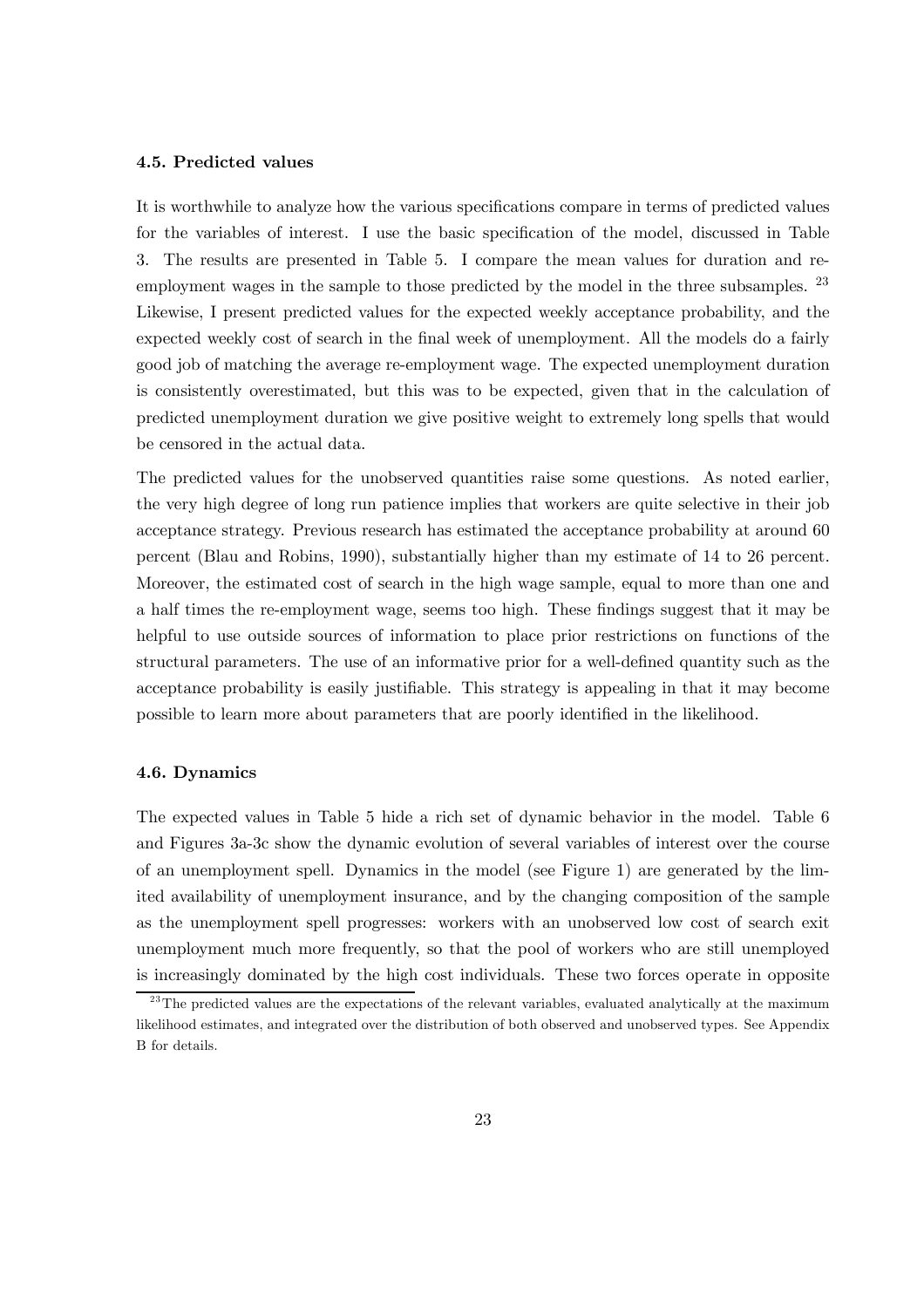directions on the exit rate from unemployment. As benefits run out, workers increase the intensity of search and begin to accept a larger fraction of wage offers, so that, for a given worker type, the exit rate increases in the first 26 weeks. On the other hand, the aggregate exit rate decreases as the sample is increasingly dominated by high cost types with low exit rates. The expected re-employment wage, by contrast, decreases monotonically: as the time of benefit exhaustion approaches both types of workers set a lower reservation wage, and, because high cost workers have lower reservation wages, the aggregate expected re-employment wage also declines as more and more low-cost workers exit unemployment.

Figures 3a-3c show that in all three samples the model does a good job at fitting the survivor function, even though it cannot capture the high week to week variation in exit rates and expected re-employment wages. In the low and medium wage samples the exit rate is initially flat and begins to rise as week 26 (the time of exhaustion of UI benefits) approaches. In the high wage sample the exit rate falls monotonically.

The results of Table 6 show that most of the difference in exit rates between high and low wage workers can be attributed to differences in (endogenously determined) offer arrival rates. In fact, conditional on receiving offers, low-wage workers accept a higher proportion of wages, but have longer unemployment spells because of low offer probabilities. This finding is in accordance with much of the previous literature, which finds that variation in offer arrival rates plays a much larger role in explaining unemployment duration than variation in reservation wages (see Devine and Kiefer, 1991). On the other hand, in the comparison between medium wage and low wage workers, we see that the former have higher exit rates because of higher acceptance probabilities.

We see that predicted acceptance probabilities are quite low during the first few weeks of the spell, ranging from 12 to 20 percent. In the low and medium wage samples, the proportion of acceptable offers rises to 34-50 percent after one year, and to 77 to 90 percent after two years. This simply reflects the fact that after two years the sample is composed almost entirely of high-cost types who accept nearly any offer. In the high wage sample, the acceptance probability remains at very low levels even after two years.

The cost of search behaves in a very non-linear fashion: in the low and medium wage samples it increases in the first 26 weeks, and then decreases; in the high wage sample it dips in the first few weeks, then rises up to week 26, and then decreases. This pattern is explained by the fact that as the time of benefit exhaustion approaches, all worker types search more intensively, driving up search costs; but this effect is offset by the increasing proportion of high cost types, who search less intensively and actually end up paying a lower overall cost of search.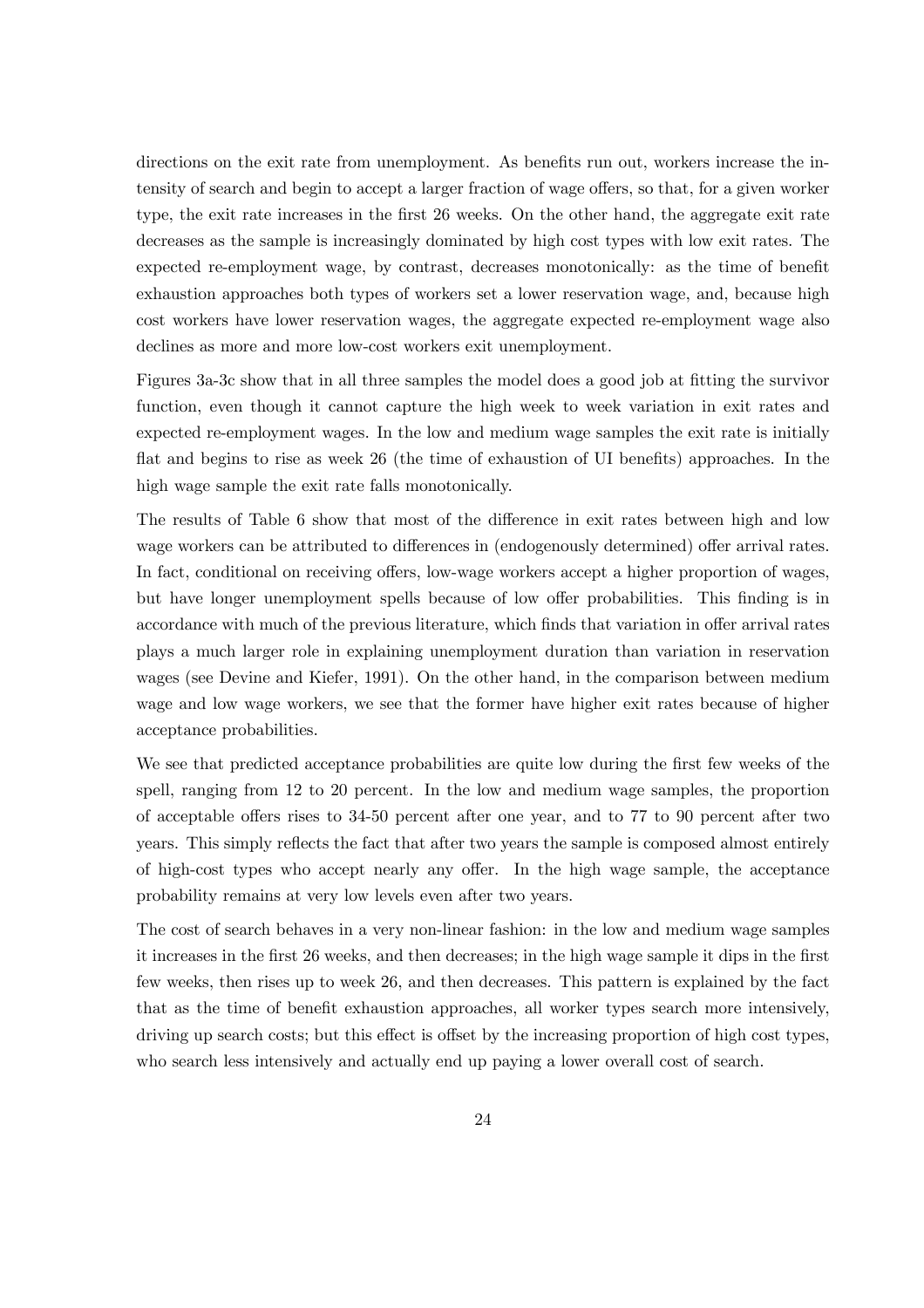#### 5. Policy Evaluation

One of the main advantages of structural estimation is that it allows one to simulate the effects of different policy interventions in a behaviorally consistent manner. In addition, it is possible evaluate the effects of a given policy on outcomes that are not always observable in other contexts: for example, by fully specifying the agent's preferences and assuming that the agent follows an optimal strategy, we can carry out welfare comparisons between alternative policies. In our setting, this can be particularly important, because a hyperbolic agent's dynamic inconsistency may imply that some policy intervention can raise his or her long-term welfare. Alternatively, one may wish to assess whether the estimated effect of a given policy is sensitive to the assumption made about intertemporal preferences.

For a range of different policies and different outcome variables, I ask two questions:

- 1. Using the maximum likelihood estimates from Tables 3, and assuming that the worker has hyperbolic preferences, what is the effect of the policy on the outcome?
- 2. How is the conclusion altered if one assumes instead that agents have exponential preferences?

To answer this second question, I re-estimate the model parameters under the restriction that  $\beta = 1$ , and then evaluate the effects of the different policies. I call these *calibrated* policy evaluations.24

I evaluate the effect of any policy on four outcome variables: a) the expected duration of unemployment; b) the expected re-employment wage; c) the expected level of government payments; d) the individual's utility. With hyperbolic preferences, the correct notion of individual utility is difficult to define, because of the potential conflict between an individual's different selves: future events are discounted differently at different points in time, and an optimal strategy from today's perspective may no longer be optimal in the future. I follow here O'Donoghue and Rabin (2001), and evaluate the different policies using the perspective of the long-run self. The long-run self's utility is simply the utility derived from following the strategy chosen by the hyperbolic agent, discounted exponentially. Because of dynamic inconsistency, this strategy is not optimal from the long run self's perspective. The long run criterion can be thought of as

<sup>&</sup>lt;sup>24</sup>One could also perform non-calibrated policy evaluations: holding all other parameters fixed, what is the effect of a given policy for different values of  $\beta$ ? I omit these calculations beacuse as  $\beta$  changes the benchmark values for the parameters of interest also vary substantially, making comparisons difficult.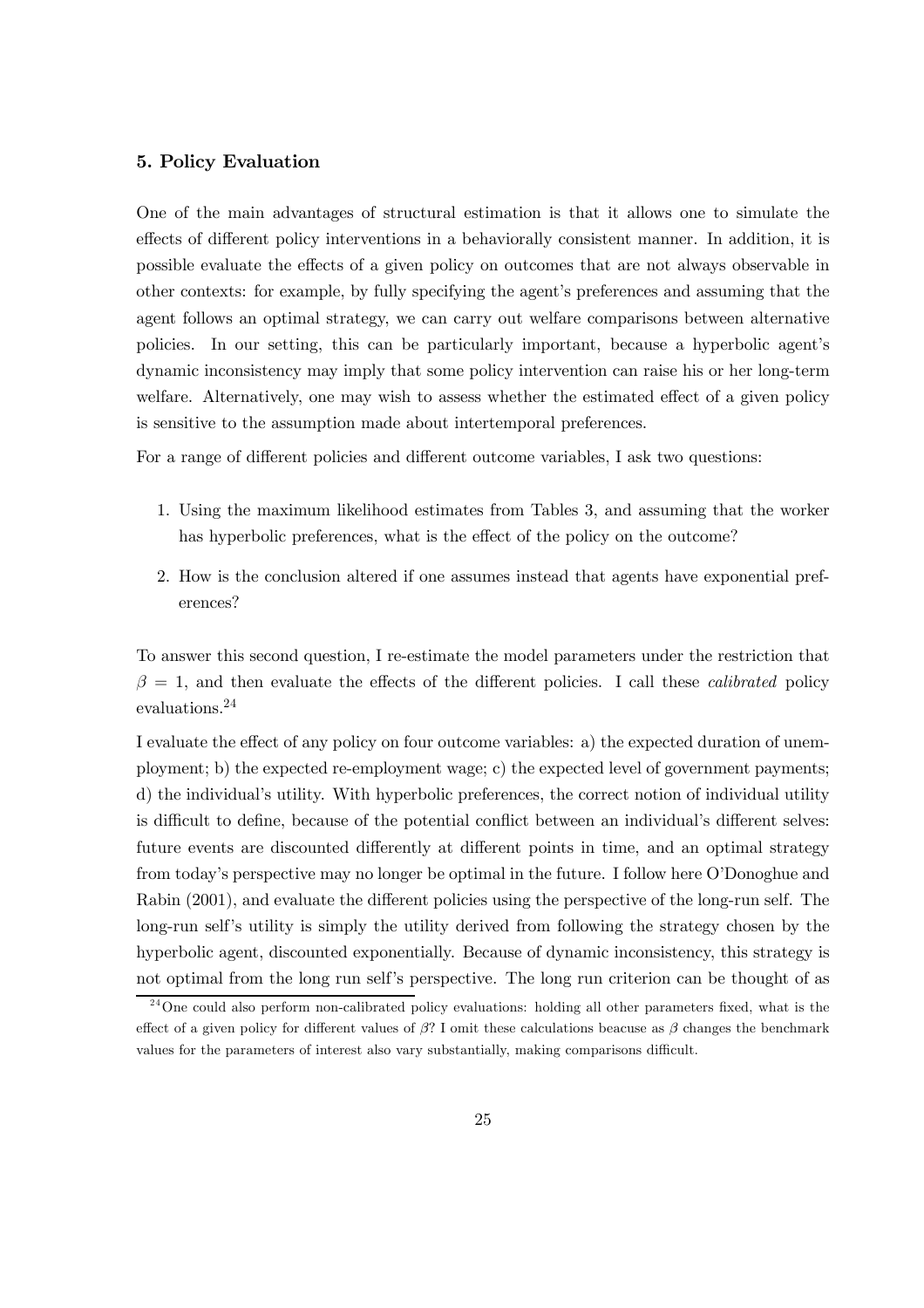the utility criterion used by a voter who is not currently unemployed when deciding whether to implement a change to the UI system.

The five different policies are: a) cutting the level of unemployment benefits; b) a job search assistance program; c) monitoring the intensity of search effort; d) monitoring the job search acceptance strategy; e) a re-employment bonus program. I describe the policies below. The policies are modeled to resemble as closely as possible interventions that are, or have been, actually implemented. I restrict attention to the medium wage sample.

#### 5.1. Policies

Benchmark. In the benchmark model, the unemployed worker receives Unemployment Insurance benefits for the first 26 weeks of the unemployment spell. The level of benefits for each population subgroup is taken as the average level of benefits for that group in the medium wage sample.

Cutting the level of unemployment benefits. This is the policy that is most commonly analyzed. I model it straightforwardly by cutting the level of unemployment benefits  $b_{III}$  by 20 percent.

Job search assistance program. Many government UI agencies attempt to improve claimants' re-employment prospects by providing a variety of job search assistance programs (see Meyer, 1995, for a survey). The program may include classroom training, help with writing resumes, facilitating contact between employers and job seekers, or one-on-one counseling sessions. I model these types of programs as a 10 percent reduction in search costs faced by the unemployed for the first 26 weeks of the unemployment spell. I assume that the government bears the burden of this cost reduction dollar for dollar. In terms of the model parameters, this means that the cost level parameter  $k$  faced by the worker falls by 10 percent, and that government expenditures rise by 0.1k for every week of insured unemployment.

Monitoring search intensity. Some UI systems combine the carrot represented by job search assistance programs, with the stick represented by a tightening of the eligibility requirements for receipt of benefits (see Meyer, 1995; Ashenfelter, Ashmore, and Deschênes, 1999; van den Berg, van der Klaauw and van Ours, 2004). This typically involves more frequent contacts with an employment agency representative to demonstrate active job seeking. I model this policy by assuming that the government can observe the level of search effort s exerted by the worker: if this level falls below  $s = 0.1$ , the worker is no longer eligible to receive UI benefits.

Monitoring the job acceptance strategy. In many UI systems, in order to be eligible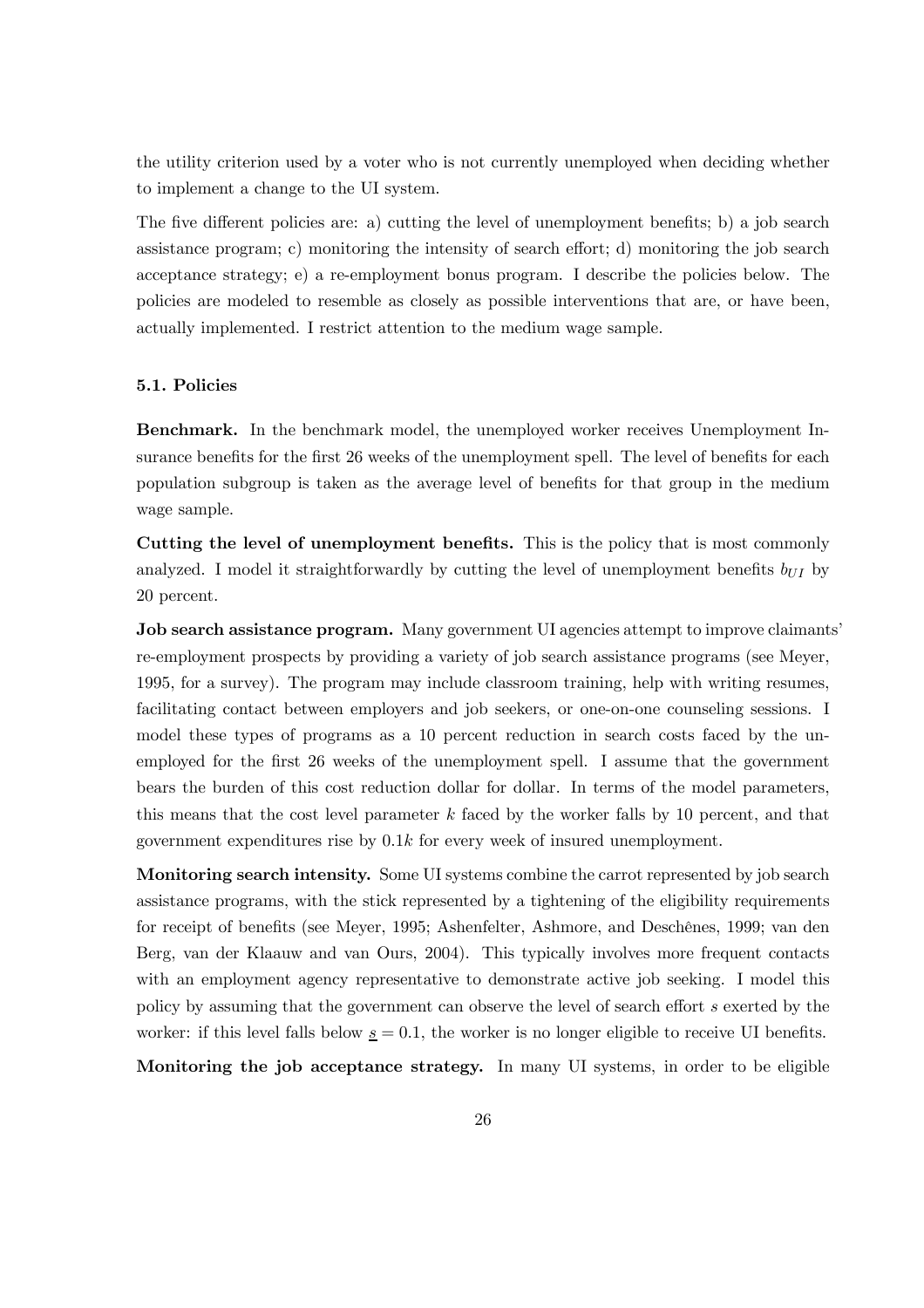for benefits, claimants must be actively looking for work, and must be available to start a job immediately. However, there might be some period at the beginning of a spell in which the claimant is allowed to restrict availability to jobs in his or her occupation or on the basis of pay. The following excerpt is taken from the United Kingdom's Jobseekers' Allowance Charter  $(www.emplovments)$ .gov.uk).

"If you are looking for work in your usual occupation, you may be allowed a period of between one and 13 weeks at the beginning of your claim, ... during which you are able to restrict your availability to that occupation and your normal rate of pay. You cannot normally refuse a job on the basis of pay after six months."

In modeling this policy, I assume that the government can observe the wage  $w$  a worker is offered, and that the worker will lose eligibility to benefits if he or she rejects an offer below a certain threshold  $w_{min}$ . I set  $w_{min}$  at 0, meaning that any rejected offer will imply the loss of benefits.

Re-employment bonus. Several US states have experimented with re-employment bonus programs (Meyer, 1995), modeled on the successful Illinois Re-employment Bonus Experiment (Woodbury and Spiegelman, 1987). A typical re-employment bonus program could involve paying a bonus equal to 10 weeks of UI benefits to workers who found a job within 13 weeks, and then where able to hold that job for 13 more weeks. Translating this policy to our model is straightforward.

Figures 4a-4e present a graphical depiction of the effects of each policy.

#### 5.2. Results: calibrated policy evaluation

I present the results of the calibrated policy evaluations in Table 7. The first four columns of the Table present the effects of the policies using parameter estimates from the hyperbolic model. These are simply the parameter estimates from Table 3. The last four columns present the effects of the policies using parameter estimates from a restricted model, where  $\beta$  is set equal to 1. For each policy, I report its estimated effect both in levels and in logs. The reported change in utility can be interpreted as the certainty equivalent of each policy: it is the lump sum amount that the worker would be willing to pay immediately in order to see the policy implemented (alternatively, it is the lump sum amount by which one would need to compensate the worker immediately in order to implement the policy).

A 20 percent decrease in the level of UI benefits leads to roughly a one week drop in expected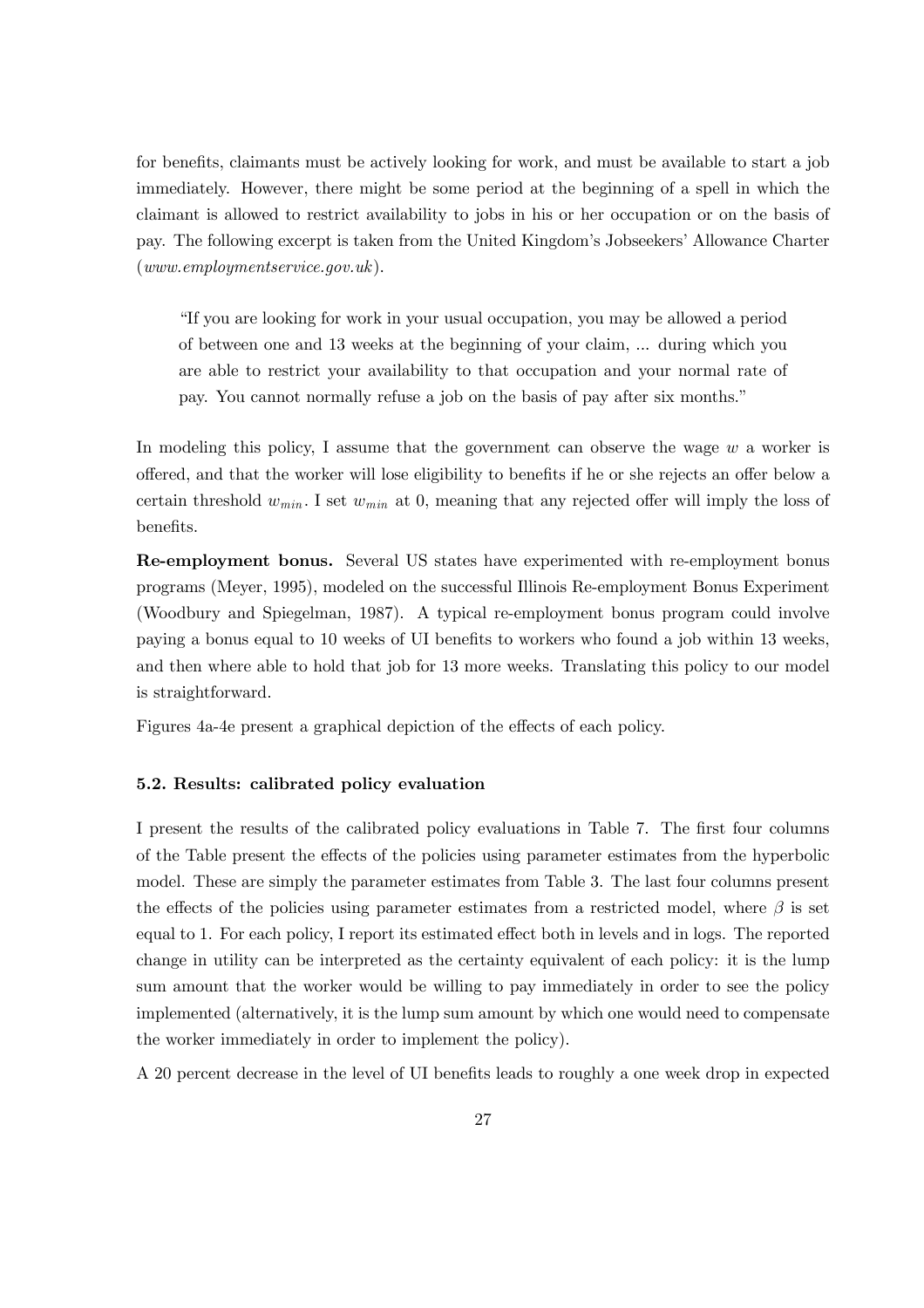duration in the hyperbolic model, and a 1.14 weeks drop in expected duration in the exponential model. This corresponds to a 4.36 to 5.13 percentage decrease in duration, or an elasticity of duration with respect to benefits between 0.22 and 0.26. This estimate falls squarely in the range of previous findings in the literature (see Devine and Kiefer, 1991). The effect of the change in benefits on the expected re-employment wage is negligible: this appears to be true of all policies, and confirms that search effort is the main channel driving variation in exit rates. Expected government expenditures fall by more than 20 percent because of agents' behavioral response to the policy. The effect of the policy is similar for the hyperbolic and the exponential model in these dimensions. However, the utility drop for the hyperbolic agent is somewhat smaller than that for the exponential agent.

The job search assistance program is interesting in that it has a significantly larger effect on outcomes for the exponential agent than for the hyperbolic. The elasticity of expected duration with respect to search costs is 0.46 for the hyperbolic worker, but 0.65 for the exponential. Government expenditures rise by an order of magnitude: this seems to imply that a job search assistance program would always fail a cost-benefit analysis. This stands in contrast to the empirical findings on job search assistance programs: Meyer (1995) documents that four of the five job search assistance programs he analyzes yield higher benefits than costs to the government.<sup>25</sup> These differences can be reconciled if one believes that there are returns to scale in job search costs, so that the equivalent of one dollar in job search assistance to the individual worker actually costs less than one dollar to the government. Moreover, there might be other effects that are not taken into account in my simple formulation. For example, if the program shifts the distribution of potential wage offers, the cost-benefit analysis could be much more favorable.

The results of monitoring search intensity are striking. For the hyperbolic worker, this policy reduces expected unemployment duration by nearly eight weeks, and government expenditures (net of administrative costs) fall by 44 percent. Moreover, these drastic changes have actually a positive effect on the worker's utility!<sup>26</sup> In contrast, the effect of this policy for the exponential worker is much smaller, and he would be willing to pay a substantial amount to avoid its implementation. These results were to be expected: the hyperbolic worker searches less than

 $25$ See Meyer (1995), Tables 6A and 6B.

<sup>&</sup>lt;sup>26</sup> Here, worker type heterogeneity hides some important features of the policy. In the example, the restriction that search effort must be greater than 0.1 is binding only for the high cost types, and has no effect on the low cost types. Moreover the required level of search is low enough so that the high cost types prefer to search exactly 0.1 rather than lose their benefits. This puts them closer to the desired level of effort that would have been chosen by a time-consistent agent, so utility rises. A different constraint could actually lower utility.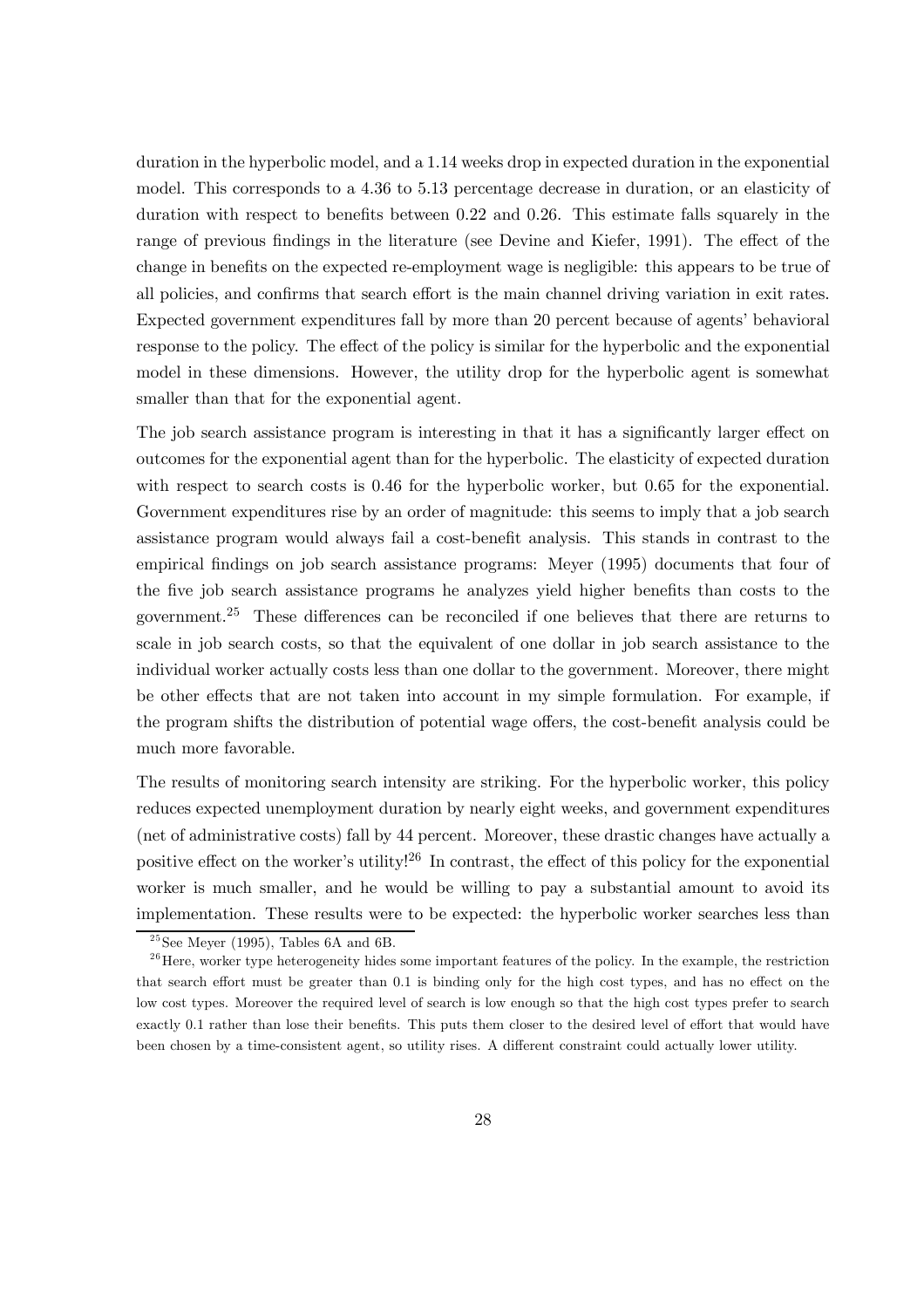optimally from the long run self's perspective: he would be willing to pay for a commitment device that forces him to search more intensively in the future. The government's threat to cut benefits if he does not exert enough search effort acts exactly as this desirable commitment device. However, the magnitude of the effect is hardly plausible. In fact, Ashenfelter, Ashmore and Deschênes (1999) find no evidence that stricter enforcement and verification of work search behavior results in decreased UI claims and benefits. van den Berg, van der Klaauw and van Ours (2004) do find an effect of punitive sanctions on search effort for welfare recipients, but not nearly as large as that found here.

Monitoring the job acceptance strategy has a much smaller effect on all the outcome variables, for both the hyperbolic and the exponential models. Expected duration falls by around half a week in the hyperbolic model, and is essentially unchanged for the exponential. The expected re-employment wage decreases by at most 7 dollars. This finding confirms once more the relatively diminished importance of the reservation wage channel in determining the length of unemployment spells.

Finally, the re-employment bonus has quite a sizeable effect on all outcomes. Expected duration falls by more than two weeks for hyperbolic agents, and by two and a half weeks for exponential ones. These effects are somewhat higher than the effects found in the re-employment bonus experiments surveyed by Meyer. This could be due to the fact that the size of the bonus used here is relatively high compared to the actual bonus paid out in most of the experiments. The elasticity of duration with respect to the bonus is similar to that found in the Illinois claimant experiment (which was by far the most successful of the bonus experiments), and higher than that found in the other experiments.

In a separate analysis, not reported here, I found that most of the differences between the predicted effects of policies are due to differences in the remaining model parameters rather than in hyperbolic discounting per se. This does not mean that the hyperbolic discounting model should be dismissed because it does not deliver significantly different predictions from an exponential model. Quite the contrary: ignoring hyperbolic discounting leads one to estimate substantially different structural parameters, which in turn could lead one to draw incorrect conclusions on the effect of a given policy.

#### 6. Conclusion

This paper estimates the structural parameters of a model of job search with hyperbolic discounting and endogenous search effort. The model is estimated using data on unemployment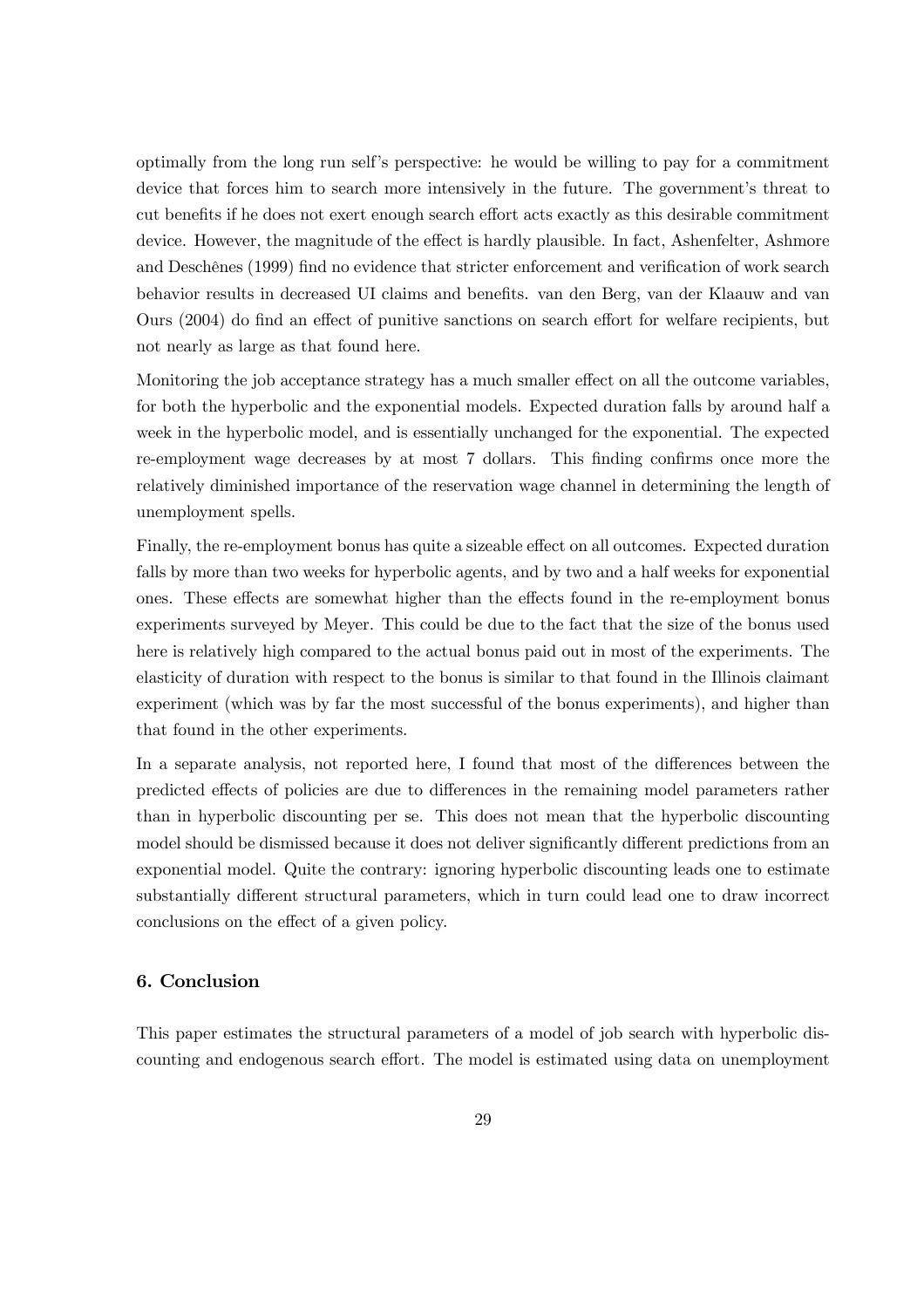spells and accepted wages from the NLSY. The estimation strategy controls for both observed and unobserved heterogeneity.

The focus of the paper is the estimation of the time discounting parameters. Assuming that the parameters of the wage distribution, the cost function, and the value of time when unemployed are known, data on the duration of unemployment spells and accepted wages identify the time discounting parameters.

The model is estimated separately for three wage groups. In all three subsamples, and in particular for low and medium wage workers, the short run discounting parameter is smaller than one: this indicates a considerable amount of present bias. Likelihood ratio tests reject the exponential model. The model does a relatively good job at fitting observed outcomes such as the survivor function or the hazard rate, but it predicts an implausibly low conditional probability of acceptance. Imposing prior restrictions on quantities such as the acceptance probability or the cost of search may improve the fit of the model and may also help us gain precision in the estimation of poorly identified parameters.

The paper also uses the structural parameters to evaluate alternative policy interventions for the unemployed. The impact of different policies varies substantially depending on whether the model is calibrated with hyperbolic or exponential preferences.

In future work I plan to incorporate explicitly prior information on the structural parameters and on the unobserved outcomes of the job search process. Recent work by Lancaster (1997) and Koop and Poirier (2001) shows how Markov chain Monte Carlo simulation can be used to obtain posterior distributions for the parameters of interest in an optimal job search model. Koop and Poirier also argue that prior correlations between the parameters may aid in identification: intuitively, data information on the identified parameters "spills over" onto the unidentified parameters through the prior correlations. In our context, specifying a prior distribution on, say, the average probability of acceptance, provides exactly this type of prior correlation between the model parameters. Specifying prior distributions on the outcome variables has an additional advantage: it is probably much easier to formulate a sensible prior on the outcome variables than on some of the structural parameters. This is a promising avenue to follow if one wishes to improve the precision of the estimates of the discounting parameters.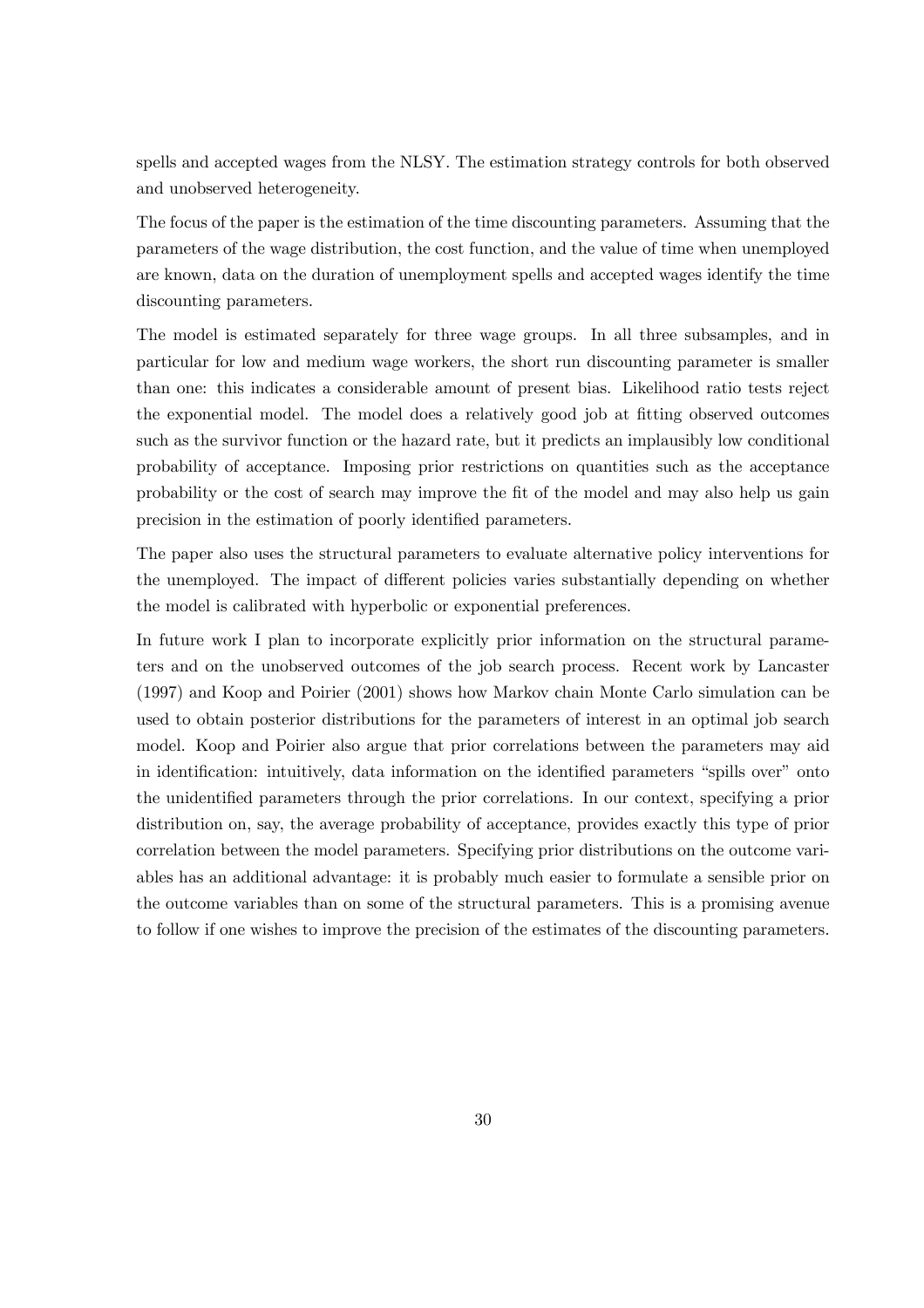#### A. Appendix A: Estimating the Marginal Cost of Search Elasticity

Model. Consider an extension of the model described in the text in which workers have already chosen the optimal probability of receiving an offer s, and must now decide how to optimally allocate their time between alternative search methods. Assume that there are  $K$ different methods that can be used to generate offers. Once the worker has chosen s, he must decide how intensively to use each method of search. Assume also that the effort exerted in this period has no bearing on the probability of receiving an offer in any of the latter periods, and that each search method generates offers from the same wage distribution. These assumptions make the model effectively static, and allow us to abstract from the issues of time discounting described in the text.

The worker's problem becomes one of optimally choosing intensity of search for each method so as to minimize search costs, subject to the constraint that the probability of receiving an offer be at least s. Formally, the problem is

$$
\min_{X_1, ..., X_K;} \sum_{j=1}^{K} c_j X_j
$$
  
s.t. :  $P(X_1, ..., X_K) \ge s$   
 $X_j \ge 0, \quad j = 1, ..., K$ 

This problem is very similar to that of a firm minimizing costs subject to a technological constraint, or to the dual problem of a worker who minimizes expenditure subject to a utility constraint. Letting  $\lambda$  be the Lagrange multiplier,  $(\lambda \geq 0)$ , the first order conditions are:

$$
-c_j + \lambda \frac{\partial P(X_1, ..., X_K)}{\partial X_j} \leq 0, \quad \text{for } j = 1, ..., K, \text{ with equality when } X_j > 0;
$$
  

$$
P(X_1, ..., X_K) \geq s.
$$

These conditions give rise to the optimal intensities of search  $X_1(c_1, ..., c_K, s), ...,$  $X_K(c_1, ..., c_K, s)$ , and to the minimized cost function  $\tilde{c}(c_1, ..., c_K, s)$ . In what follows I show how an appropriate choice of functional form can generate a simple tractable form for the cost function.

**Analytical Solution.** We make two important assumptions about the function  $P(\cdot)$ .

1. The probability of receiving an offer using method  $j$  is independent of intensity of search in method  $j', j' \neq j$ .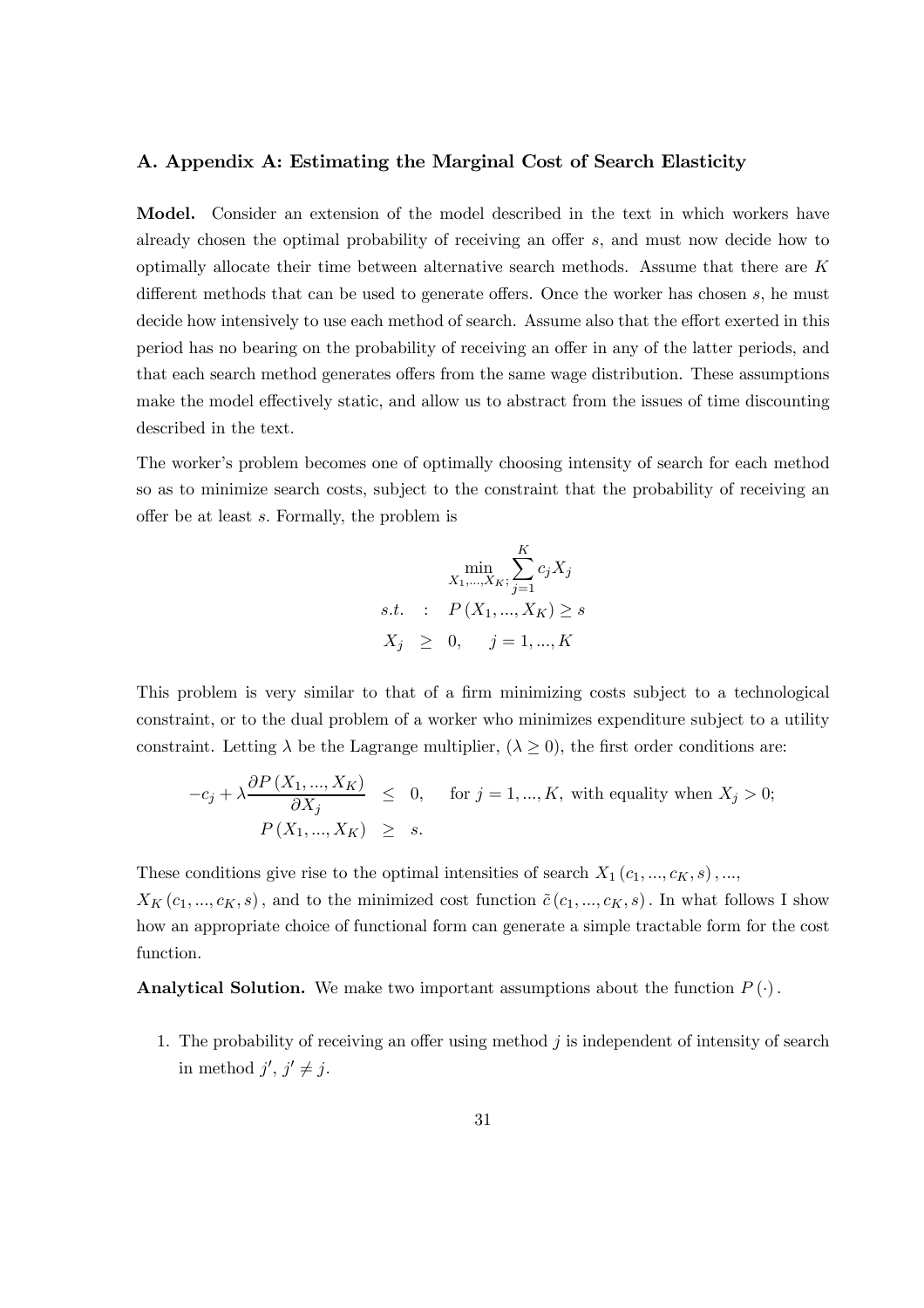2. The probability of receiving an offer using method j,  $f(X_i)$ , is an increasing and concave function of intensity of search in method  $j$ . Moreover, the probability of receiving an offer using method  $j$  when one does not use the method at all is equal to zero. Therefore,  $f'(\cdot) > 0$ ,  $f''(\cdot) < 0$ , and  $f(0) = 0$ .

We can then write

$$
P(X_1, ..., X_K) = 1 - \prod_{j=1}^{K} [1 - f(X_j)].
$$
\n(A.1)

This expression tells us that the probability of receiving an offer is equal to one minus the probability of receiving no offers at all using any of the K methods.

Now let

$$
f(X_j) = 1 - (1 + X_j)^{-\alpha_j}, \ \alpha_j > 0.
$$
 (A.2)

It is easy to verify that this functional form satisfies all the necessary requirements. Using (A.1), we can express the first order conditions as

$$
\frac{c_j}{c_k} = \frac{f'(X_j)}{f'(X_k)} \frac{[1 - f(X_k)]}{[1 - f(X_j)]},
$$

and, using (A.2), we obtain

$$
\frac{c_j}{c_k} = \frac{\alpha_j}{\alpha_k} \frac{(1 + X_k)}{(1 + X_j)}\tag{A.3}
$$

which yields

$$
(1+X_j) = \frac{\alpha_j}{c_j} \frac{c_k}{\alpha_k} (1+X_k).
$$

Now, using the fact that  $s = 1 - \prod_{j=1}^{K} [1 - f(X_j)] = 1 - \prod_{j=1}^{K} (1 + X_j)^{-\alpha_j}$ , we can solve for the individual  $X_j$ 's:

$$
X_j(s) = \max \left\{ \frac{\alpha_j}{c_j} \prod_{k=1}^K \left( \frac{c_k}{\alpha_k} \right)^{\alpha_k / \sum_i \alpha_i} (1-s)^{-1 / \sum_i \alpha_i} - 1, \quad 0 \right\}
$$

Then, the minimized cost function is

$$
\tilde{c}(s) = \sum_{j=1}^{K} c_j X_j(s)
$$
\n
$$
= \sum_{i=1}^{K} \left[ \left( \sum_{J_i} \alpha_j \right) \left( \prod_{J_i} \left( \frac{c_j}{\alpha_j} \right)^{\frac{\alpha_j}{J_i}} \right) (1-s)^{-\frac{1}{J_i}} - \sum_{J_i} c_j \right] \times 1 \quad (s \in S_i)
$$

where 1 ( $\cdot$ ) is the standard indicator function;  $S_i = \left\{ s | \sum_{j=1}^{K} 1 (X_j (s) > 0) = i \right\}$  is the set of all possible s values such that exactly i methods of search are used; and  $J_i = \{j : X_j(s) > 0, \text{ for } s \in S_i\}$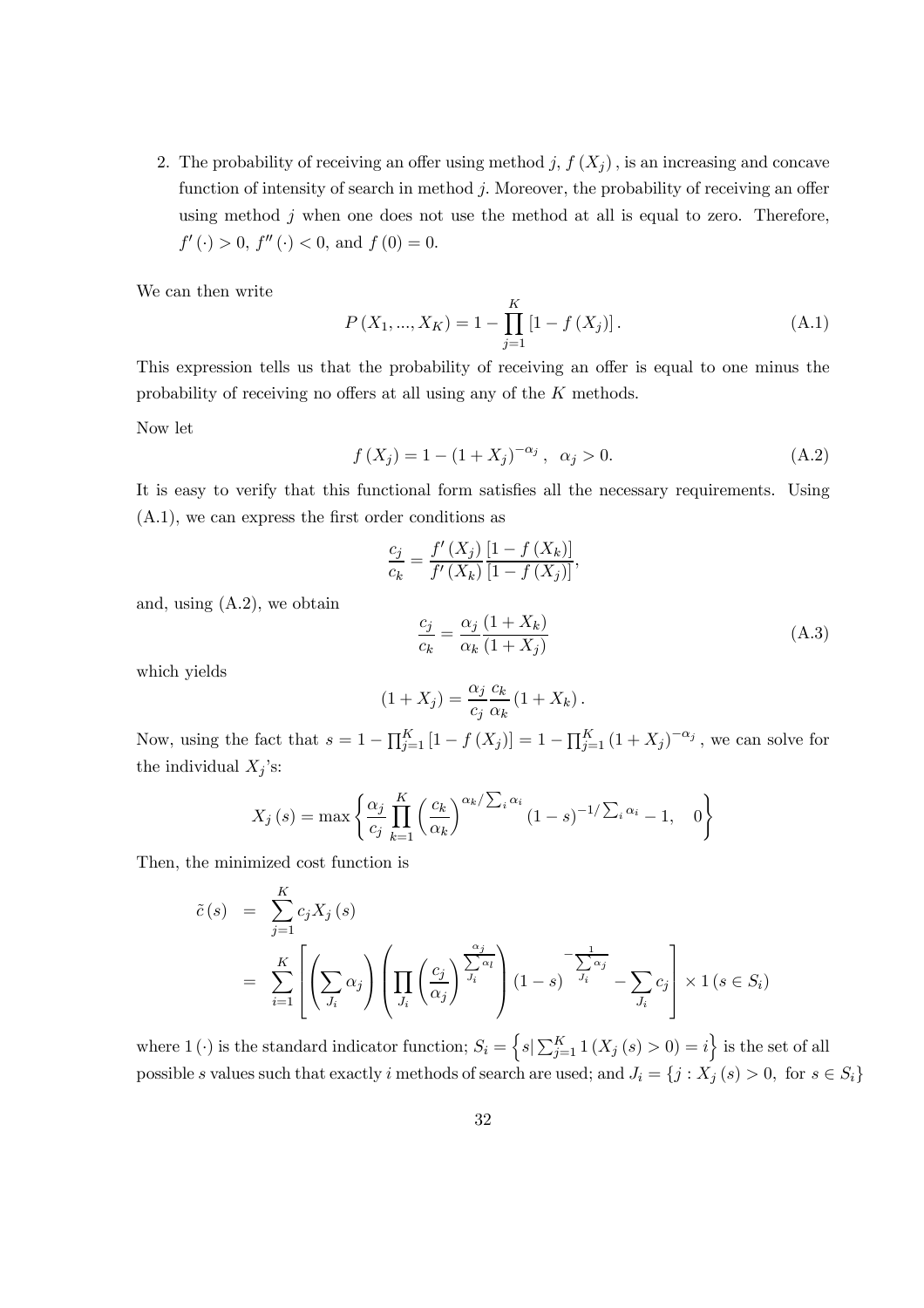is the set of indicators for which search methods are used, when exactly  $i$  methods are used. For large s, when all search methods are used, this function takes the form

$$
\tilde{c}(s) = A(1 - s)^{-\varepsilon} - B.
$$
\n(A.4)

with  $\varepsilon = 1/\sum_j \alpha_j$ . The elasticity of the marginal cost of search is equal to  $s(1+\varepsilon)/(1-s)$ .

Estimation. We estimate the parameters of the cost function using the 1981 wave of the NLSY, that provides detailed information on the search activities of employed and unemployed youth.<sup>27</sup> For those who searched for a job in the four weeks prior to the NLSY interview, we have information on whether search resulted in a job offer for each of eleven different methods.<sup>28</sup> We also have information on the number of hours searched in the past week. I assume that the number of hours of search was constant in each of the past four weeks, and that the probability of receiving a job offer in a given week is independent of search effort in any other week. Let  $X_{ij}$  be the number of hours spent searching by individual i using method j, and let  $O_{ij}$  be a dummy variable indicating whether method  $j$  resulted in a job offer for individual  $i$  in any of the past four weeks. The probability that individual i received a job offer using method  $j$  in any of the past four weeks is

$$
1 - (1 - f(X_{ij}))^{4} = 1 - (1 + X_{ij})^{-4\alpha_{j}}
$$

My estimation strategy consists of working with the conditional likelihood function:

$$
\prod_{i=1}^{N} f(O_{ij}|X_{ij}, \alpha) = \prod_{i=1}^{N} \prod_{j=1}^{K} f(O_{ij}|X_{ij}, \alpha_j)
$$
\n
$$
= \prod_{i=1}^{N} \prod_{j=1}^{K} \left[1 - (1 + X_{ij})^{-4\alpha_j}\right]^{O_{ij}} \left[(1 + X_{ij})^{-4a_j}\right]^{1 - O_{ij}}.
$$

Note that each  $\alpha$  can be estimated consistently by maximizing the likelihood separately for each search method. This simplifies the calculations considerably. Given  $\alpha$ , one can back out the cost coefficients  $c_1, ..., c_{K-1}$  ( $c_K$  is normalized to 1) from the first order conditions (A.3):

$$
\hat{c}_j = \frac{\hat{\alpha}_j}{\hat{\alpha}_K} \frac{(1 + \bar{x}_K)}{(1 + \bar{x}_j)}
$$

 $27$ This is the same data used in Holzer (1988).

 $2<sup>28</sup>$  These were: 1) checked with the state employment agency; 2) checked with a private employment agency; 3) asked friends and relatives about jobs; 4) placed or answered newspaper ads; 5) took the civil servces test or applied for a government job; 6) contacted any public organization; 7) contacted a school placement office; 8) asked teachers or professors about jobs; 9) checked with a labor union; 10) checked directly with employers; 11) other methods.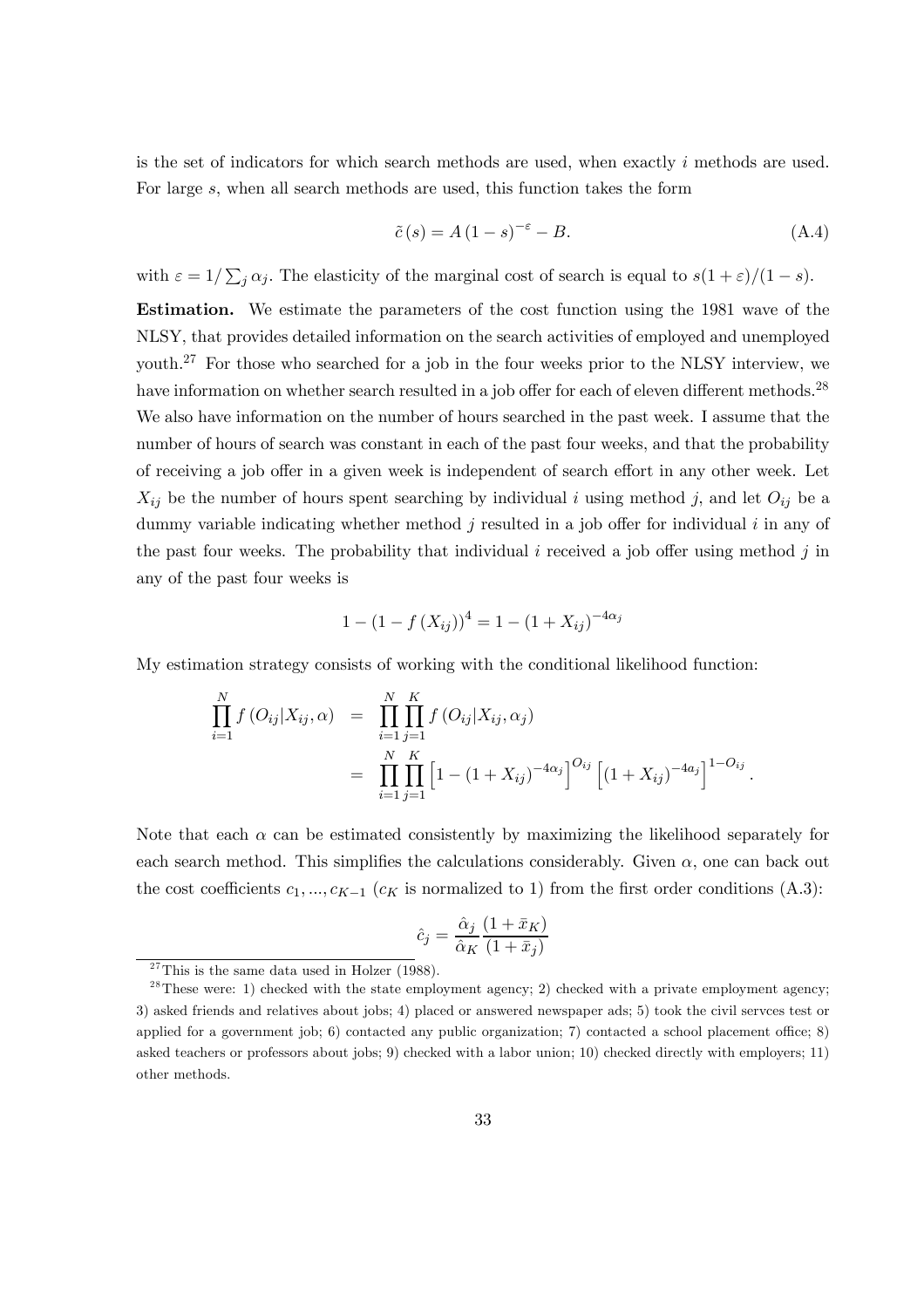The estimation is carried out on the subsample of youth who were searching while unemployed, and did not list being in school as their main activity during the survey week. I focus on the four most popular search methods (state employment service, friends and relatives, newspaper ads, direct employer contact), and aggregate the other methods into the "other methods" category.

The first three columns of Appendix Table 1 present the percentage of the sample using each method, and, conditional on using the method, the average hours spent searching and the probability of receiving an offer in any of the past four weeks. I also report the implied weekly probability of receiving an offer. The next two columns report the estimates and standard errors for the parameters of the probability function,  $\alpha_1, ..., \alpha_5$ , and for the cost coefficients  $c_1, ..., c_5.$ 

Given  $\alpha$  and c, one can evaluate the cost function  $\tilde{c}(s)$  at various levels of search intensity s. These estimated values are then used to estimate the parameters of the constant marginal cost elasticity cost function,  $c(s) = ks^{1+\eta}$ , used in the dynamic programming model. The estimation is performed by running a weighted least squares regression of  $\log \tilde{c}(s)$  on  $\log s$ , where the weights are proportional to a normal density centered at the estimated mean probability of receiving a job offer.<sup>29</sup> The results of this regression are

$$
\log \tilde{c}(s) = 4.412 + 1.408 \log s
$$
  
(0.003) (0.0011)

The estimated constant marginal cost elasticity  $\eta$  is then equal to the coefficient on log s minus one. This gives rise to the benchmark value of  $\eta = 0.4$  used in the text.

<sup>&</sup>lt;sup>29</sup>The regression is weighted because the actual cost function  $\tilde{c}(s)$  and the approximate cost function  $c(s)$ can differ substantially at extreme values of s. Therefore we give more weight to those values of s that have higher density empirically.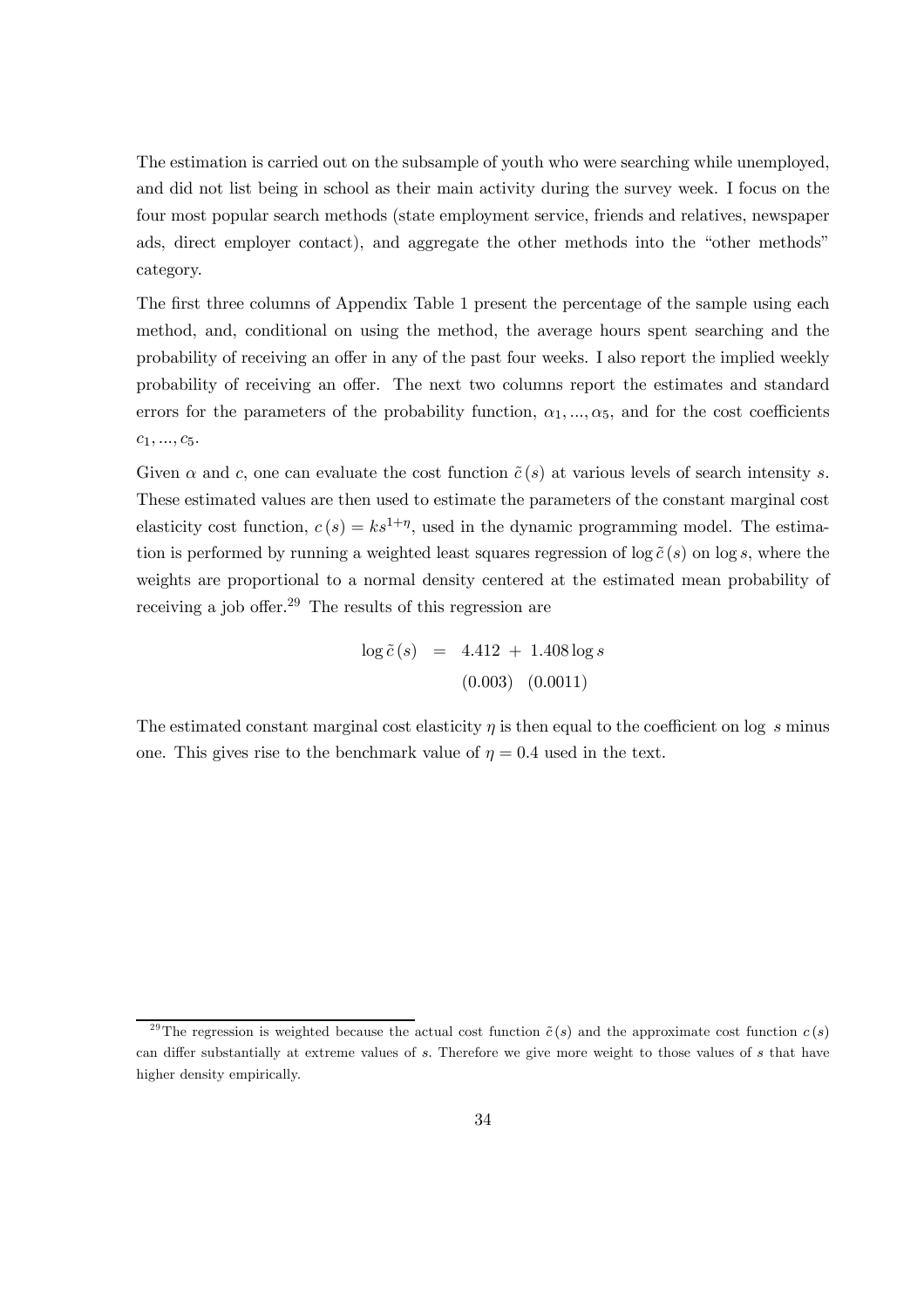#### B. Appendix B: Calculation of Predicted Values

Let us first define the *aggregate* exit rate and the *aggregate* survivor function. Let  $h_{it}$  $s_{jt}\left[1-F\left(w_{jt}^{*}\right)\right]$  be the exit rate for a worker of type  $j\,\left(j=HI,LO\right)$  in week t of an unemployment spell. The exit rate is the product of the probability of receiving an offer  $s_{jt}$  and the probability of accepting the offer  $\left[1 - F\left(w_{jt}^*\right)\right]$ . Let D be the random variable indicating the length of the unemployment spell. The survivor function at week  $t$  is the probability that a spell lasts  $t$  weeks or longer. The survivor function at week  $t$  for type  $j$  is

$$
P(D \ge t | j) = z_{jt} = \prod_{s=1}^{t-1} (1 - h_{jt}),
$$

with the convention that  $h_{j0} = 0$ . Let  $\phi_{j1}$  be the proportion of workers of type j in the sample, and let  $\phi_{jt}$  be the proportion of workers of type j who are still unemployed at time t:

$$
\begin{aligned}\n\phi_{jt} &= P(j | D \ge t) = \frac{P(D \ge t | j) P(j)}{\sum_{k} P(D \ge t | k) P(k)} \\
&= \frac{\phi_{j1} z_{jt}}{\sum_{k} \phi_{k1} z_{kt}}.\n\end{aligned} \tag{B.1}
$$

The aggregate exit rate in week t is  $H_t$ :

$$
H_t = P(D = t | D \ge t) = \sum_j P(D = t | D \ge t, j) P(j | D \ge t)
$$
  
= 
$$
\sum_j h_{jt} \phi_{jt}.
$$
 (B.2)

The aggregate survivor function in week t is  $Z_t$ :

$$
Z_t = P(D \ge t) = \prod_{s=1}^{t-1} (1 - H_s).
$$
 (B.3)

Expected Duration. Aggregate expected duration is given by:

$$
E(D) = \sum_{t=1}^{\infty} t P(D = t) = \sum_{t=1}^{\infty} t P(D = t | D \ge t) P(D \ge t)
$$
  
= 
$$
\sum_{t=1}^{\infty} t H_t Z_t^{30}
$$

Expected Re-employment Wage. Let  $\tilde{w}_{jt}$  be the expected re-employment wage for workers of type  $j$  who exit unemployment in week  $t$ . The *aggregate* expected re-employment wage in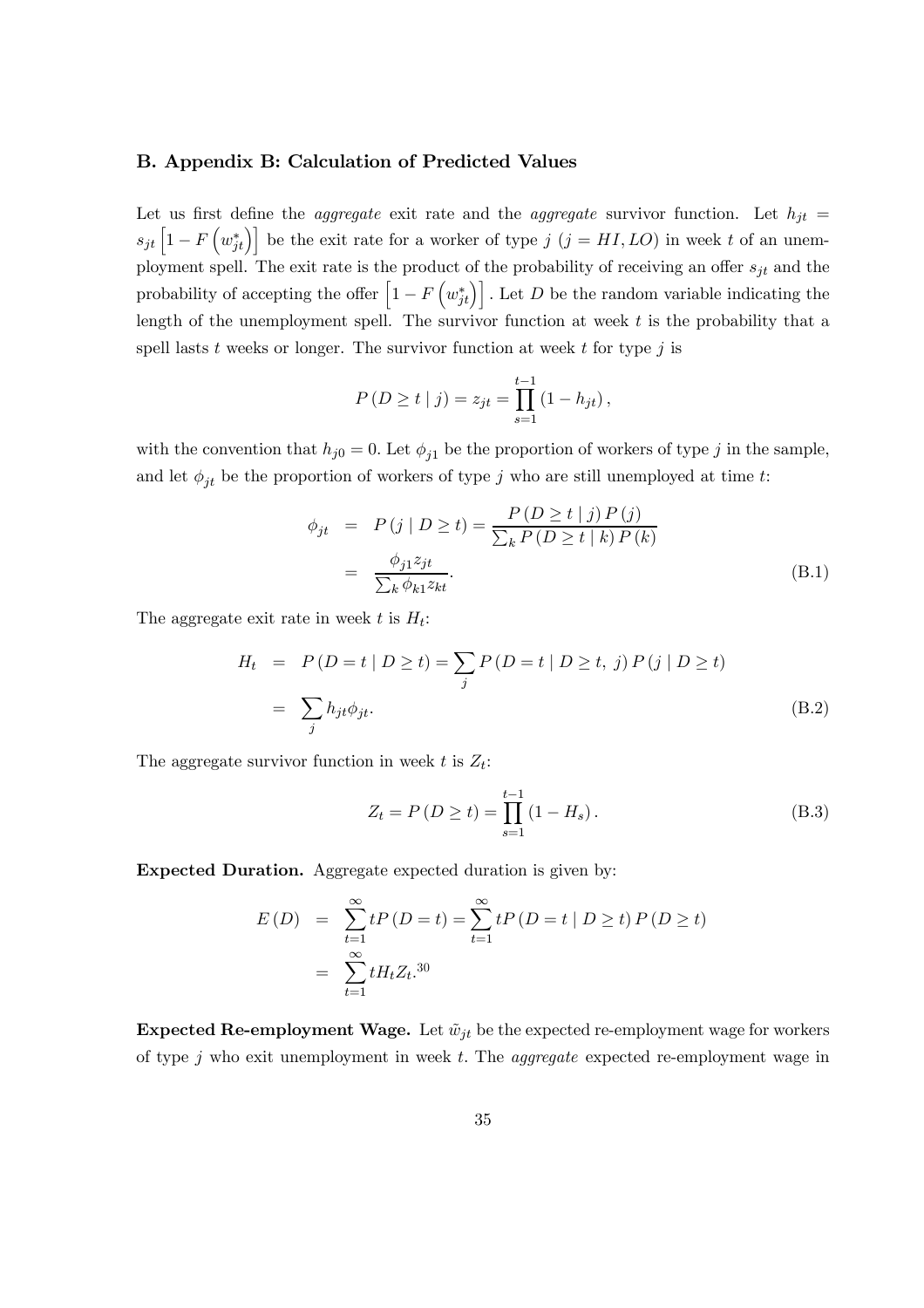week  $t$  is given by:

$$
\tilde{W}_t = E(\tilde{W} | D = t) = \sum_j E(\tilde{W} | D = t, j) P(j | D = t)
$$
\n
$$
= \sum_j \tilde{w}_{jt} \frac{P(D = t | j) P(j)}{\sum_k P(D = t | k) P(k)} = \sum_j \tilde{w}_{jt} \frac{z_{jt} h_{jt} \phi_{j1}}{\sum_k z_{kt} h_{kt} \phi_{k1}}
$$
\n
$$
= \sum_j \tilde{w}_{jt} \frac{h_{jt} \phi_{jt} \sum_k \phi_{k1} z_{kt}}{\sum_k h_{kt} \phi_{kt} \sum_k \phi_{k1} z_{kt}} = \frac{\sum_j \tilde{w}_{jt} h_{jt} \phi_{jt}}{H_t},
$$
\n(B.4)

where the second to last equality is derived by using (B.1) in both the numerator and the denominator. The ex-ante expected re-employment wage is then

$$
E(\tilde{W}) = \sum_{t=1}^{\infty} \tilde{W}_t H_t Z_t.
$$

Average weekly cost of search, long run utility. The predicted values for the expectation of the average weekly cost of search and of long run utility are derived in analogous manner to the expected re-employment wage. Let  $\bar{c}_{jt} = t^{-1} \sum_{s=1}^{t} c(s_{jt})$  be the average weekly cost of search for a worker of type j who exits unemployment in week t. Let  $u_{jt}$  be the expected long run utility for a worker of type  $j$  who exits unemployment at time  $t$ . Then, using a similar line of argument as for the calculation of the expected re-employment wage, we obtain the expected aggregate cost of search

$$
E(\bar{C}) = \sum_{t=1}^{\infty} \bar{C}_t H_t Z_t = \sum_{t=1}^{\infty} \sum_j \frac{\bar{c}_{jt} h_{jt} \phi_{jt}}{H_t},
$$

and the expected aggregate utility

$$
E\left(U\right) = \sum_{t=1}^{\infty} U_t H_t Z_t = \sum_{t=1}^{\infty} \sum_j \frac{u_{jt} h_{jt} \phi_{jt}}{H_t}.
$$

Conditional Probability of Acceptance. The conditional probability of acceptance is calculated as the expected total number of accepted offers divided by the expected total number of offers. Since eventually all workers exit unemployment, the expected total number of accepted offers is equal to 1. The expected total number of offers is the sum, over all periods  $t$ , of the probability of receiving an offer conditional on being unemployed at t, times the probability of being unemployed at t. Let  $S_t = \sum_j \phi_{jt} s_{jt}$  be the aggregate expected probability of receiving an offer in period  $t$ . Then, the conditional probability of acceptance is:

$$
\Pr(\text{Acceptance } | \text{ offer}) = \frac{\sum_{t=1}^{\infty} H_t Z_t}{\sum_{t=1}^{\infty} S_t Z_t} = \frac{1}{\sum_{t=1}^{\infty} S_t Z_t}
$$

.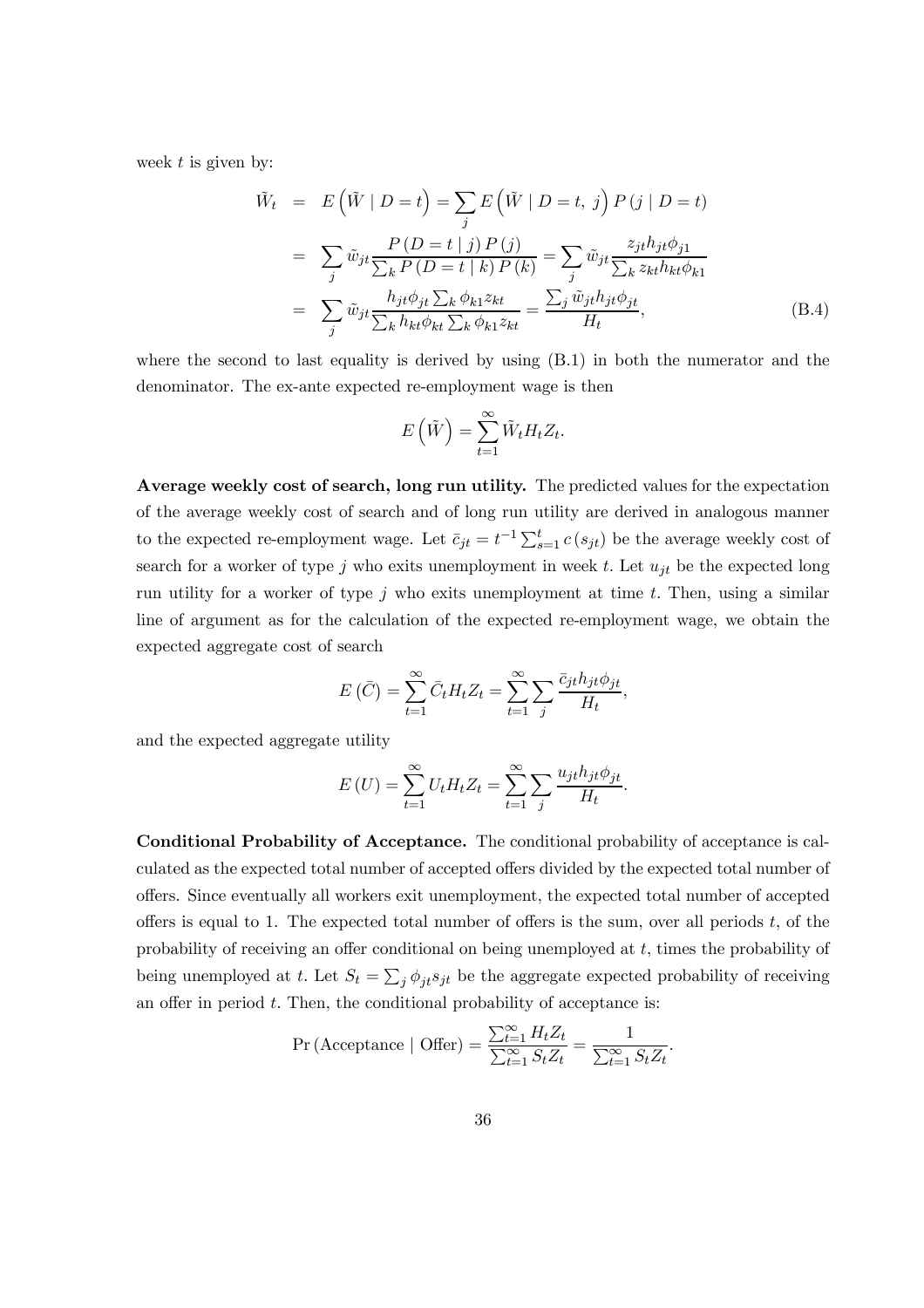#### References

- [1] Ainslie, George W. Picoeconomics. Cambridge: Cambridge University Press, 1992.
- [2] Angeletos, George-Marios; Laibson, David I.; Repetto, Andrea; Tobacman, Jeremy and Weinberg, Stephen. "The Hyperbolic Buffer Stock Model: Calibration, Simulation, and Empirical Evaluation." Journal of Economic Perspectives, Summer 2001,  $15(3)$ , pp. 47–68.
- [3] Ashenfelter, Orley; Ashmore, David and Deschênes, Olivier. "Do Unemployment Insurance Recipients Actively Seek Work? Randomized Trials in Four U.S. States." National Bureau of Economic Research (Cambridge, MA) Working Paper No. W6982, February 1999.
- [4] Benzion, Uri; Rapoport, Amnon and Yagil, Joseph. "Discount Rates Inferred from Decisions: an Experimental Study." Management Science, March 1989, 35 (3), pp. 270—84.
- [5] Blau, David M. and Robins, Philip K. "Job Search Outcomes for the Employed and Unemployed." Journal of Political Economy, June 1990, 98(3), pp. 637–55.
- [6] Burdett, Kenneth and Ondrich, Jan I. "How Changes in Labor Demand Affect Unemployed Workers." Journal of Labor Economics, January 1985,  $\mathcal{S}(1)$ , pp. 1–10.
- [7] DellaVigna, Stefano and Paserman, M. Daniele. "Job Search and Hyperbolic Discounting." The Maurice Falk Institute for Economic Research in Israel (Jerusalem), Discussion Paper No. 00.15, December 2000.
- [8] Devine, Theresa J. and Kiefer, Nicholas M. Empirical Labor Economics: The Search Approach. New York and Oxford: Oxford University Press, 1991.
- [9] Diamond, Peter and K˝oszegi, Botond. "Quasi-Hyperbolic Discounting and Retirement." Journal of Public Economics, 2003, forthcoming.
- [10] Fang, Hanming and Silverman, Dan. "Time-inconsistency and Welfare Program Participation: Evidence from the NLSY." Mimeo., Yale University, April 2002.
- [11] Gruber, Jonathan and Kőszegi, Botond. "Is Addiction 'Rational'? Theory and Evidence." Quarterly Journal of Economics, November 2001, 116 (4), pp. 1261—1304.
- [12] Harris, Christopher, and Laibson, David I. "Dynamic Choices of Hyperbolic Consumers." *Econometrica*, July 2001, 69(4), pp. 935-957.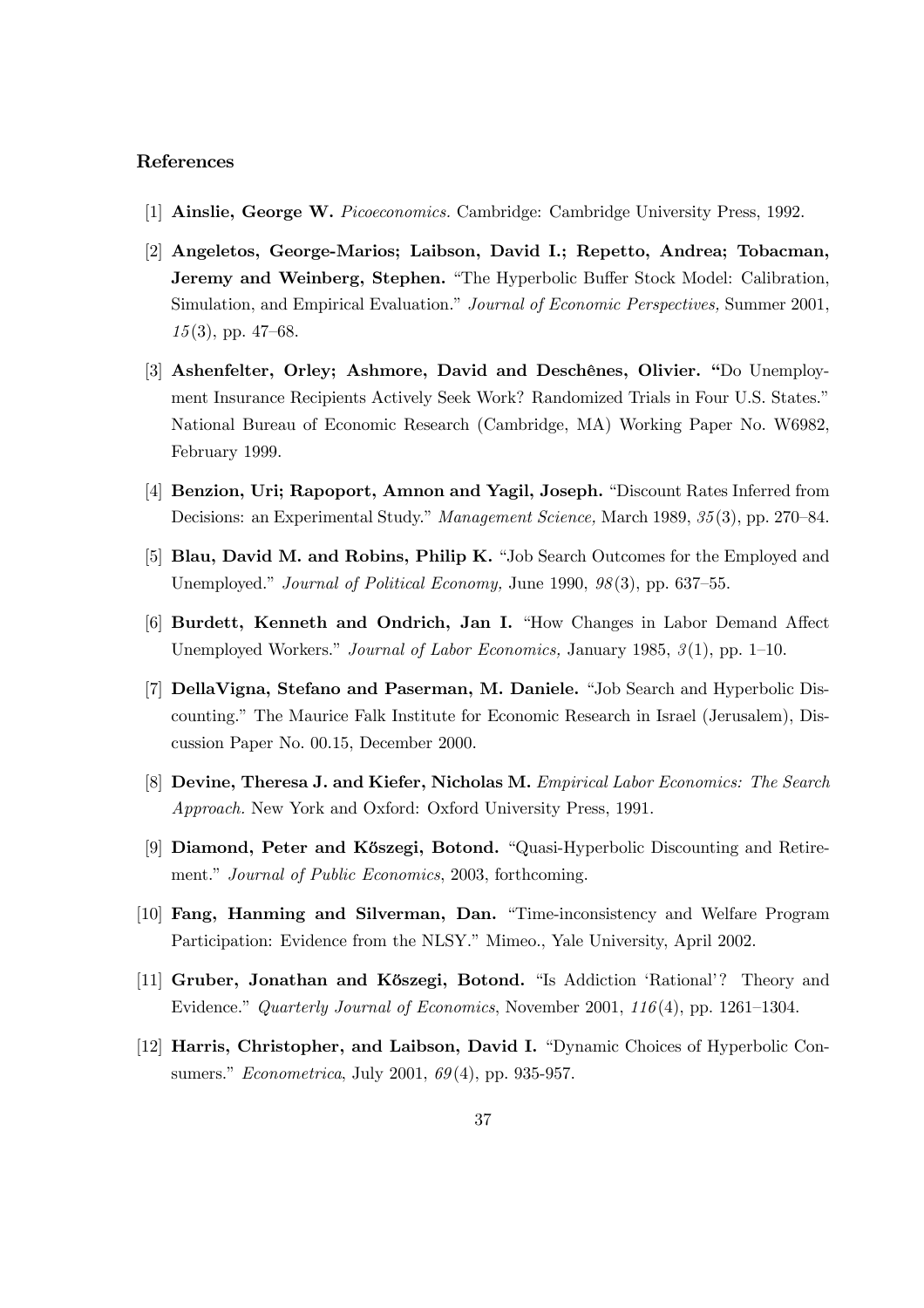- [13] **Holzer, Harry J.** "Search Method Use by Unemployed Youth." *Journal of Labor Economics*, January 1988,  $6(1)$ , pp. 1–20.
- [14] Kirby, Kris N. "Bidding on the Future: Evidence Against Normative Discounting of Delayed Rewards." Journal of Experimental Psychology: General, March 1997, 126(1), pp. 54—70.
- [15] Kirby, Kris N. and Herrnstein, R.J. "Preference Reversals Due to Myopic Discounting of Delayed Reward." Psychological Science, March 1995, 6 (2), pp. 83—89.
- [16] Koop, Gary and Poirier, Dale J. "Testing for Optimality in Job Search Models." Econometrics Journal, December 2001,  $\lambda(2)$ , pp. 257-272.
- [17] Laibson, David I. "Golden Eggs and Hyperbolic Discounting." Quarterly Journal of Economics, May 1997, 112 (2), pp. 443-77.
- [18] Laibson, David I.; Repetto, Andrea and Tobacman, Jeremy. "Self Control and Saving for Retirement." Brookings Papers on Economic Activity, 1998,  $\theta(1)$ , pp. 91–172.
- [19] Laibson, David I.; Repetto, Andrea and Tobacman, Jeremy. "A Debt Puzzle," in Knowledge, Information and Expectations in Modern Economics: In Honor of edmund S. Phelps, Philippe Aghion, Roman Frydman, Joseph Stiglitz and Michael Woodford eds., Princeton: Princeton University Press, 2003.
- [20] Lancaster, Tony. "Exact Structural Inference in Optimal Job-Search Models." Journal of Business and Economic Statistics, April 1997, 15 (2), pp. 165—179.
- [21] Lippman, Steven A. and McCall, John J. "The Economics of Job Search: A Survey." Economic Inquiry, September 1976,  $14(1)$ , pp. 155–189.
- [22] Meyer, Bruce D. "Lessons From the U.S. Unemployment Insurance Experiments." Journal of Economic Literature, March 1995, 33 (1), pp. 91—131.
- [23] O'Donoghue, Ted D. and Rabin, Matthew. "Doing It Now or Later." American Economic Review, March 1999, 89 (1), pp. 103—124.
- [24] O'Donoghue, Ted D. and Rabin, Matthew. "Choice and Procrastination." Quarterly Journal of Economics, February 2001, 126 (1), pp. 121—160.
- [25] Oswald, Andrew J. "Happiness and Economic Performance." Economic Journal, November 1997,  $107(445)$ , pp. 1815–1831.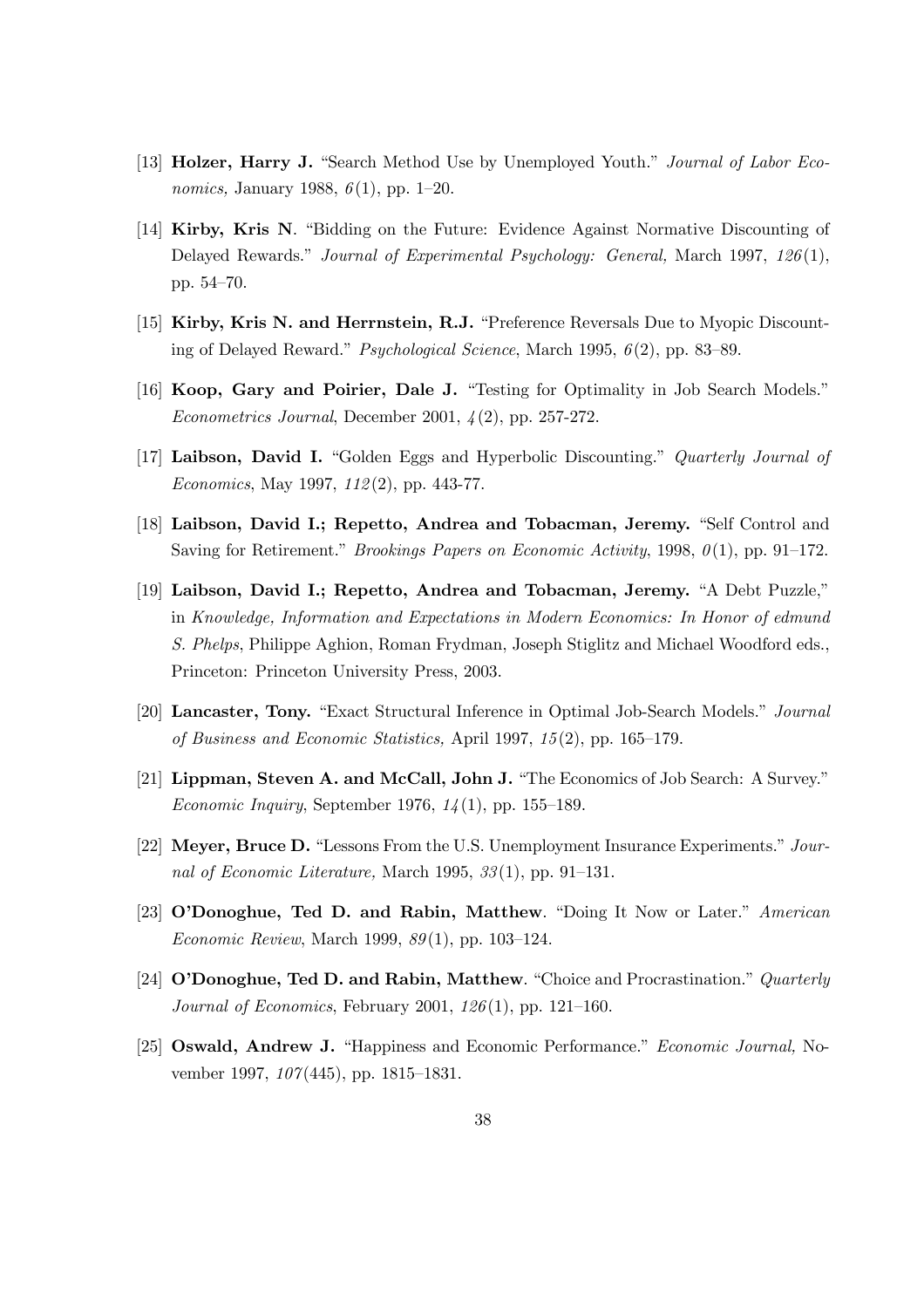- [26] Phelps, Edmund S. and Pollak R.A. "On Second-Best National Saving and Game-Equilibrium Growth." Review of Economic Studies, April 1968, 35 (2), pp. 85—199.
- [27] Thaler, Richard H. "Some Empirical Evidence on Dynamic Inconsistency." Economics Letters, 1981, 8, pp. 201—207.
- [28] van den Berg, Gerard J. "Nonstationarity in Job Search Theory." Review of Economic Studies, April 1990, 57(2), pp. 255-277.
- [29] van den Berg, Gerard J.; van der Klaauw, Bas and van Ours, Jan C. "Punitive Sanctions and the Transition Rate from Welfare to Work." Journal of Labor Economics, 2004, forthcoming.
- [30] Winkelmann, L. and Winkelmann, R. "Why are the Unemployed so Unhappy? Evidence from Panel Data." Economica, February 1998, 65 (257), pp. 1-15.
- [31] Wolpin, Kenneth I. "Estimating a Structural Search Model: The Transition from School to Work." Econometrica, July 1987, 55 (4), pp. 801—817.
- [32] Woodbury, Stephen A. and Spiegelman, Robert G. "Bonuses to Workers and Employers to Reduce Unemployment: Randomized Trials in Illinois." American Economic Review, September 1987, 77 (4), pp. 513—530.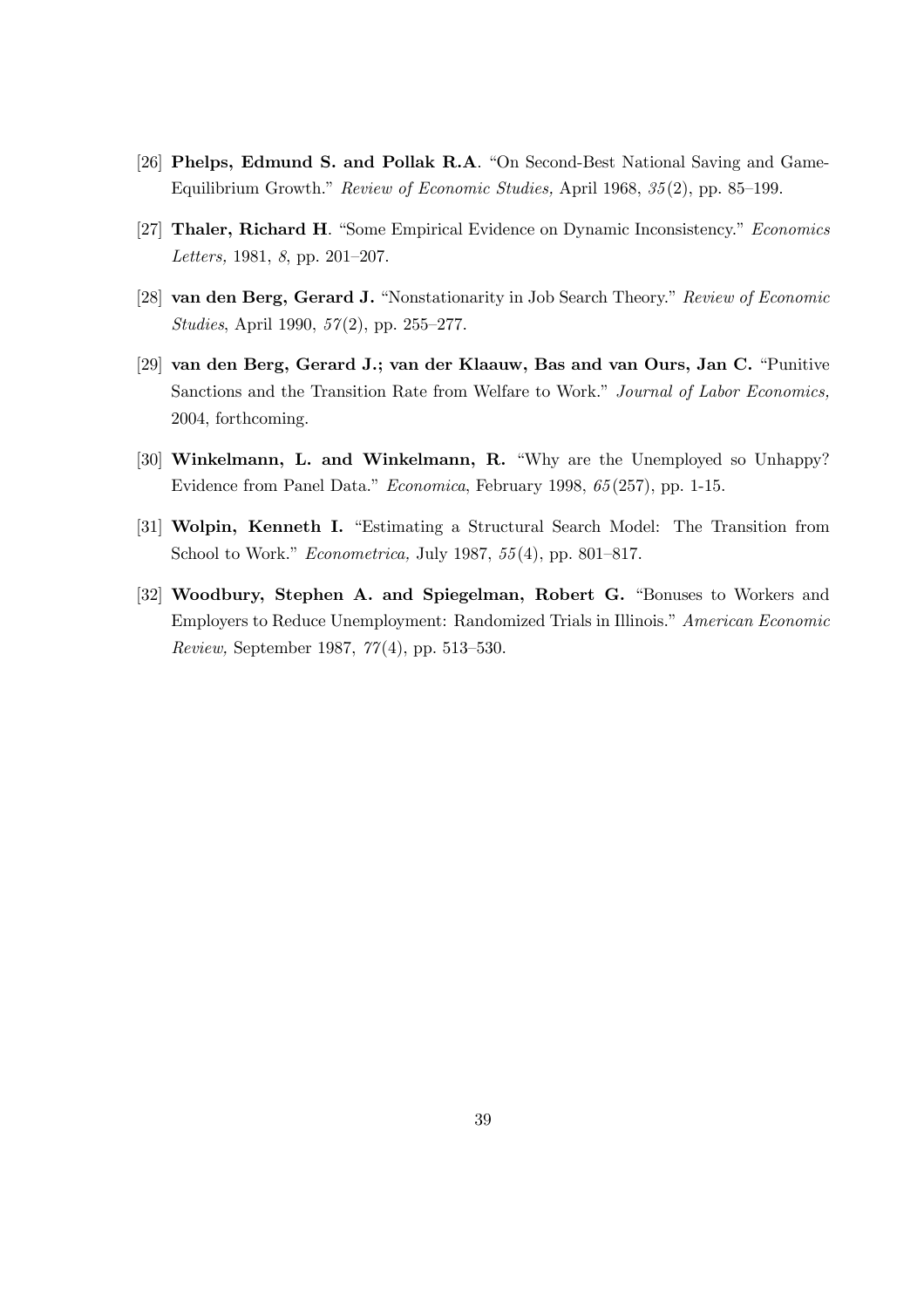|                                    |                  | <b>Search</b> | <b>Reservation</b> | Probability   |                  |
|------------------------------------|------------------|---------------|--------------------|---------------|------------------|
| <b>Variable Description</b>        | <b>Parameter</b> | <b>Effort</b> | Wage               | Of Acceptance | <b>Exit rate</b> |
| Short Run Impatience               | β                | $^{+}$        | $+/-^1$            | $-/-^2$       | $^{+}$           |
| Long Run Impatience                | $\delta$         | $+$           | $^{+}$             |               | $\overline{3}$   |
| Utility of Leisure                 | $\mathbf b$      |               | $^{+}$             |               |                  |
| Location of wage<br>distribution   | $\mu$            | $^{+}$        | $^{+}$             | $^{+}$        | $^{+}$           |
| Dispersion of wage<br>distribution | $\sigma$         | $^{+}$        | $^{+}$             | ?             | $\gamma$         |
| Probability of layoff              | q                |               |                    | $^{+}$        | ?                |
| Cost of search                     | $\boldsymbol{k}$ |               |                    | $^{+}$        | ?                |

## **Table 1: Summary of Theoretical Results †**

 $\overline{a}$ 

<sup>&</sup>lt;sup>†</sup> Notes: The entries in the Table represent the partial effects of a change in the parameters on job search outcomes.<br><sup>1</sup> The effect of a decrease in  $\beta$  on the reservation wage is negative for sophisticated workers, a

<sup>&</sup>lt;sup>2</sup> The effect of a decrease in β on the probability of acceptance is positive for sophisticated workers, and null for naive workers.

<sup>&</sup>lt;sup>3</sup> Extensive simulations show that the sign of the partial derivative of the exit rate with respect to  $\delta$  is negative. See text for details.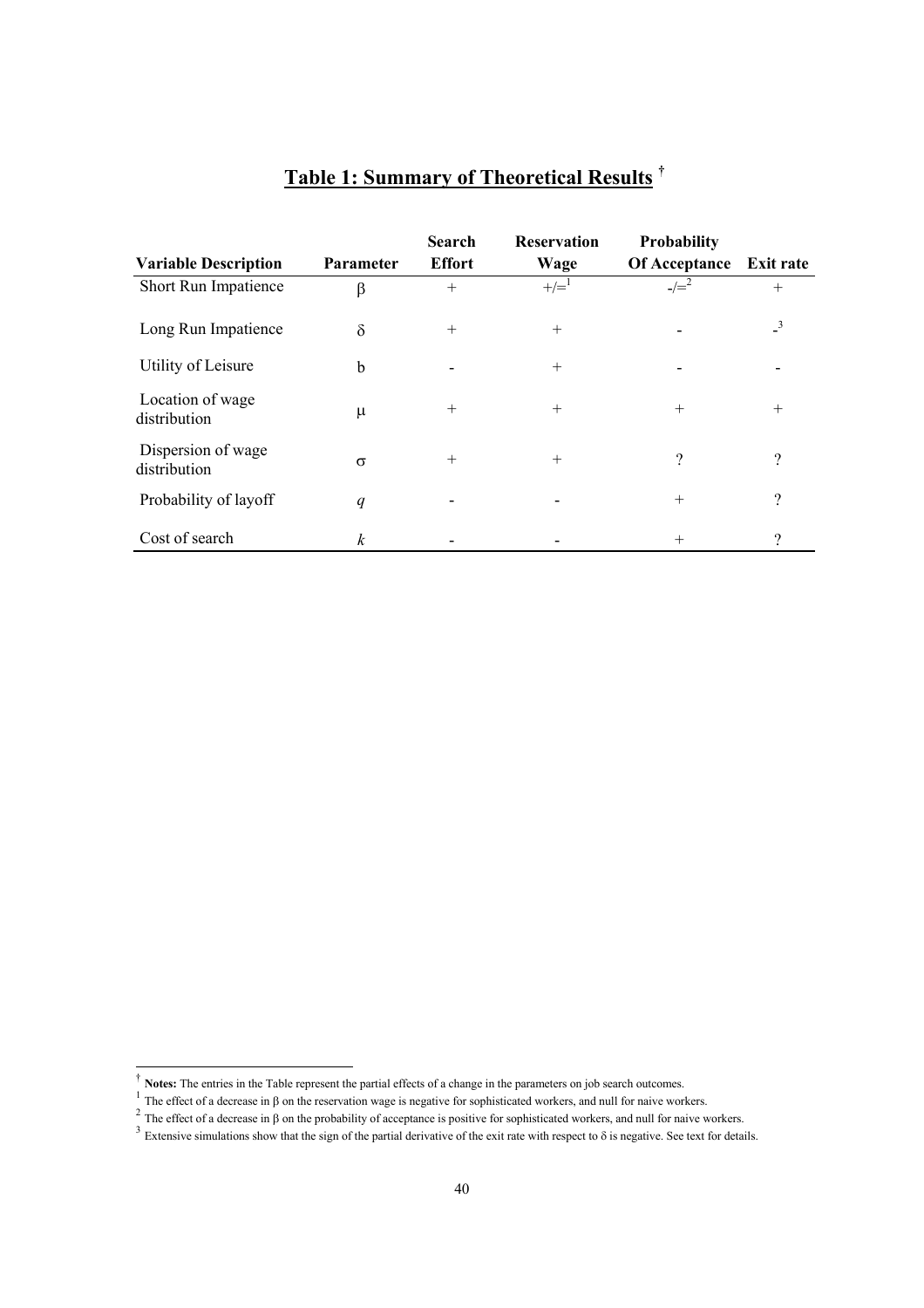|                              |        | Low wage  |        | Medium Wage | High Wage |           |  |
|------------------------------|--------|-----------|--------|-------------|-----------|-----------|--|
|                              | Mean   | Std. Dev. | Mean   | Std. Dev.   | Mean.     | Std. Dev. |  |
| Duration                     | 24.81  | 27.04     | 21.57  | 24.60       | 16.47     | 18.67     |  |
| Re-employment<br>wage        | 180.25 | 89.09     | 265.90 | 104.17      | 462.34    | 201.55    |  |
| Log (Re-<br>employment wage) | 5.10   | 0.43      | 5.51   | 0.41        | 6.04      | 0.46      |  |
| Previous Wage                | 150.10 | 37.31     | 277.27 | 50.05       | 532.48    | 204.98    |  |
| UI benefits                  | 95.39  | 42.53     | 138.52 | 94.71       | 167.81    | 47.70     |  |
| Replacement rate             | 0.72   | 0.65      | 0.51   | 0.37        | 0.34      | 0.12      |  |
| Age                          | 28.18  | 4.13      | 29.07  | 3.89        | 30.49     | 3.90      |  |
| Education                    | 11.67  | 1.83      | 11.90  | 1.70        | 12.61     | 1.83      |  |
| Married                      | 0.33   | 0.47      | 0.44   | 0.50        | 0.57      | 0.50      |  |
| <b>AFQT</b>                  | 36.13  | 25.92     | 47.22  | 26.82       | 55.72     | 25.10     |  |
| Number of<br>observations    |        | 450       |        | 898         |           | 449       |  |

## **Table 2: Summary Statistics †**

† **Notes:** The sample includes all spells of unemployment for males not enrolled in school and not in the military, reported after 1985, in which Unemployment Insurance benefits were received for at least one week. Source: Author's calculations from the NLSY.

l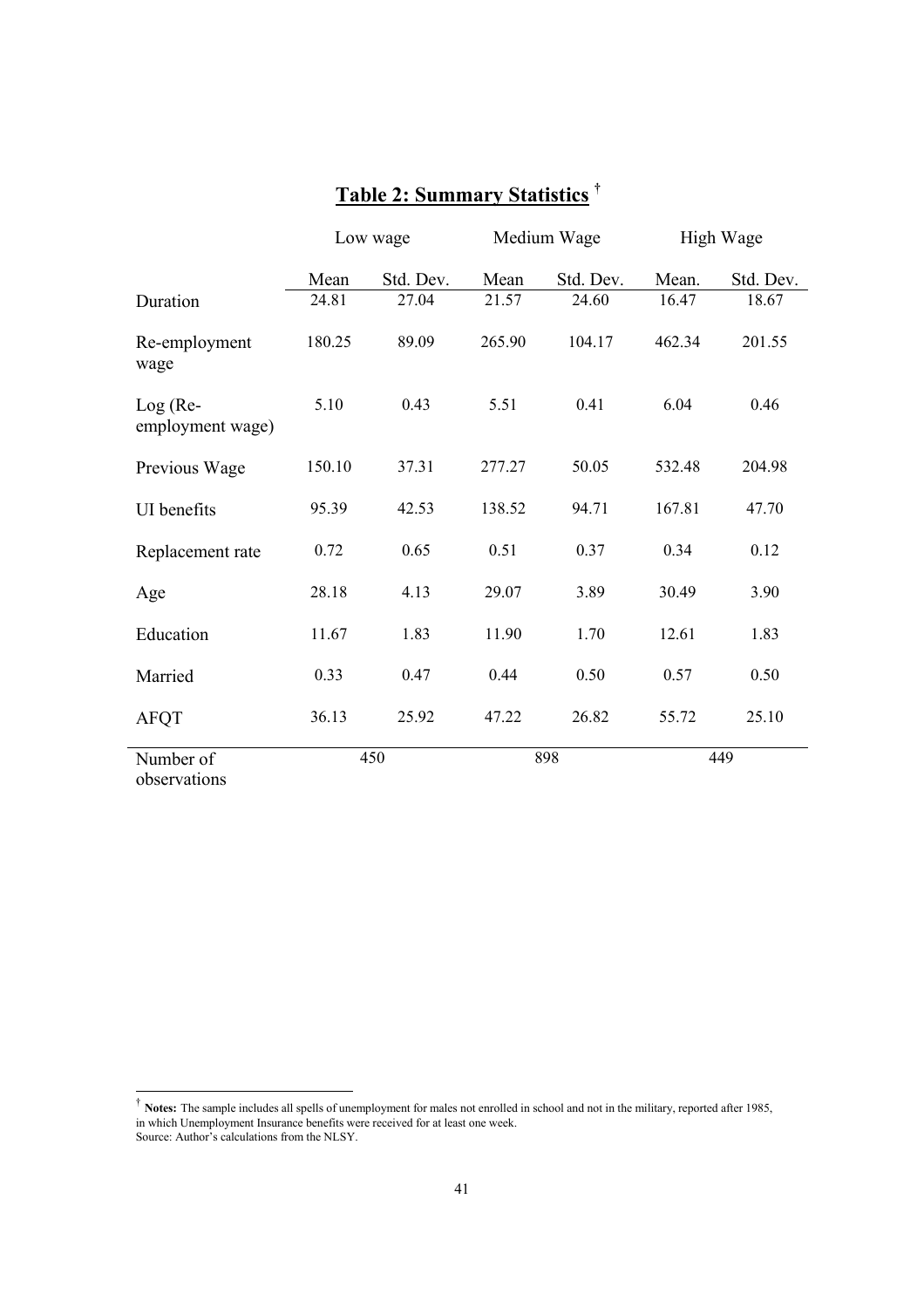## **Table 3: Estimated Model Parameters** †

|                                                                | <b>Low Wage</b><br><b>Sample</b> |                      |                   | <b>Medium Wage</b><br><b>Sample</b> | <b>High Wage</b><br><b>Sample</b> |                      |  |
|----------------------------------------------------------------|----------------------------------|----------------------|-------------------|-------------------------------------|-----------------------------------|----------------------|--|
|                                                                | Coeff.                           | Std. Err.            | Coeff.            | Std. Err.                           | Coeff.                            | Std. Err.            |  |
| <b>Discounting Parameters</b>                                  |                                  |                      |                   |                                     |                                   |                      |  |
| $\beta$<br>$\delta$                                            | 0.4021<br>0.9962                 | (0.1075)<br>(0.1848) | 0.4833<br>1.0000* | (0.1971)<br>(0.0001)                | 0.8937<br>0.9989                  | (0.1441)<br>(0.1798) |  |
|                                                                |                                  |                      |                   |                                     |                                   |                      |  |
| Value of time when                                             |                                  |                      |                   |                                     |                                   |                      |  |
| unemployed                                                     |                                  |                      |                   |                                     |                                   |                      |  |
| $b_0$                                                          | $-141.61$                        | (61.16)              | $-164.31$         | (61.43)                             | $-308.78$                         | (193.53)             |  |
| Parameters of the wage offer                                   |                                  |                      |                   |                                     |                                   |                      |  |
| distribution                                                   |                                  |                      |                   |                                     |                                   |                      |  |
| $\mu_1$ (unmarried, low AFQT)                                  | 4.1545                           | (0.1996)             | 5.0230            | (0.1547)                            | 5.4296                            | (0.3408)             |  |
| $\mu_2$ (unmarried, medium AFQT)                               | 4.3613                           | (0.1789)             | 5.0993            | (0.1230)                            | 5.2297                            | (0.1331)             |  |
| $\mu_3$ (unmarried, high AFQT)                                 | 4.9503                           | (0.2341)             | 4.8658            | (0.1425)                            | 4.5543                            | (0.1785)             |  |
| $\mu$ <sub>4</sub> (married, low AFQT)                         | 4.3954                           | (0.2187)             | 5.1694            | (0.1192)                            | 5.6692                            | (0.1956)             |  |
| $\mu$ <sub>5</sub> (married, medium AFQT)                      | 4.2771                           | (0.1337)             | 5.2790            | (0.1150)                            | 5.4365                            | (0.1361)             |  |
| $\mu$ <sub>6</sub> (married, high AFQT)                        | 4.1175                           | (0.2683)             | 5.0735            | (0.0837)                            | 5.3669                            | (0.1235)             |  |
|                                                                |                                  |                      |                   |                                     |                                   |                      |  |
| $\sigma_1$ (unmarried, low AFQT)                               | 0.7196                           | (0.0723)             | 0.5614            | (0.0585)                            | 0.7444                            | (0.1659)             |  |
| $\sigma_2$ (unmarried, medium AFQT)                            | 0.5760                           | (0.0516)             | 0.4122            | (0.0453)                            | 0.5810                            | (0.0502)             |  |
| $\sigma_3$ (unmarried, high AFQT)                              | 0.2786                           | (0.2653)             | 0.4793            | (0.0397)                            | 0.7108                            | (0.0944)             |  |
| $\sigma_4$ (married, low AFQT)                                 | 0.5413                           | (0.0770)             | 0.3525            | (0.0459)                            | 0.5658                            | (0.0767)             |  |
| $\sigma_5$ (married, medium AFQT)                              | 0.5187                           | (0.0423)             | 0.3068            | (0.0410)                            | 0.4649                            | (0.0424)             |  |
| $\sigma_6$ (married, high AFQT)                                | 0.5715                           | (0.1039)             | 0.3463            | (0.0320)                            | 0.5503                            | (0.0436)             |  |
| Standard Deviation of the<br>Measurement Error in Log<br>Wages |                                  |                      |                   |                                     |                                   |                      |  |
| $\sigma_{\rm n}$                                               | 0.1330                           | (0.0256)             | 0.2256            | (0.0197)                            | 0.0990                            | (0.0182)             |  |
| Parameters of the cost of search<br>function                   |                                  |                      |                   |                                     |                                   |                      |  |
| $k_1$ (unmarried, low AFQT)                                    | 678                              | (382)                | 2,998             | (1, 818)                            | 9,085                             | (8,106)              |  |
| $k_2$ (unmarried, medium AFQT)                                 | 359                              | (217)                | 1,174             | (797)                               | 1,198                             | (879)                |  |
| $k_3$ (unmarried, high AFQT)<br>$k_4$ (married, low AFQT)      | 3,362<br>451                     | (3, 442)             | 325<br>1,002      | (273)                               | 304<br>8,499                      | (194)                |  |
| $k_5$ (married, medium AFQT)                                   | 83                               | (343)<br>(31)        | 905               | (780)<br>(667)                      | 1,216                             | (6,681)<br>(873)     |  |
| $k_6$ (married, high AFQT)                                     | 118                              | (160)                | 170               | (98)                                | 1,073                             | (685)                |  |
|                                                                |                                  |                      |                   |                                     |                                   |                      |  |

l

<sup>†</sup> **Notes:** Standard errors in parentheses. Standard errors were obtained using the outer product gradient method.

<sup>\* :</sup> Indicates that the estimate is at the border of the parameter space: standard errors should be viewed with caution.

Source: Author's calculations from the NLSY.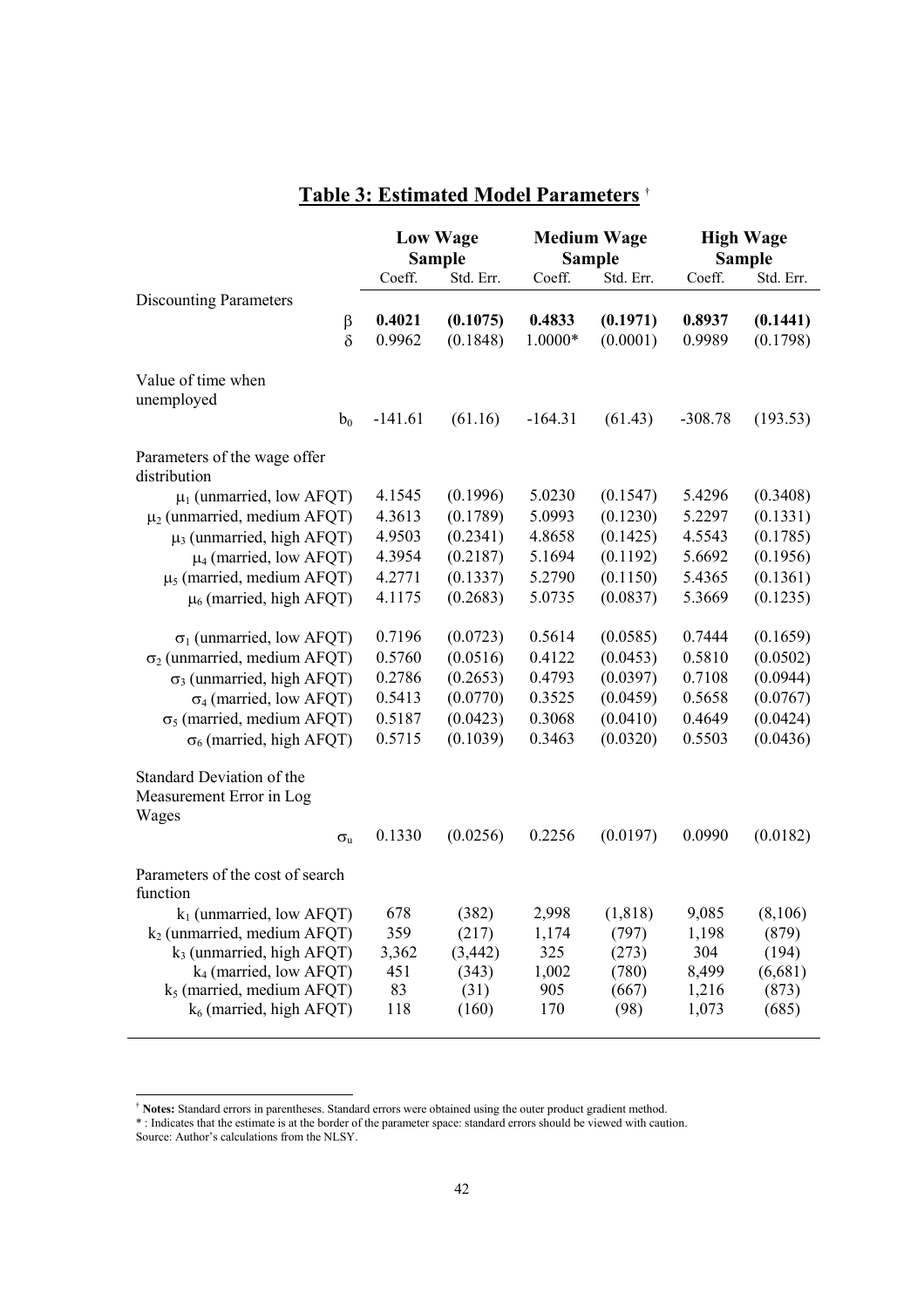|                                                    |        | <b>Low Wage Sample</b> |        | <b>Medium Wage</b><br><b>Sample</b> | <b>High Wage Sample</b> |           |  |
|----------------------------------------------------|--------|------------------------|--------|-------------------------------------|-------------------------|-----------|--|
|                                                    | Coeff. | Std. Err.              | Coeff. | Std. Err.                           | Coeff.                  | Std. Err. |  |
| Parameters of the<br>heterogeneity<br>distribution |        |                        |        |                                     |                         |           |  |
| $\Delta \mu$                                       | 0.5456 | (0.1262)               | 0.0201 | (0.1185)                            | 0.2179                  | (0.1412)  |  |
| $\Delta k$                                         | 12,374 | (4,217)                | 19,114 | (7,675)                             | 56,857                  | (28,021)  |  |
| p                                                  | 0.2962 | (0.0505)               | 0.2276 | (0.0330)                            | 0.2974                  | (0.0341)  |  |
| Number of<br><b>Observations</b>                   | 450    |                        | 898    |                                     | 449                     |           |  |
| Log-Likelihood                                     |        | $-4041.5$              |        | $-8484.8$                           |                         | $-4270.2$ |  |
| LR statistic for $\beta=1$                         |        | 17.2268                |        | 13.2375                             |                         | 3.0826    |  |
| p-value                                            |        | 0.00                   | 0.00   |                                     | 0.08                    |           |  |

## **Table 3: Estimated Model Parameters – Continued** †

† **Notes:** Standard errors in parentheses. Standard errors were obtained using the outer product gradient method.

 $\overline{a}$ 

l.

l,

<sup>\* :</sup> Indicates that the estimate is at the border of the parameter space: standard errors should be viewed with caution. Source: Author's calculations from the NLSY.

<sup>&</sup>lt;sup>1</sup> Based on a  $\chi^2(1)$  distribution.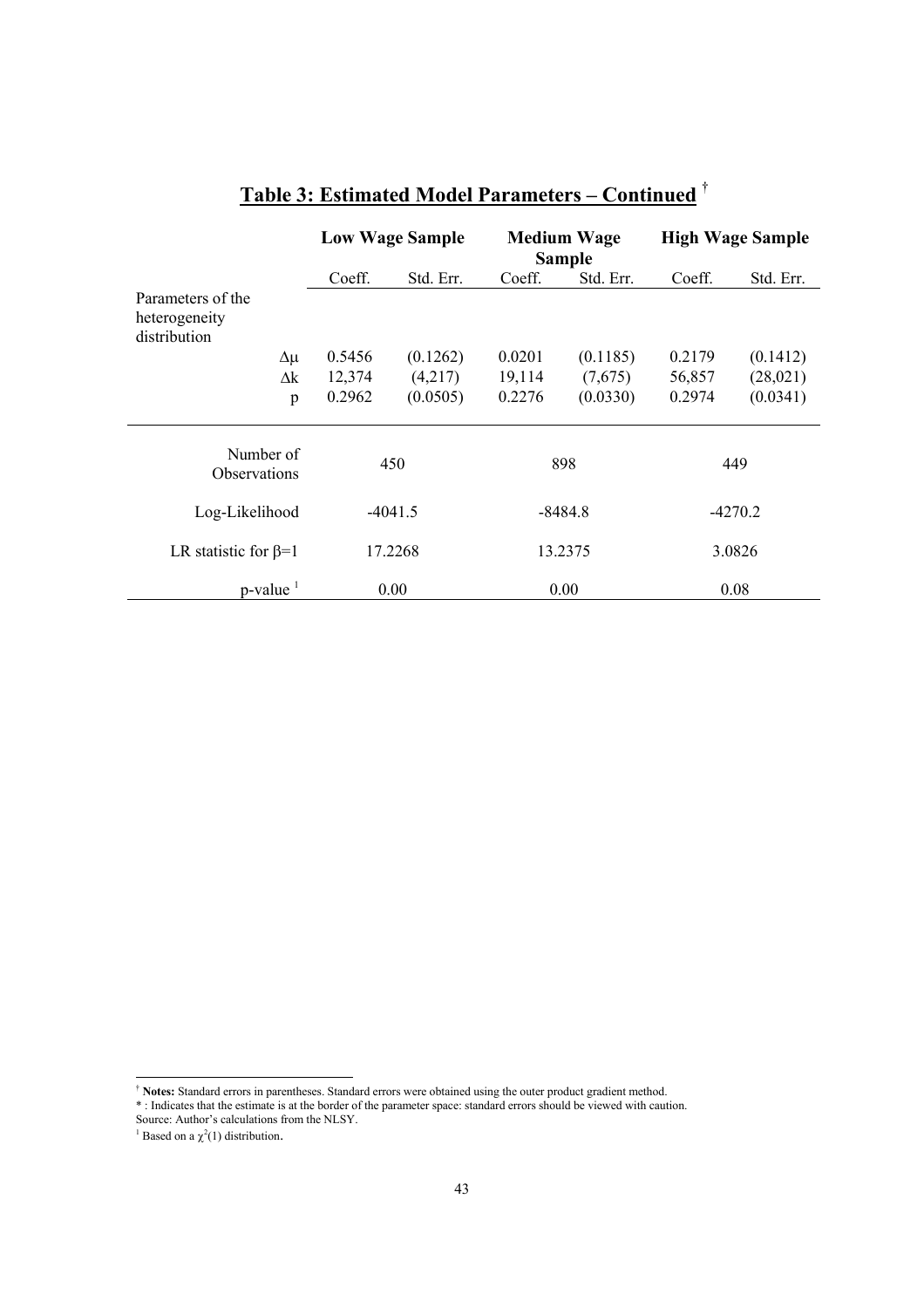|                                                                      | <b>Alternative 1</b>    | <b>Alternative 2</b>          | <b>Alternative 3</b>                                                           |  |
|----------------------------------------------------------------------|-------------------------|-------------------------------|--------------------------------------------------------------------------------|--|
| Observed Heterogeneity<br>Variables                                  | AFQT, marital<br>status | AFQT, marital<br>status, race | AFQT, marital status,<br>race                                                  |  |
| Number of mass points in<br>unobserved heterogeneity<br>distribution | 3                       | $\overline{2}$                | $\overline{2}$                                                                 |  |
| Link between unobserved<br>heterogeneity and control<br>variables    | Independent             |                               | $P(i \text{ is type } j) = \frac{e^{\alpha_k X_i}}{\sum_{i} e^{\alpha_k X_i}}$ |  |
| $\beta$                                                              | 0.455                   | 0.464                         | 0.697                                                                          |  |
| s.e. of $\beta$                                                      | (0.142)                 | (0.051)                       | (0.190)                                                                        |  |
| Log-Likelihood                                                       | $-8478.6$<br>$-8453.1$  |                               | $-8452.8$                                                                      |  |
| LR statistic for the<br>restrictions imposed in<br>Table 3           | 11.6                    | 63.4                          |                                                                                |  |
| p-value                                                              | 0.003                   | 0.000                         |                                                                                |  |
| LR statistic for $\beta=1$                                           | 1.45                    | 6.04                          | 0.97                                                                           |  |
| p-value                                                              | 0.23                    | 0.01                          | 0.33                                                                           |  |

## **Table 4: Alternative Forms of Hetrogeneity**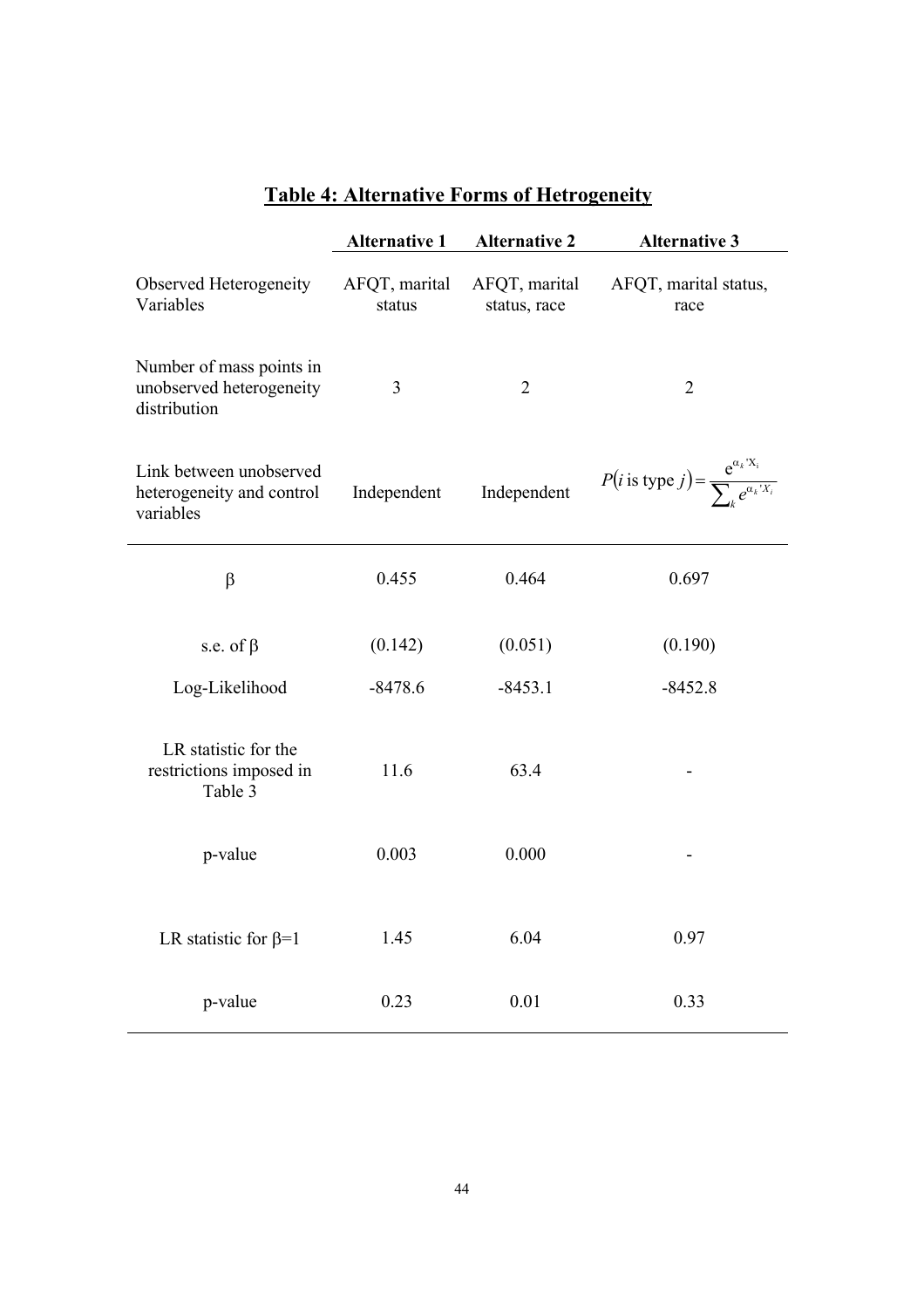| <b>LOW WAGE</b>                          |           |           |
|------------------------------------------|-----------|-----------|
|                                          | Empirical | Predicted |
| Duration                                 | 24.81     | 26.06     |
| Re-employment<br>wage                    | 180.25    | 178.82    |
| Log (re-employment<br>wage)              | 5.10      | 5.18      |
| Conditional<br>acceptance<br>probability |           | 0.20      |
| Cost of search <sup>1</sup>              |           | 70.73     |

## **Table 5: Predicted Outcomes – Averages** †

#### MEDIUM WAGE

|                             | Empirical | Predicted |  |
|-----------------------------|-----------|-----------|--|
| Duration                    | 21.57     | 22.43     |  |
| Re-employment               | 265.90    | 259.35    |  |
| wage                        |           |           |  |
| Log (re-employment          | 5.51      | 5.55      |  |
| wage)                       |           |           |  |
| Conditional                 |           |           |  |
| acceptance                  |           | 0.26      |  |
| probability                 |           |           |  |
| Cost of search <sup>1</sup> |           | 121.89    |  |

#### HIGH WAGE

 $\overline{a}$ 

|                             | Empirical | Predicted |  |
|-----------------------------|-----------|-----------|--|
| Duration                    | 16.47     | 17.84     |  |
| Re-employment               | 462.34    | 455.01    |  |
| wage                        |           |           |  |
| Log (re-employment          | 6.04      | 6.11      |  |
| wage)                       |           |           |  |
| Conditional                 |           |           |  |
| acceptance                  |           | 0.14      |  |
| probability                 |           |           |  |
| Cost of search <sup>1</sup> |           | 760.92    |  |

† **Notes:** Entries in the Table represent the ex-ante expected values of the relevant variables. Source: Author's calculations from the

NLSY. 1 The cost of search is the average weekly cost of search over the unemployment spell.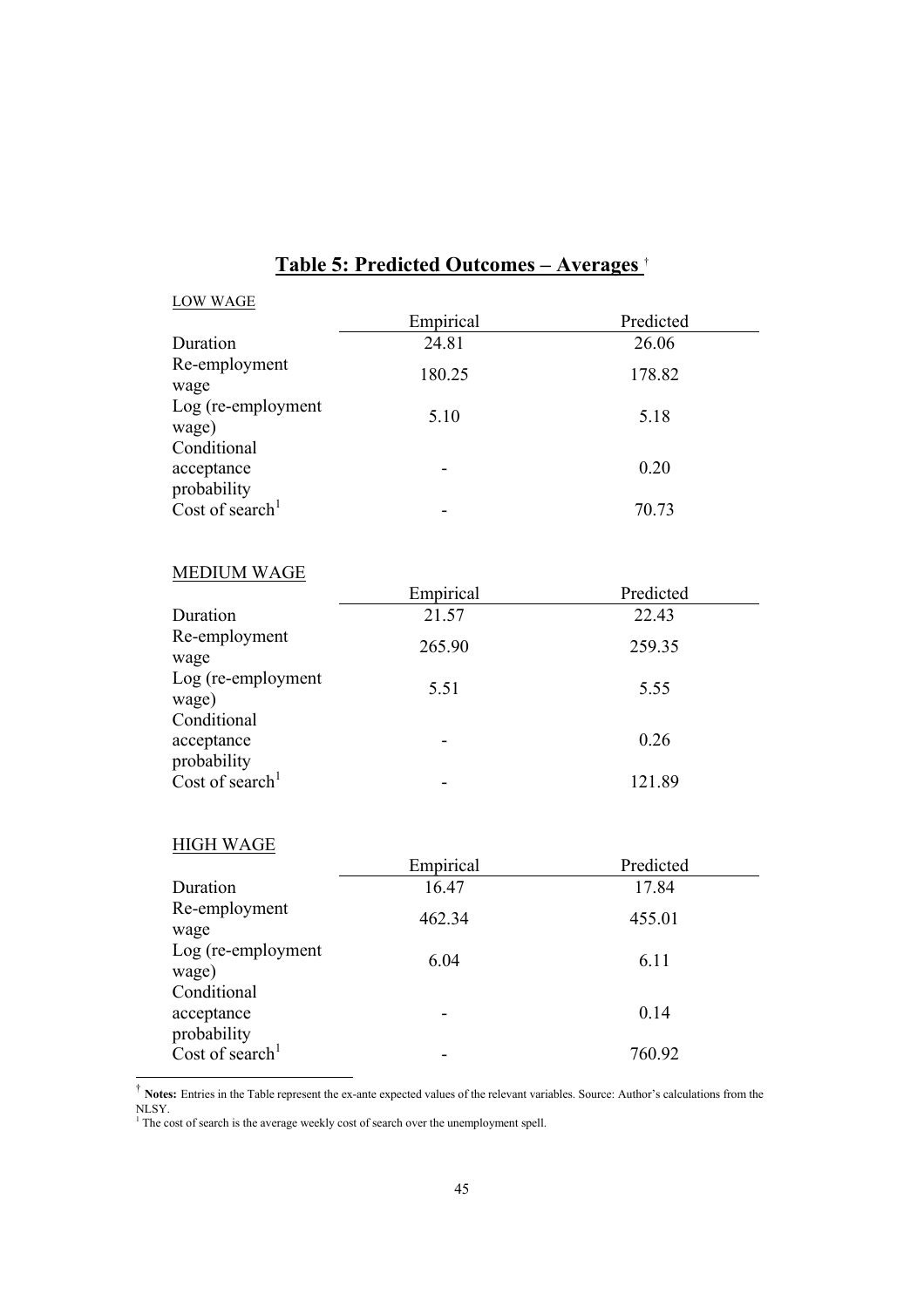## **Table 6: Predicted Outcomes: Dynamics †**

#### **Low Wage**

|          | Empirical |           |           |             | Conditional | Expected re- | Cost of |
|----------|-----------|-----------|-----------|-------------|-------------|--------------|---------|
|          | survivor  | Predicted |           | Offer       | acceptance  | employment   | search  |
|          | function  | survivor  | Exit rate | Probability | probability | wage         |         |
| Week 1   | 1.00      | 1.00      | 0.040     | 0.263       | 0.152       | 186.37       | 63.36   |
| Week 13  | 0.60      | 0.62      | 0.039     | 0.226       | 0.173       | 183.44       | 66.75   |
| Week 26  | 0.32      | 0.36      | 0.047     | 0.212       | 0.224       | 175.74       | 88.48   |
| Week 52  | 0.14      | 0.12      | 0.034     | 0.099       | 0.344       | 169.59       | 80.41   |
| Week 104 | 0.03      | 0.03      | 0.025     | 0.033       | 0.770       | 161.32       | 74.48   |

#### **Medium Wage**

| Empirical |           |           |             | Conditional | Expected re- | Cost of |
|-----------|-----------|-----------|-------------|-------------|--------------|---------|
| survivor  | Predicted |           | Offer       | acceptance  | employment   | search  |
| function  | survivor  | Exit rate | Probability | probability | wage         |         |
| 1.00      | 1.00      | 0.051     | 0.246       | 0.207       | 277.67       | 111.07  |
| 0.56      | 0.55      | 0.047     | 0.202       | 0.232       | 270.18       | 112.72  |
| 0.27      | 0.29      | 0.055     | 0.186       | 0.296       | 255.87       | 151.00  |
| 0.10      | 0.09      | 0.033     | 0.067       | 0.493       | 220.87       | 124.18  |
| 0.03      | 0.02      | 0.025     | 0.028       | 0.901       | 188.41       | 111.18  |
|           |           |           |             |             |              |         |

#### **High Wage**

|          | Empirical |           |           |             | Conditional | Expected re- | Cost of |
|----------|-----------|-----------|-----------|-------------|-------------|--------------|---------|
|          | survivor  | Predicted |           | Offer       | acceptance  | employment   | search  |
|          | function  | survivor  | Exit rate | Probability | probability | wage         |         |
| Week 1   | 1.00      | 1.00      | 0.070     | 0.562       | 0.125       | 496.16       | 732.72  |
| Week 13  | 0.47      | 0.45      | 0.060     | 0.434       | 0.137       | 470.31       | 681.07  |
| Week 26  | 0.19      | 0.21      | 0.054     | 0.323       | 0.168       | 427.92       | 700.25  |
| Week 52  | 0.05      | 0.06      | 0.038     | 0.167       | 0.225       | 352.03       | 543.47  |
| Week 104 | 0.01      | 0.01      | 0.026     | 0.069       | 0.377       | 272.42       | 367.55  |

l

<sup>†</sup> Source: Author's calculations.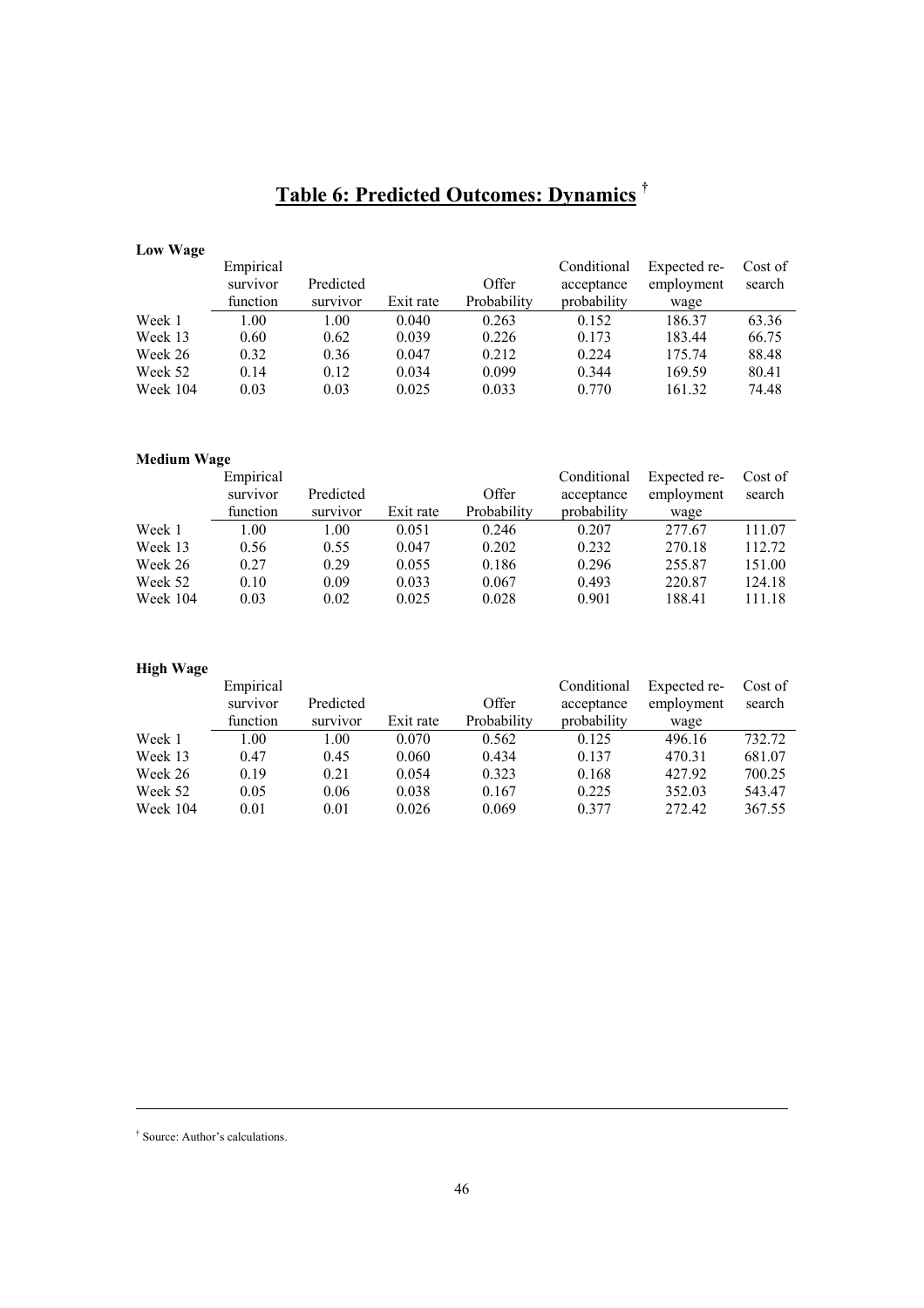### **Table 7: Policy Evaluations†**

Medium Wage Sample

|                                    |                                 |                       | Unrestricted Model-            |                          |                                 |                       | <b>Restricted Model - Exponential</b> |                          |  |
|------------------------------------|---------------------------------|-----------------------|--------------------------------|--------------------------|---------------------------------|-----------------------|---------------------------------------|--------------------------|--|
|                                    |                                 |                       | <b>Hyperbolic</b>              |                          |                                 |                       |                                       |                          |  |
|                                    | Expected<br>Duration<br>(weeks) | Expected<br>Wage (\$) | Gov't<br>Expenditure<br>$($ \$ | Long-<br>Run<br>Utility  | Expected<br>Duration<br>(weeks) | Expected<br>Wage (\$) | Gov't<br>Expenditure<br>$($ \$        | Long-<br>Run<br>Utility  |  |
| <b>Benchmark</b>                   | 22.43                           | 259.36                | 2052                           |                          | 22.71                           | 261.25                | 2024                                  |                          |  |
| Change in UI<br>benefits           |                                 |                       |                                |                          |                                 |                       |                                       |                          |  |
| In levels                          | $-0.96$                         | $-0.83$               | $-480$                         | $-245$                   | $-1.14$                         | $-1.31$               | -494                                  | $-393$                   |  |
| in logs $(\times 100)$             | $-4.36$                         | $-0.32$               | $-26.70$                       | L.                       | $-5.13$                         | $-0.50$               | $-28.01$                              |                          |  |
| <b>Job</b> search<br>assistance    |                                 |                       |                                |                          |                                 |                       |                                       |                          |  |
| in levels                          | $-1.02$                         | 2.66                  | 10,630                         | 502                      | $-1.43$                         | 2.82                  | 25,790                                | 440                      |  |
| in logs $(\times 100)$             | $-4.65$                         | 1.02                  | 182.15                         | $\overline{\phantom{0}}$ | $-6.52$                         | 1.07                  | 262.06                                |                          |  |
| <b>Monitoring</b><br>search effort |                                 |                       |                                |                          |                                 |                       |                                       |                          |  |
| in levels                          | $-7.69$                         | 0.93                  | $-360$                         | 485                      | $-1.47$                         | $-0.20$               | $-728$                                | $-696$                   |  |
| in logs $(\times 100)$             | $-41.96$                        | $-0.20$               | $-44.72$                       | $\overline{\phantom{0}}$ | $-6.69$                         | $-0.08$               | $-44.72$                              | $\overline{\phantom{a}}$ |  |
| <b>Monitoring</b><br>acceptance    |                                 |                       |                                |                          |                                 |                       |                                       |                          |  |
| in levels                          | $-0.61$                         | $-4.52$               | $-442$                         | $-479$                   | 0.02                            | $-7.12$               | $-356$                                | $-427$                   |  |
| in logs $(\times 100)$             | $-2.77$                         | $-1.76$               | $-24.28$                       |                          | 0.07                            | $-2.76$               | $-19.36$                              |                          |  |
| <b>Employment</b><br>bonus         |                                 |                       |                                |                          |                                 |                       |                                       |                          |  |
| in levels                          | $-2.12$                         | $-2.29$               | 556                            | 1092                     | $-2.56$                         | $-3.52$               | 543                                   | 768                      |  |
| in logs $(\times 100)$             | $-9.93$                         | $-0.89$               | 23.97                          |                          | $-11.96$                        | $-1.36$               | 23.78                                 |                          |  |

 $\overline{a}$ 

<sup>†</sup> **Notes:** Entries in the Table represent changes (in levels and in logs) in the outcomes as a result of a given policy. The unrestricted model parameters are the maximum likelihood estimates in the medium wage sample. The restricted model parameters are the maximum likelihood estimates in the medium wage sample subject to the restriction that β=1. Source: Author's calculations.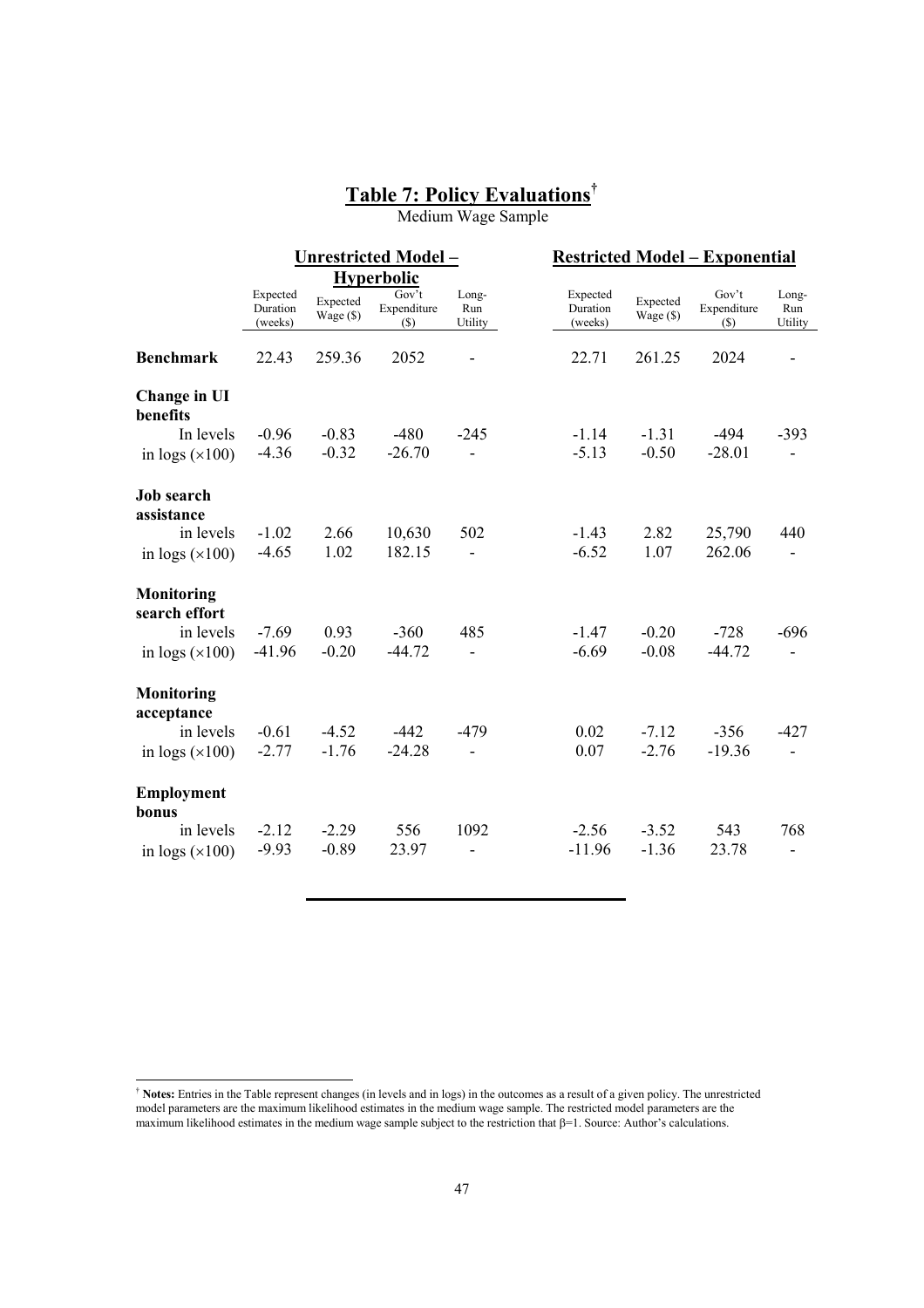|                                       | <b>Summary Statistics</b>      |                                                 |                                              |                                                     | Maximum likelihood<br>estimates |                            |
|---------------------------------------|--------------------------------|-------------------------------------------------|----------------------------------------------|-----------------------------------------------------|---------------------------------|----------------------------|
|                                       | (1)                            | (2)                                             | (3)                                          | (4)                                                 | (5)                             | (6)                        |
| Method of<br>Search                   | Percentag<br>e using<br>method | Average hours<br>conditional on<br>using method | Monthly<br>probability of<br>receiving offer | Implied weekly<br>probability of<br>receiving offer | Estimate<br>$of \alpha$         | Estimate<br>of c           |
| <b>State</b><br>Employment<br>Service | 51.66                          | 3.54                                            | 13.37                                        | 3.52                                                | 0.0309<br>(0.0062)              | 0.7183<br>(0.1864)         |
| Friends and<br>Relatives              | 70.63                          | 3.61                                            | 15.57                                        | 4.14                                                | 0.0387<br>(0.0045)              | 0.8874<br>(0.1796)         |
| Newspaper<br>ads                      | 65.54                          | 4.01                                            | 9.28                                         | 2.41                                                | 0.0200<br>(0.0038)              | 0.4209<br>(0.1067)         |
| Direct<br>employer<br>contact         | 62.72                          | 4.77                                            | 17.46                                        | 4.68                                                | 0.0358<br>(0.0046)              | 0.6566<br>(0.1368)         |
| Other<br>methods                      | 56.32                          | 3.33                                            | 17.77                                        | 4.77                                                | 0.0409<br>(0.0068)              | $1^*$<br>$\left( -\right)$ |
| All Methods                           | 100.00                         | 7.17                                            | 32.93                                        | 9.50                                                |                                 |                            |

## **Appendix Table 1: Methods of Search †**

† **Notes:** Summary statistics based on author's calculations using the 1981 Job Search questionnaire in the NLSY. Maximum

 $\overline{a}$ 

<sup>&</sup>lt;sup>\*</sup> The cost coefficients are identified only up to a scale factor. The cost coefficient for "Other Methods" is therefore fixed at 1.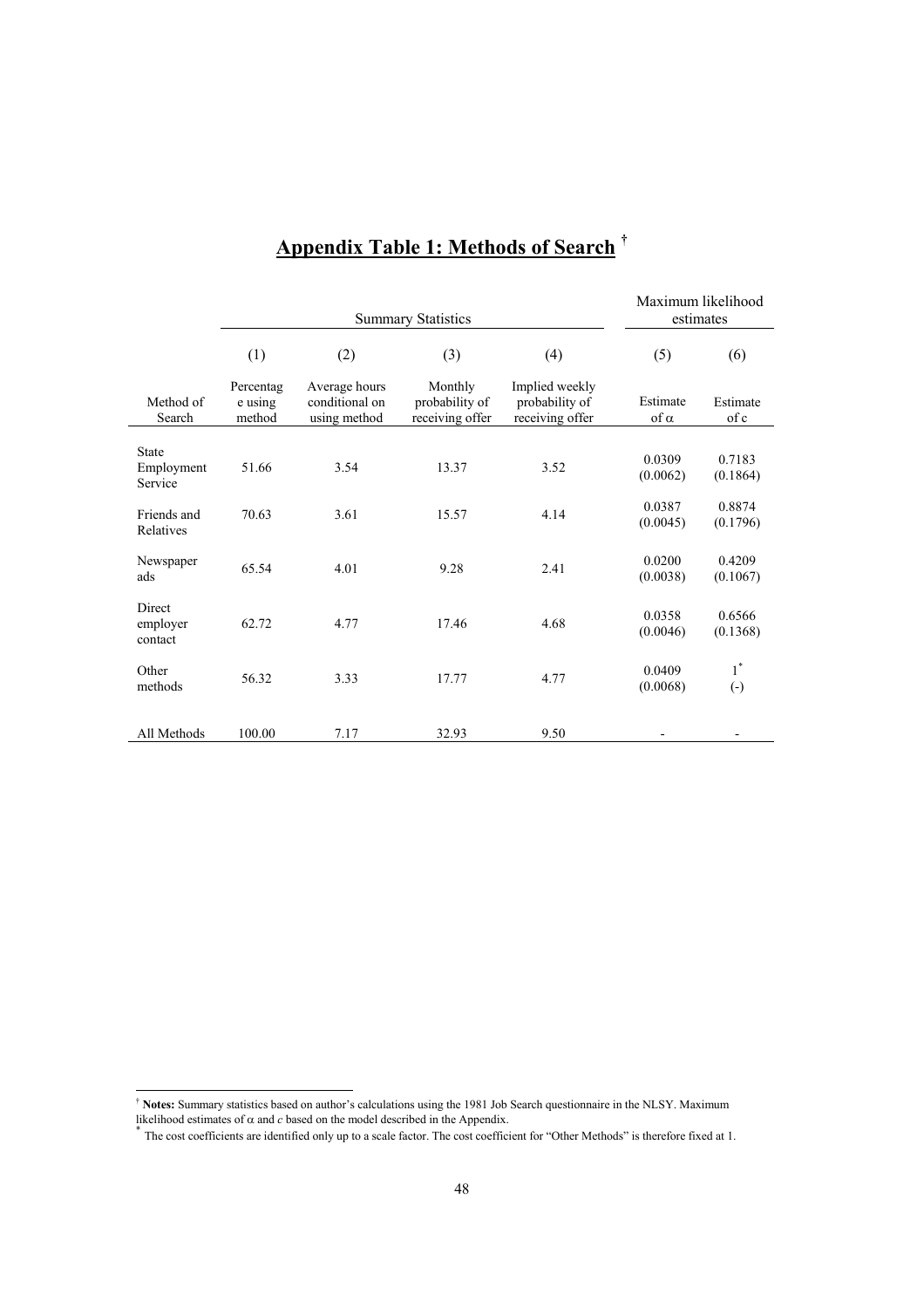

**Figure 1: Model Dynamics**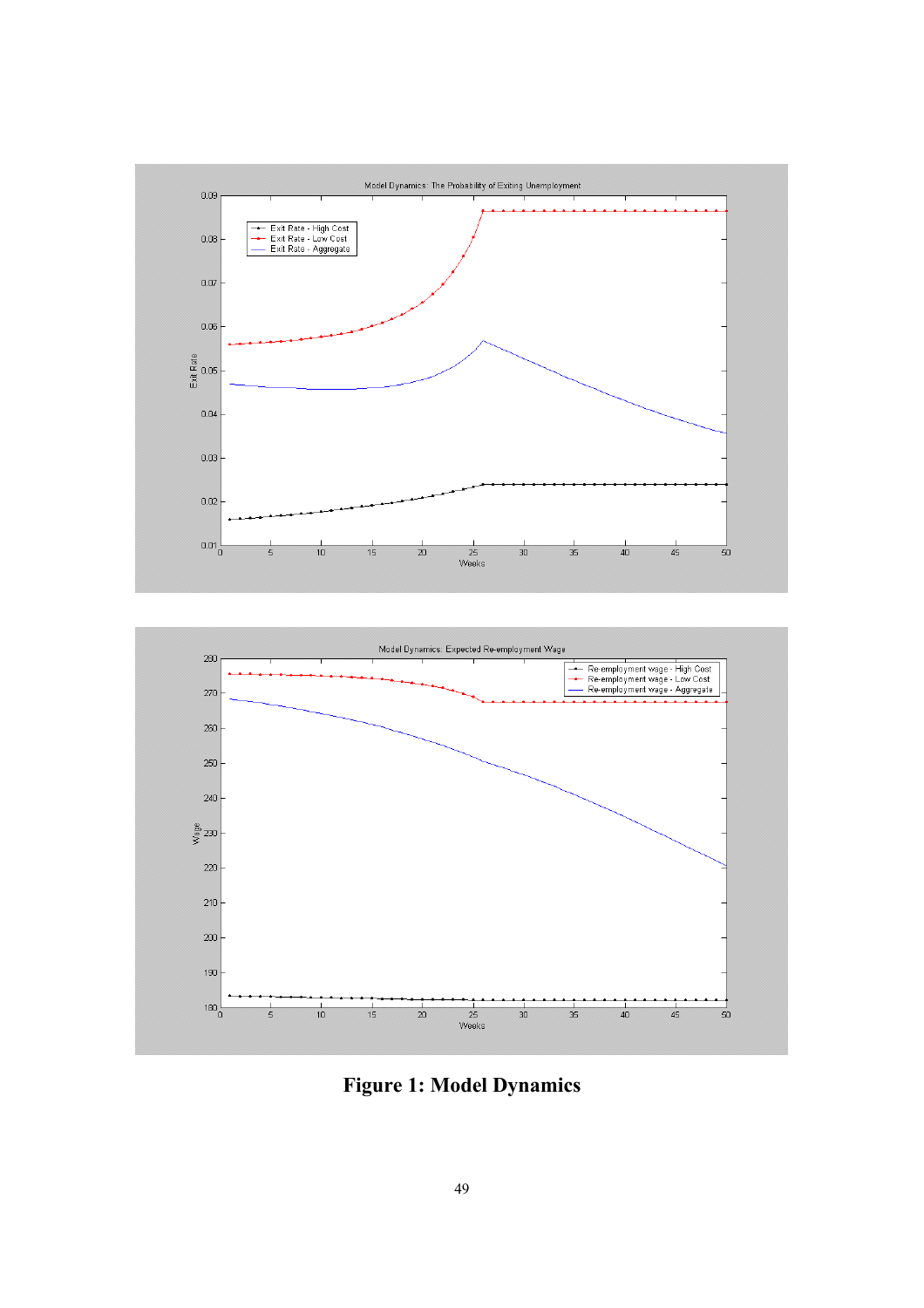



**Figure 2a: Likelihood Profiles as a Function of** β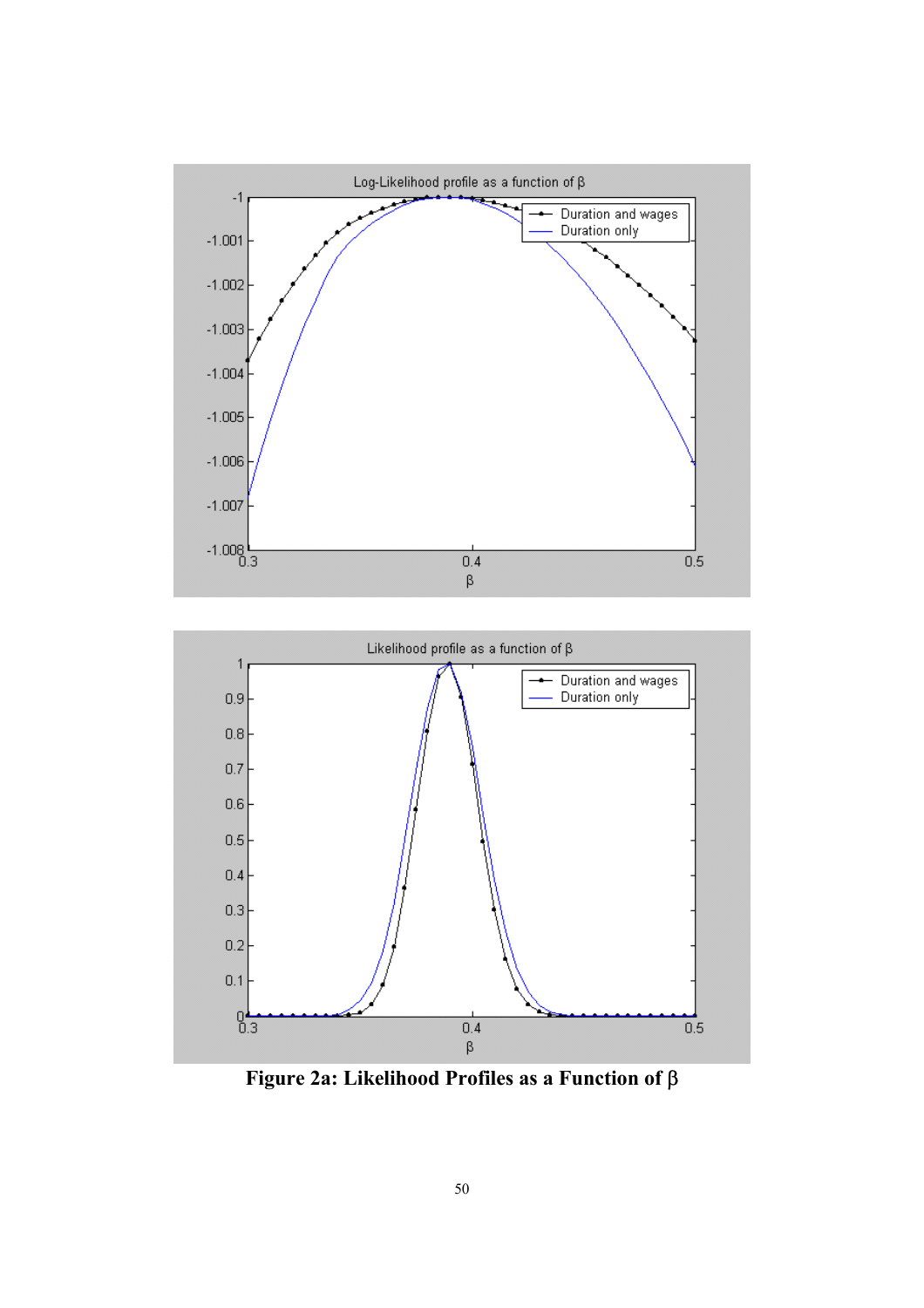



**Figure 2b: Likelihood Profiles as a Function of** δ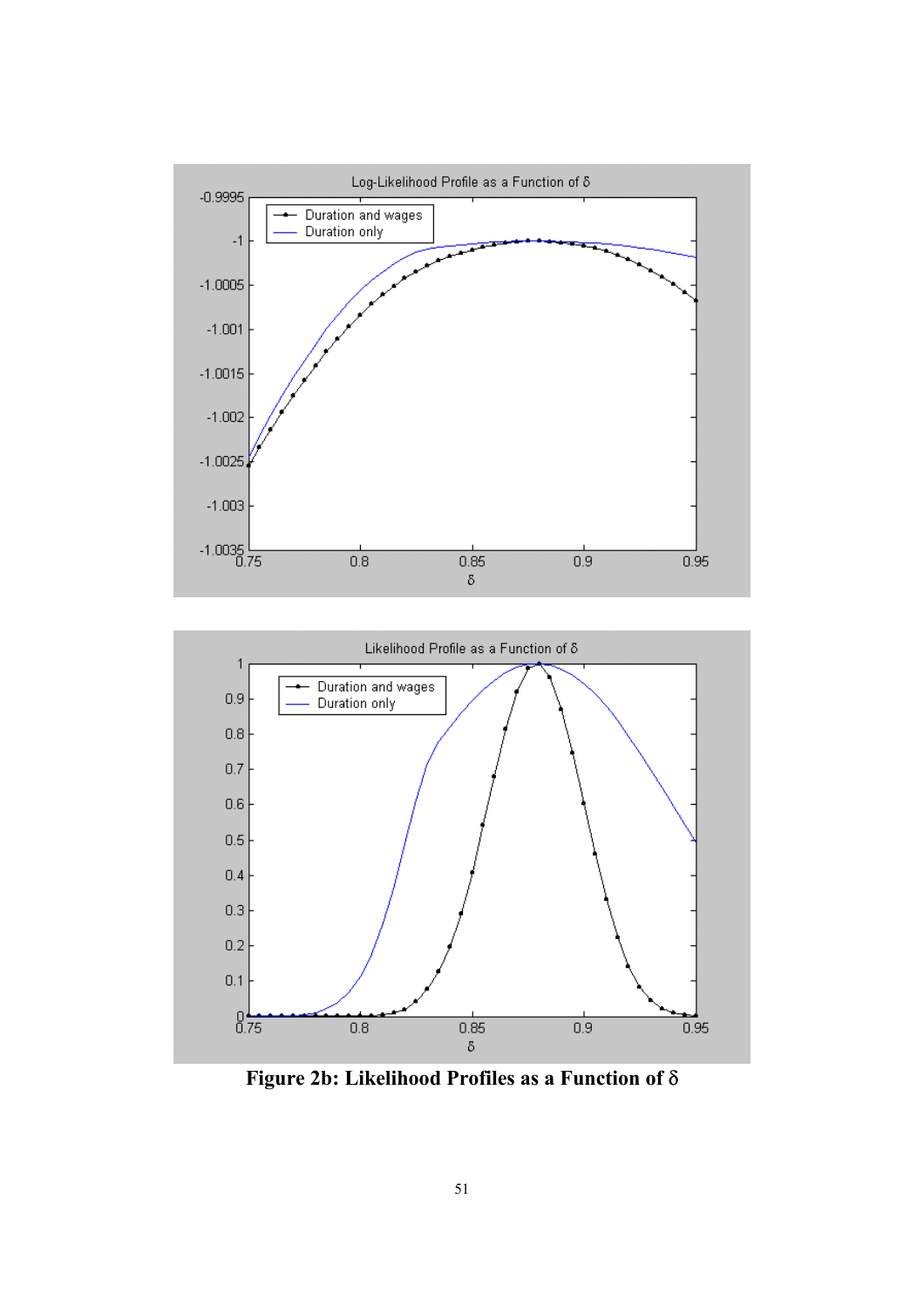

**Figure 3a: Job Search Dynamics, Low Wage Sample**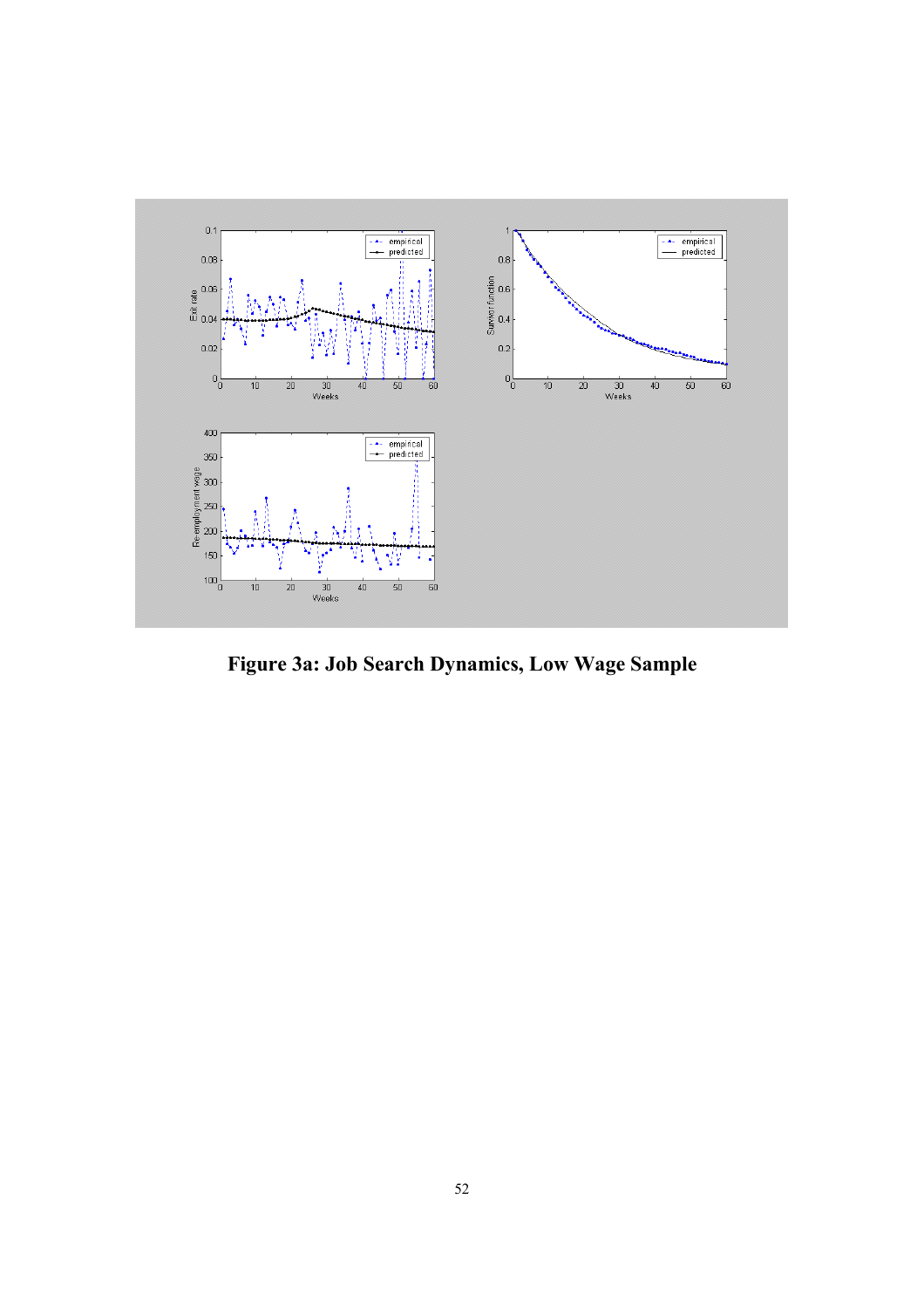

**Figure 3b: Job Search Dynamics, Medium Wage Sample**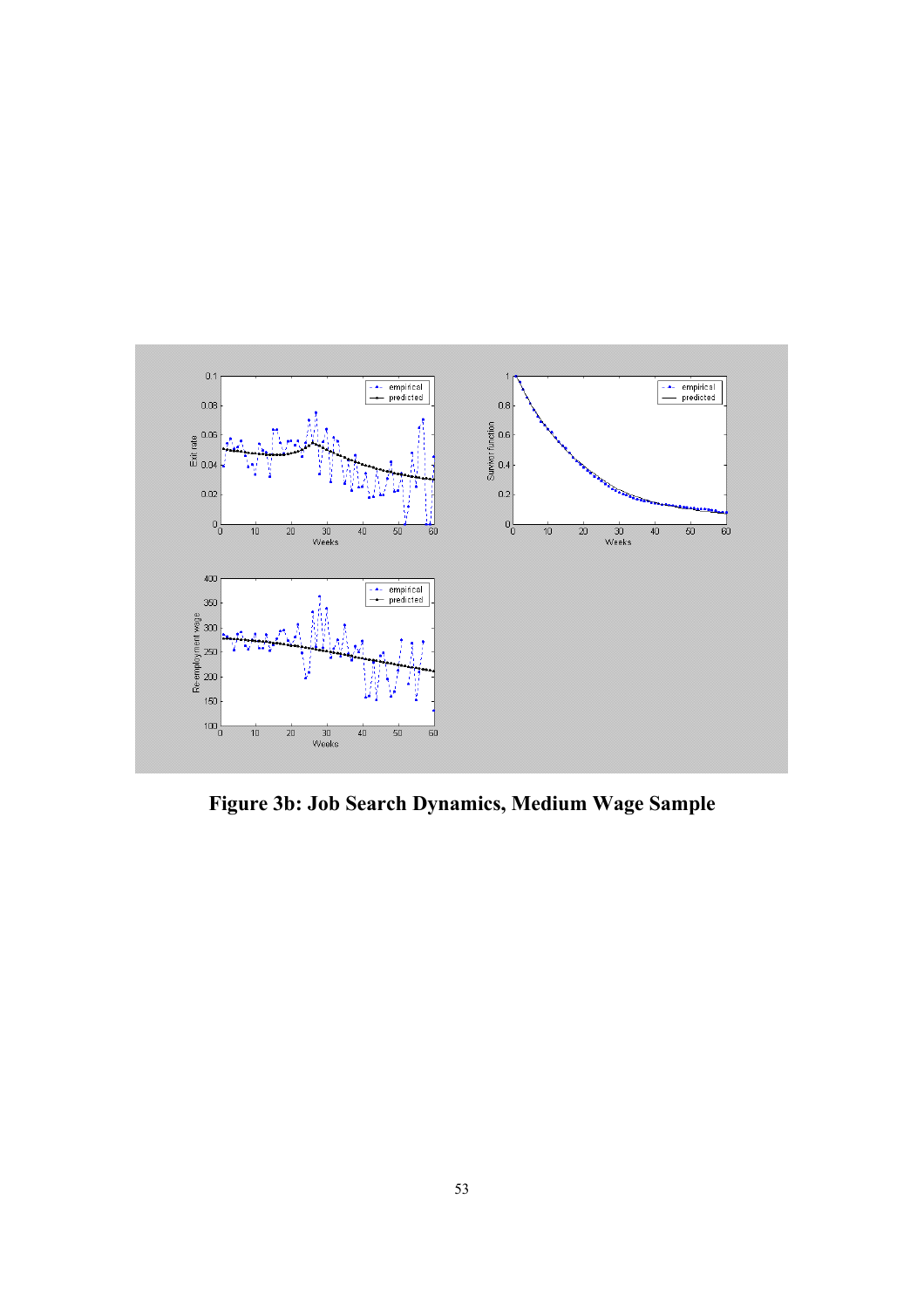

**Figure 3c: Job Search Dynamics, High Wage Sample**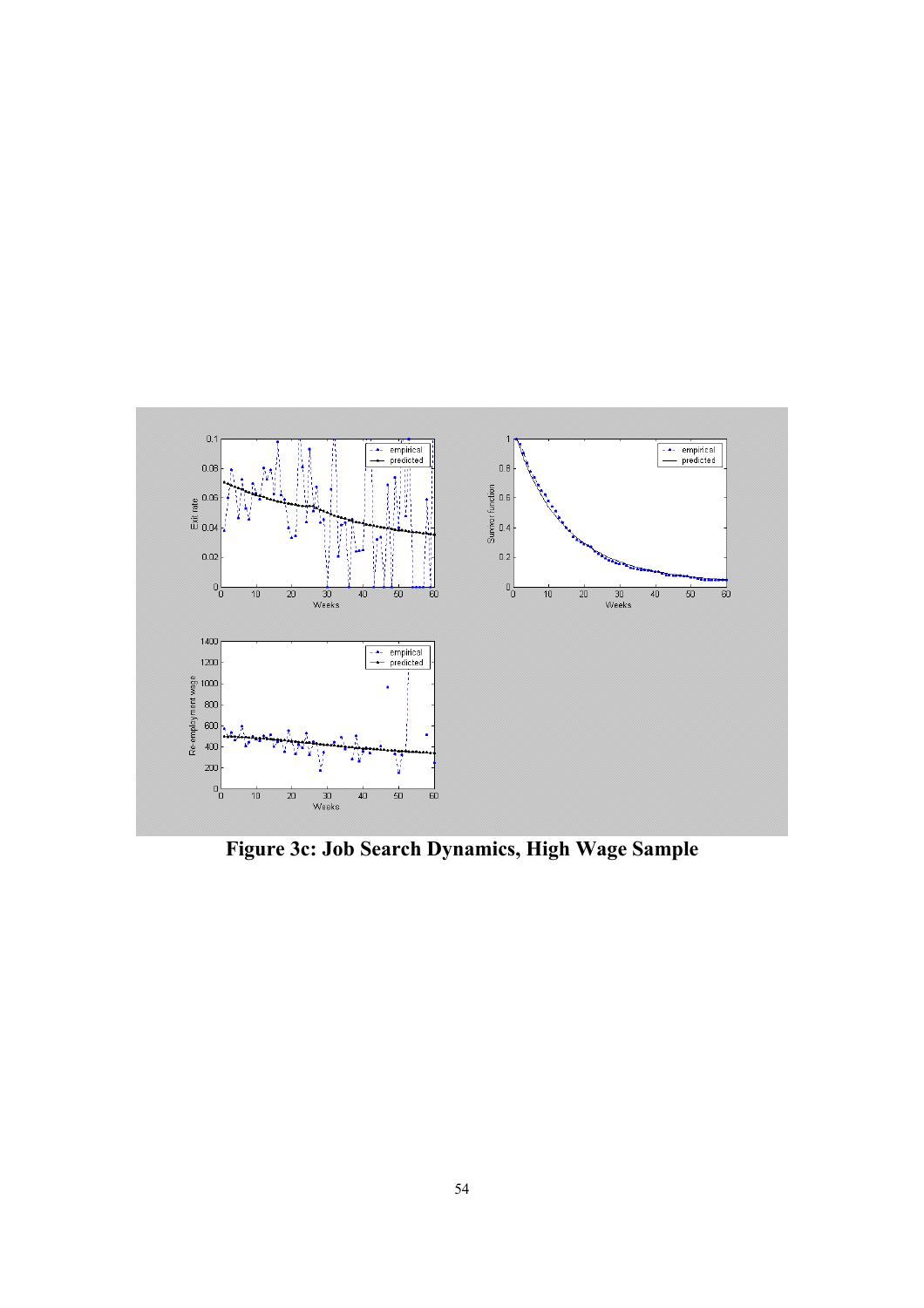

**Figure 4a: Cutting UI Benefits** 



**Figure 4b: Job Search Assistance Program**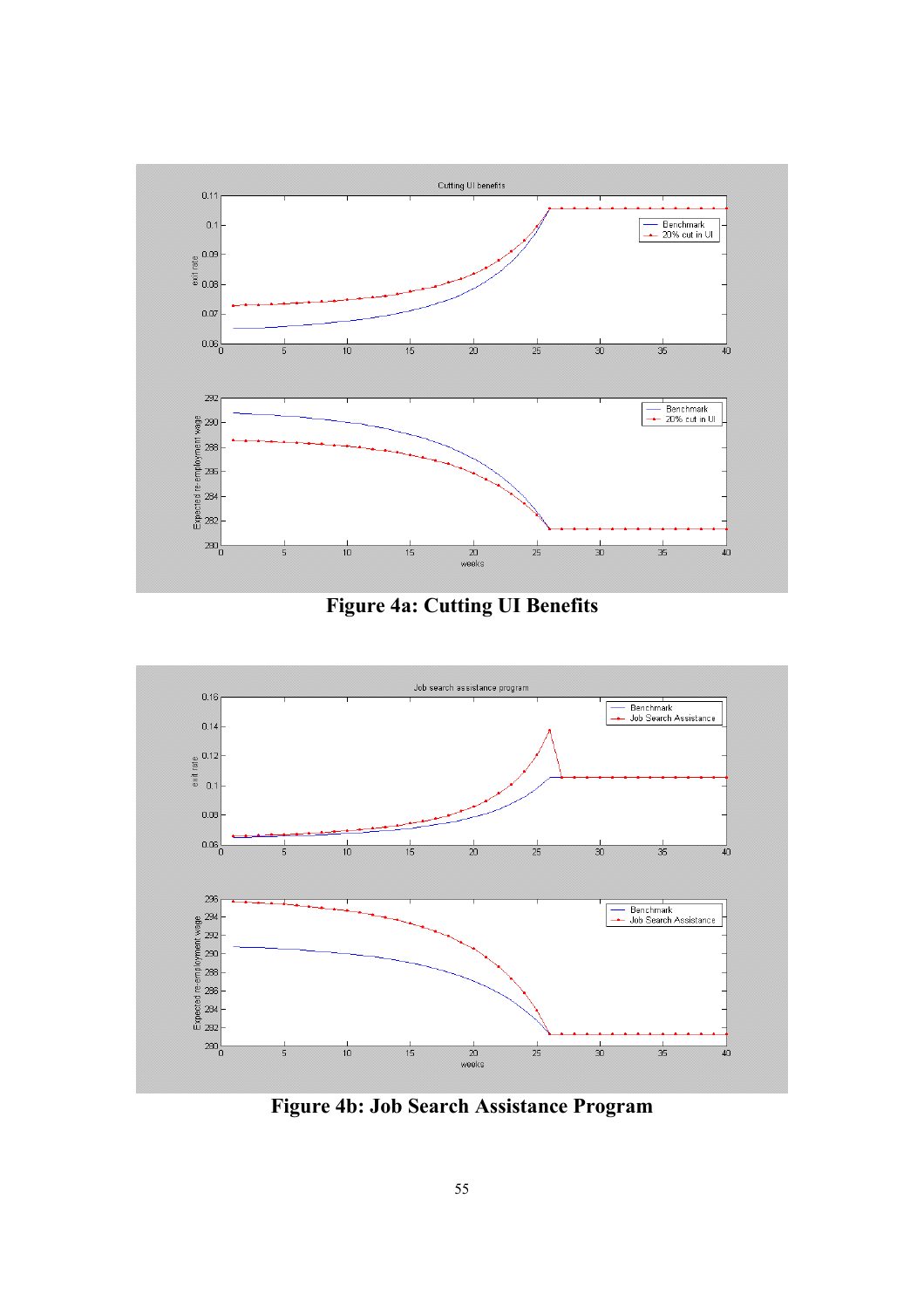

**Figure 4c: Monitoring Search Intensity** 



**Figure 4d: Monitoring the Wage Acceptance Strategy**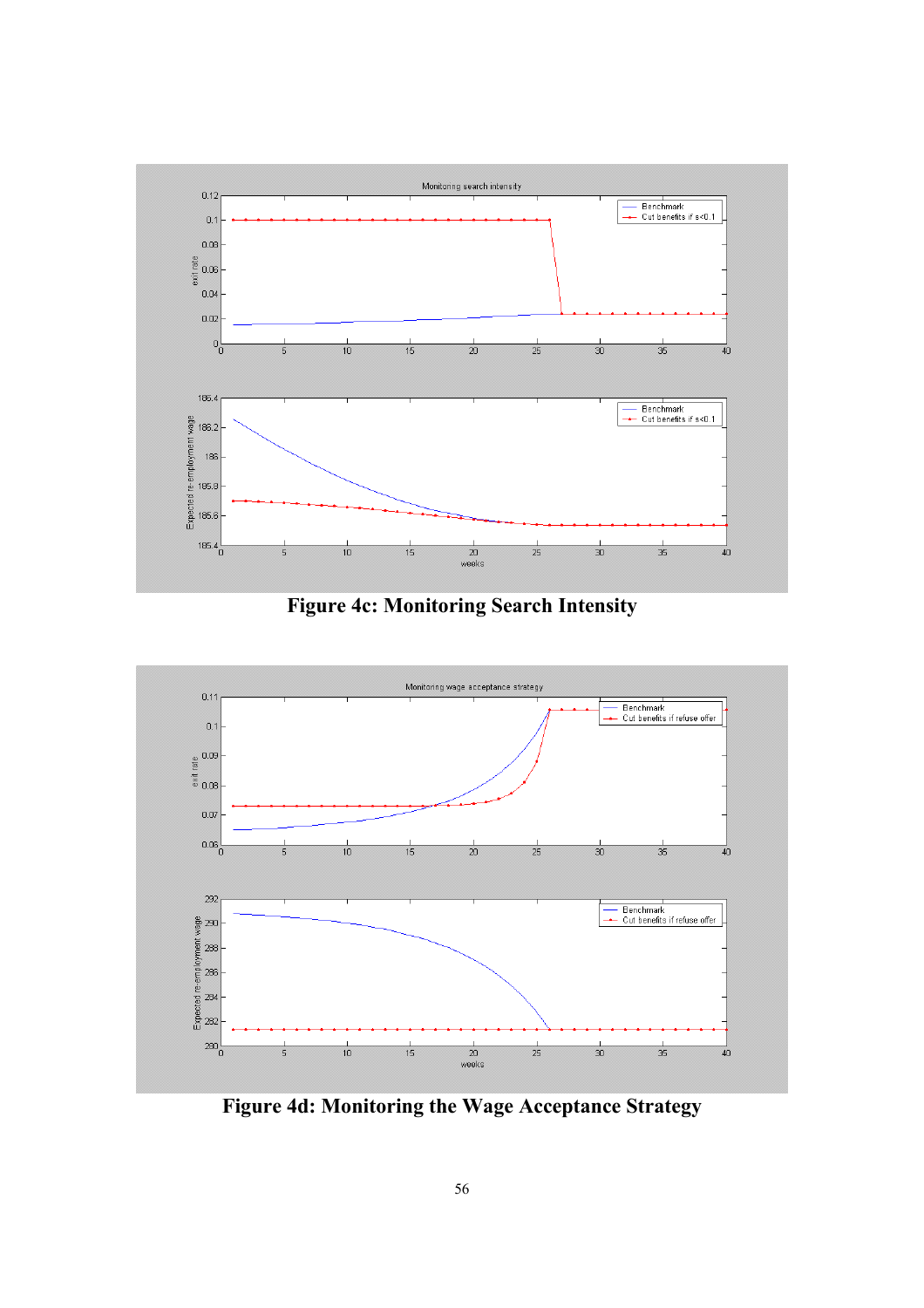

**Figure 4e: Re-employment Bonus**